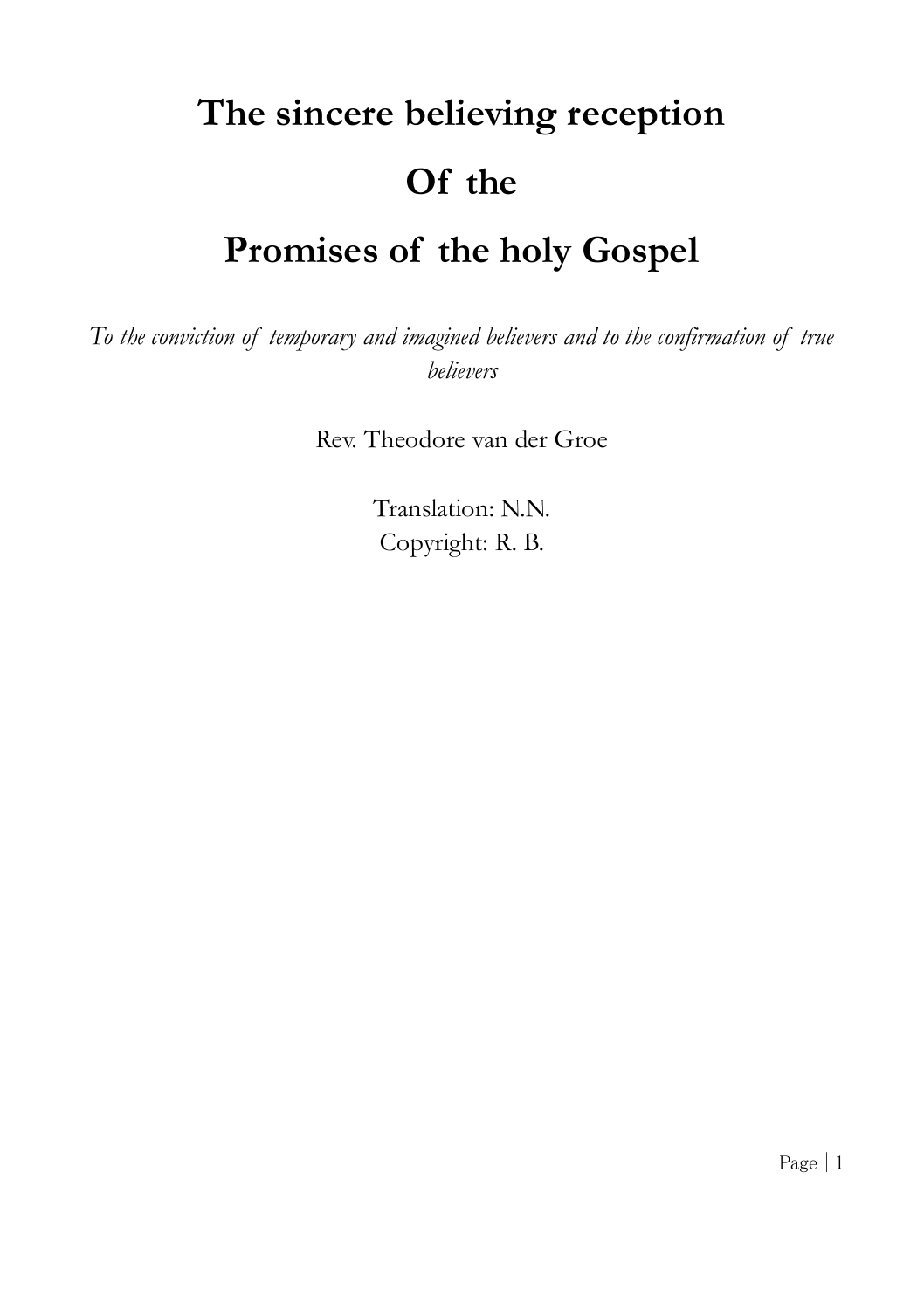# **Law and Gospel must receive the same attention in the preaching**

When we consider the approach and the manner of preaching of the two Scottish ministers Ralph and Ebenezer Erskine, then we shall discover that the entire contents of their doctrine and instruction, as well as all their warnings, exhortations, convictions, directions, comforts etc. rest entirely upon the balance of Law and Gospel. With great earnestness and with equally great skill, ability, charm and with an abundant variety and strength of matter and arguments, they labour firstly to bring people to a thorough knowledge and feeling of their spiritual misery; and then to bring them to a knowledge of the rich grace of our Lord Jesus Christ, revealed in the Gospel.

Truly, this is the correct approach or method, with the blessing of heaven, to preach the crucified Christ effectually. On one hand, the preacher's goal is to labour with all seriousness by use of the Law to thoroughly convince people of their sins, curse and condemnation; and of their blindness, powerlessness and their deadly enmity against Christ, until by the powerful working of the Holy Spirit, they feel the burden of the fatal misery of their souls, so that they are thoroughly humbled before God and their hearts are deeply wounded and contrite.

Page | 2 On the other hand, the preacher after this should seek to affect these broken hearts with the healing promises of the Gospel. The promises should be applied with a skilful hand like precious, healing plasters, and properly secured to the bleeding wounds of poor contrite sinners. Also, God's children are to be dealt with in a similar manner. Both the Law and the Gospel must be continually preached to them in all seriousness, each in their own order and in their own manner. When the Holy Spirit, Who works all in all, is pleased to accompany this preaching, then there is a broad pathway opened for Him to 'ride prosperously in His glory, upon the Word of His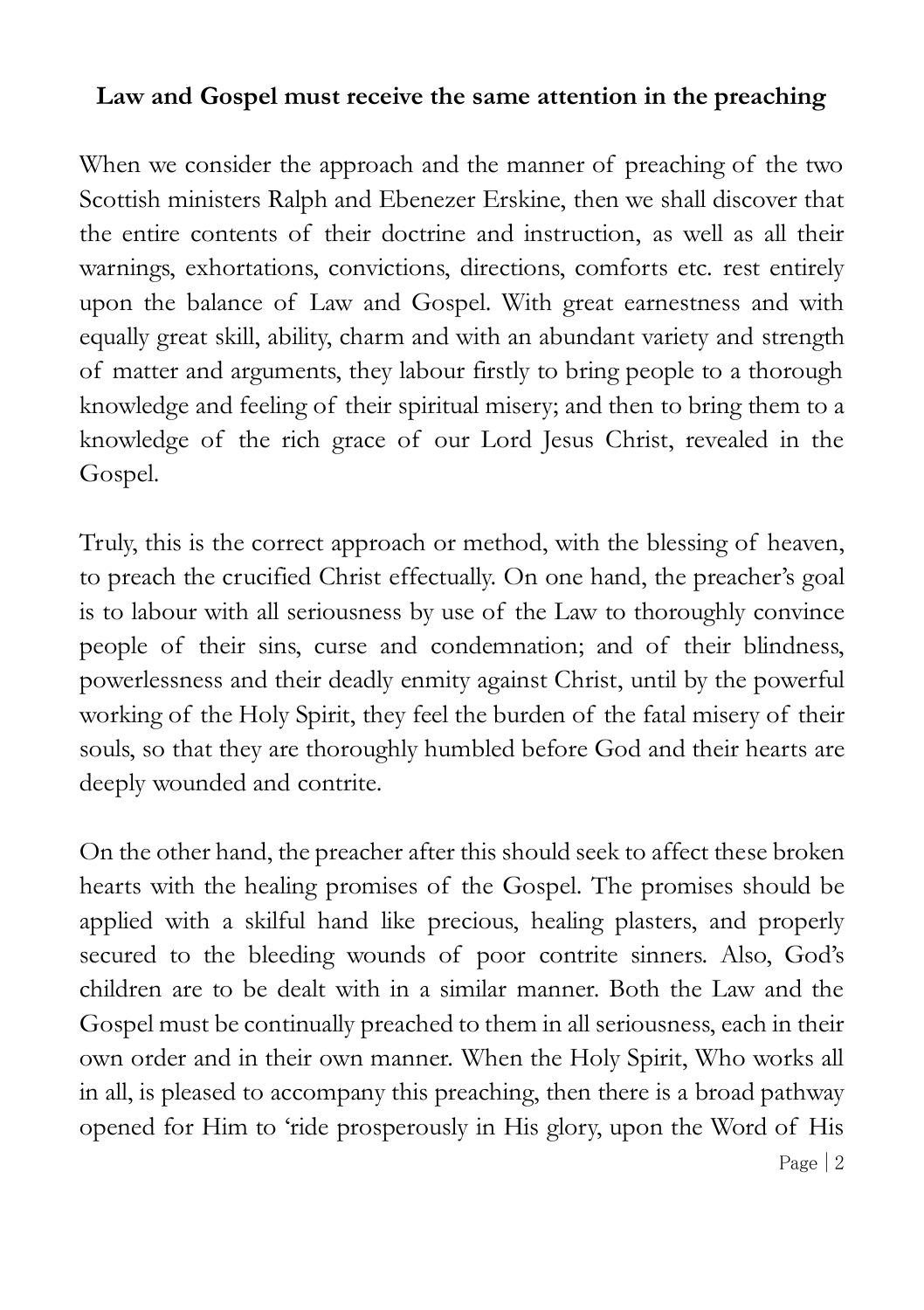truth' (Ps. 45:5).

The whole power and wisdom of the preaching will be found to consist particularly in the correct combination of these two great means unto salvation, the Law and the Gospel. These means must certainly not be mixed together too much nor separated too far from each other, if we desire, under the blessing of God to affect the hearts of men effectually. Just to the extent that we depart from the true mean, by combining or separating Law and Gospel, or in dealing completely incorrectly with them, to this extent the preaching of Christ loses her light and power.

We must always place equal weight on both Law and Gospel. We must continually use each one according to its own character and function for the same great purpose: unto man's repentance and to salvation in Christ. If we mix the Law too much with the Gospel, then it cannot be otherwise but that we shall change and corrupt the nature of both completely. On the other side, if we separate them too far from each other, we make both completely powerless to bring the souls of men to salvation. We know that the so-called half-Pelagians have always sought to mix Law and Gospel together. But what have they achieved by this, other than they in their erroneous religion, have corrupted forever both Law and Gospel? The Law cannot convict with power anymore, and the Gospel cannot comfort anymore. And here they leave poor men completely miserable, in the middle between a powerless Law and a powerless Gospel, not rightly wounded for his sins, nor rightly comforted by Christ's grace. How satan could have ever invented a more powerful device to both corrupt religion and to destroy the poor souls of men. For, so to speak, by melting Moses and Christ together, one completely loses his curse and the other his grace.

But on the other hand, if the Law is too far separated from the Gospel and the Gospel from the Law, what can the consequences be otherwise than that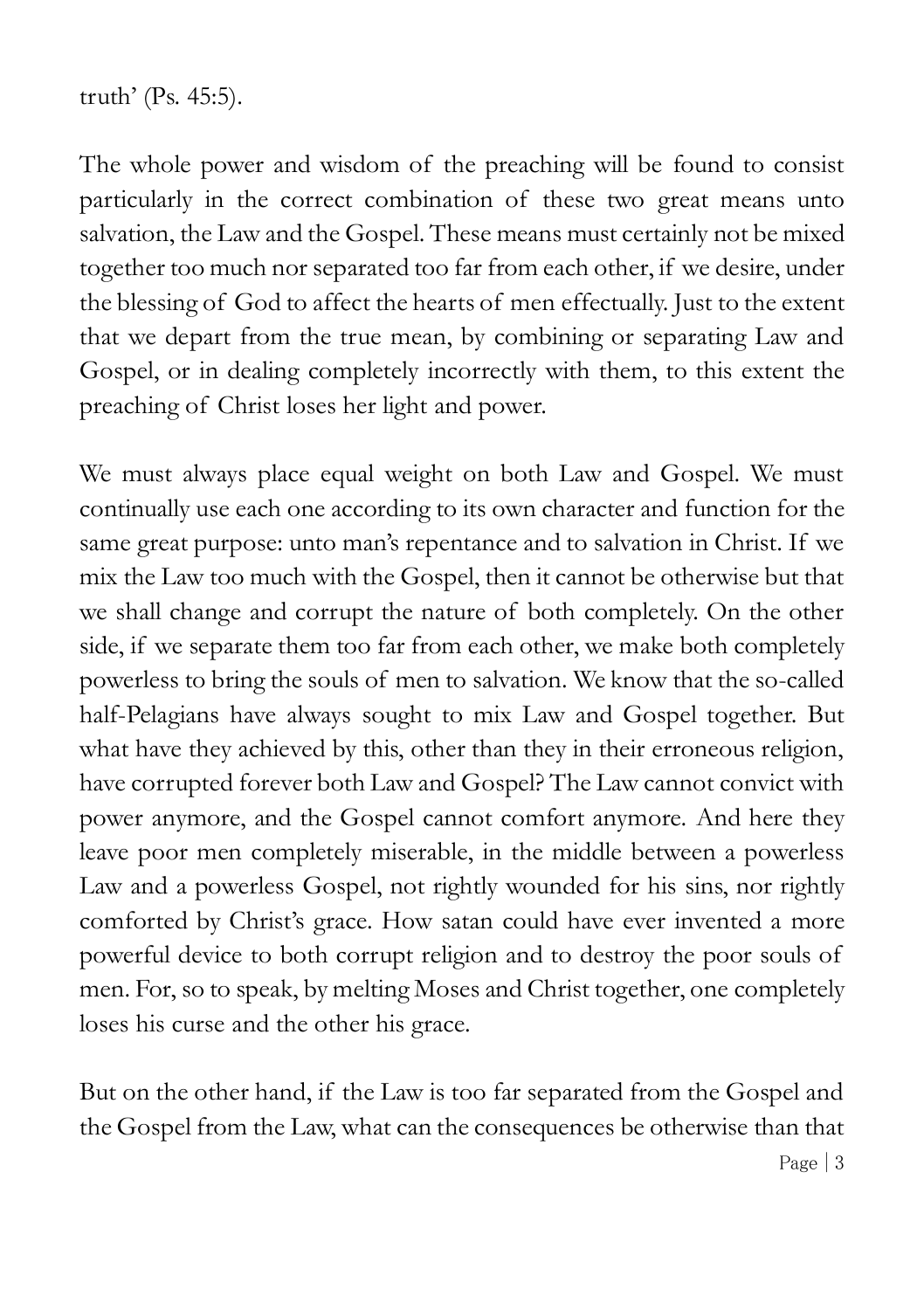both are given a deadly wound at the same time? For where the Law stands alone, completely separated from the Gospel, she has lost all her strength, by binding everything forever under the curse and without remedy. Without the Gospel and the grace and the Spirit of Christ which is promised therein, the Law cannot savingly convict man, humble him before God, lead or drive him to Christ nor raise up and direct to salvation. Thus also: if the Gospel stands alone and is not assisted by the Law, what power shall the Gospel retain to bring anyone to repentance and salvation? For then it will not find in the whole wide world a single poor sinner who is truly in need because of his sins and wounded in his heart, and who needs Christ as a Physician for his wounded and sick soul. The Gospel may shine freely like the weak light of the moon upon the hearts of men, but it shall never be able to force its way into the soul as a clear, life-giving and warming light of the sun. Although the understanding can be enlightened by it, without the Law, the inward depth of the heart can never be truly enlightened. Even though the outside of the cup be washed so clean as it can be, it can never come to the hidden inner chambers of the heart, to purify from the foul corruption of sin. Yes, without the Law, the Gospel can plaster a blind and careless conscience with a loose joy, with an ungrounded hope and with a vain imagination of salvation, but it cannot kill the gnawing worm of a defiled conscience. It is not able to give true peace with God through Christ in man's spirit even for a moment. To summarize all in one word: with respect to the actual bringing of salvation to man, the Gospel can do nothing without the Law and the Law can do nothing without the Gospel, than to damn man forever and to bring him to the utmost degree of disastrous despair. But in contrast, when the Gospel receives the necessary help from the Law, and the Law the necessary service from the Gospel, then they both, by the life-giving Spirit of Christ, are the most powerful and most healing means to work a true contrition, a sincere faith and a sincere repentance in the hearts of all the elect.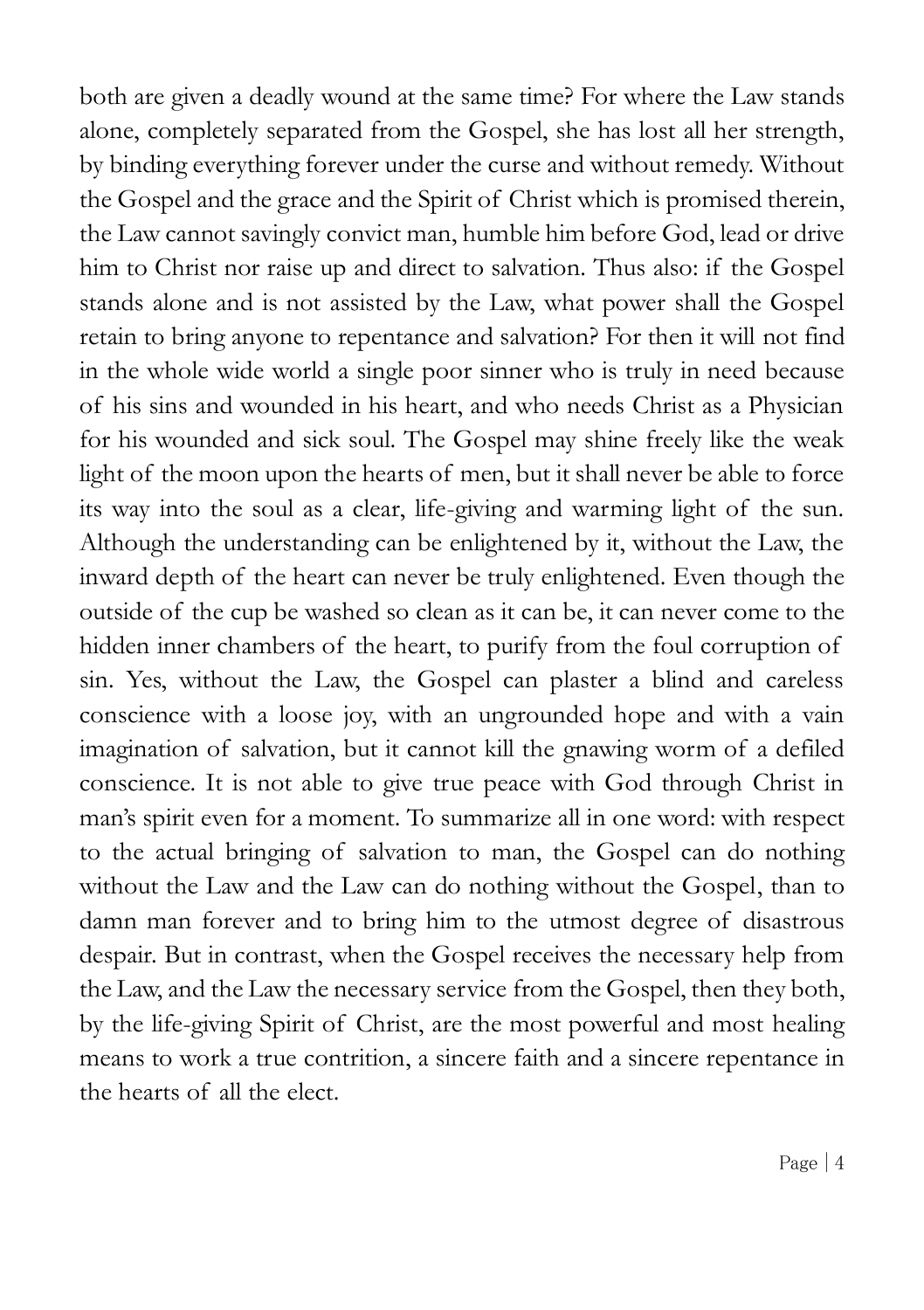In the dark and unspiritual age which we sadly now experience, it would perhaps not be totally inappropriate and without profit if these matters of Law and Gospel were more broadly and thoroughly discussed. It is not to be doubted, that all the light of the Spirit that shall shine among us, must have all her commencement and continuance from a correct combination of the Law and the Gospel. We can compare it to the natural light that shines upon the world through the two great lights, the sun and the moon. The light that we receive from the moon is entirely dependent on the position which she occupies in relation to the sun and the earth. How little light we have from the great multitude of stars, which are placed in the heavens, each one in their own order and distance, if the moon does not shine, especially in a dark night, when the sky is completely covered with thick clouds. Nevertheless, if it pleased the Lord to give us a little sufficiency to expound this weighty and extensive subject, it would still not be possible in this short treatise.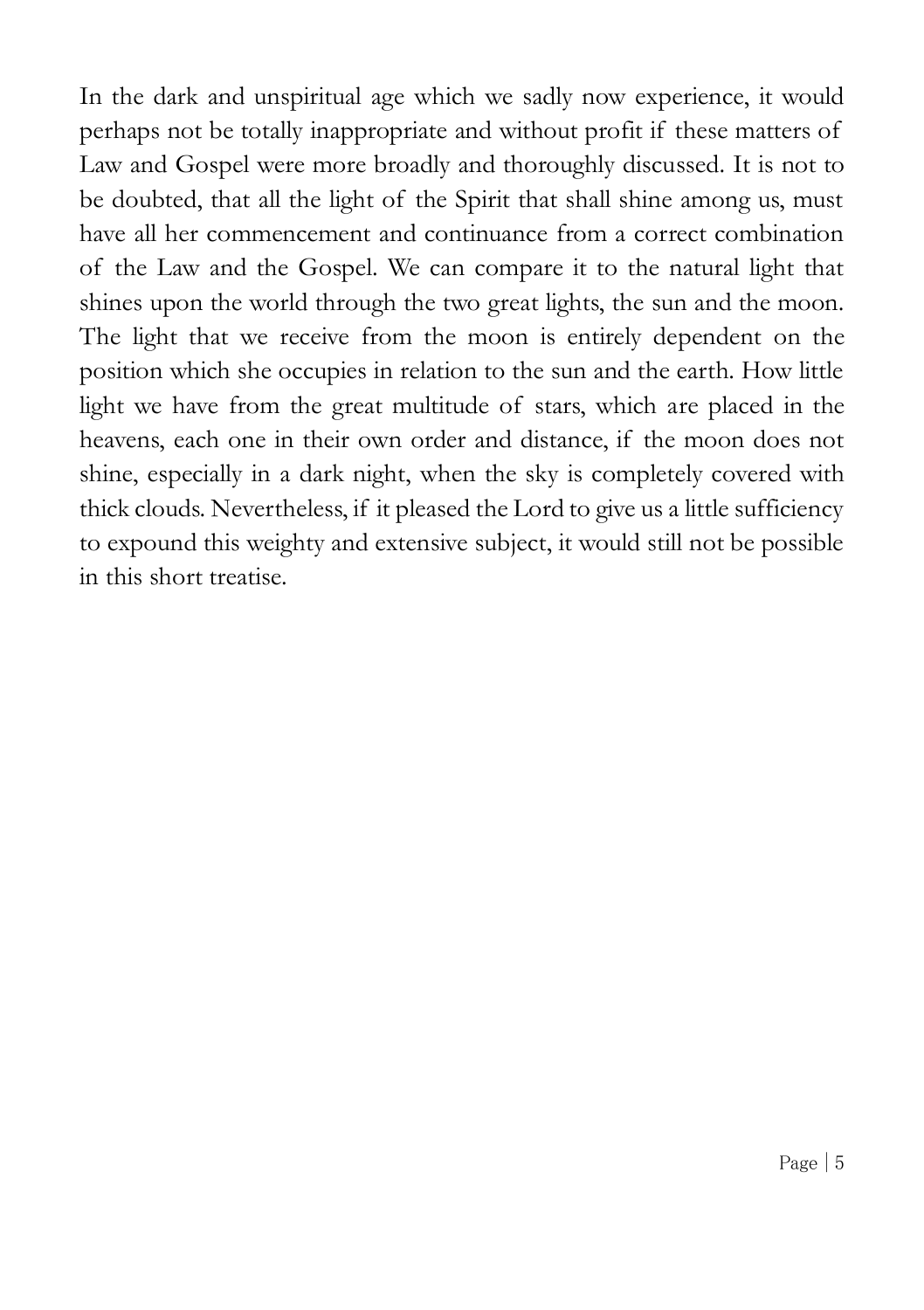# **For whom the promises of the Gospel are given**

For the profit of the reader we would desire, with the help of the Lord Jesus, to expound a small part of this subject, concerning the true believing embracing and use of the spiritual promises of the Gospel. Perhaps this shall grant us some more light in the matters that we have introduced above, and will enable us to see what a great weight these matters are in Christianity.

We know that the Gospel promises are opened wide for all those who are under sound of the Gospel; in so far that every truly contrite and humble sinner, by the Spirit of faith, not only may, but also must receive these promises from the gracious hand of Christ's grace and completely and solely place all his trust in them. The Gospel is just like a rich and full shop filled with all sorts of spiritual medicines. Every poor and miserable, sick and wounded sinner may collect his own medicine which he needs, for free. The door of the great Physician in Gilead is never closed for them night and day. The Holy Spirit assures us at the close of the Bible (Rev. 22:17), that the blessed sources and fountains of the Evangelical promises are always standing open for everyone who merely desires to drink of the water of life and who wishes to refresh his weary and fainting soul with them.

In the physical realm these are two different things: to collect the medicine and to apply it in the correct manner and to use it for his painful illnesses, or merely to look at them and to take them in your hands to play with them and to squander them without profit. Yes, it is possible to do oneself great harm and to bring one's health and life into great danger. It is also so in the case of the heavenly medicine of the Gospel promises. We can sincerely, believingly embrace them and use them for healing of our soul, but we can also easily meddle with them with our cleverness and destroy our souls forever.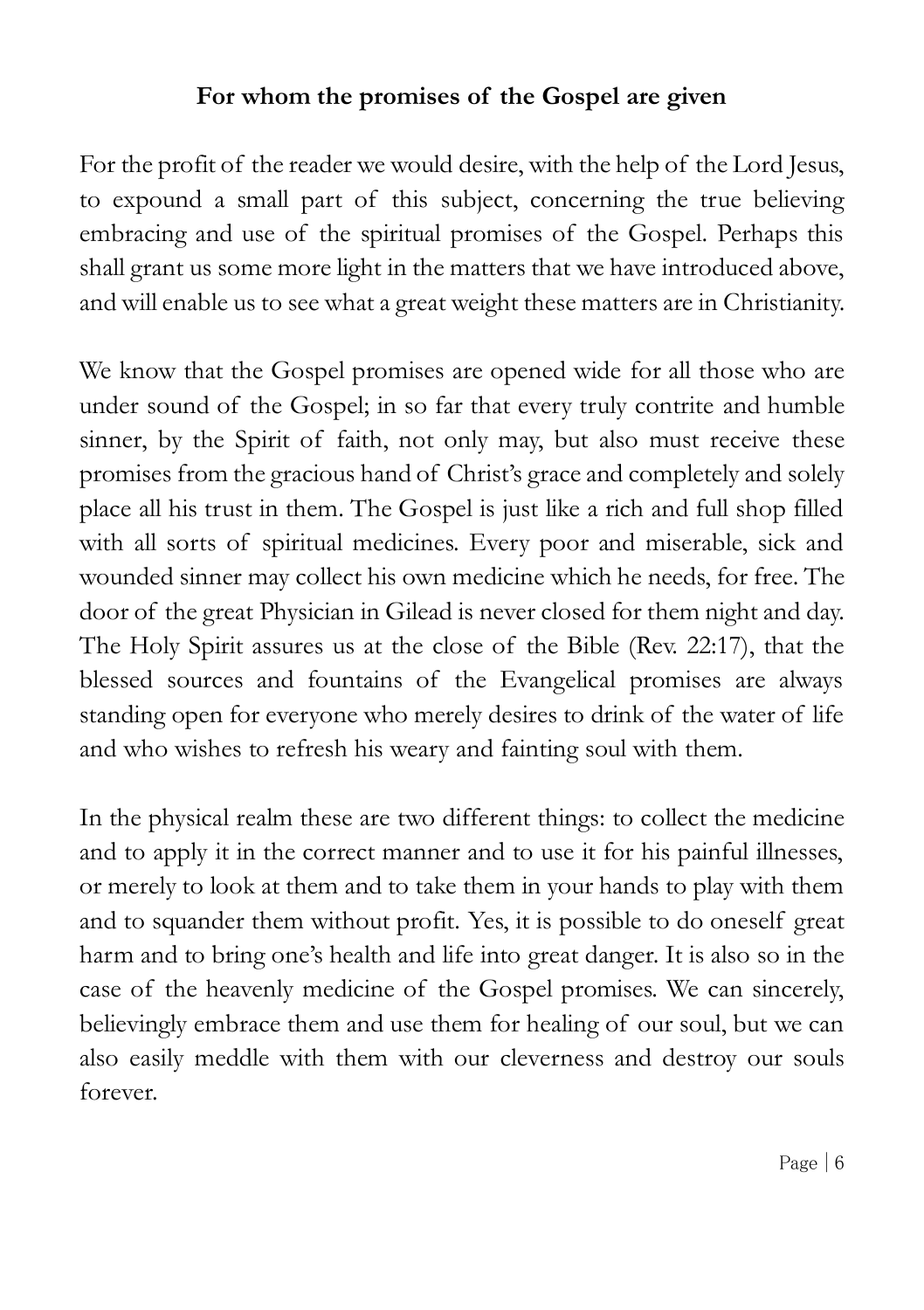The promises of the Gospel are ultimately not for all people<sup>1</sup>, but only for poor, broken-hearted sinners, just as medicine is actually only for sick and wounded persons. If a healthy person wants to use them, then he will only misuse them, even if it is simply because he doesn't need them. Every object is after all intended and suitable for a defined purpose. If persons use it in another manner, then this is ultimately only misusing it. But when an unhumbled person tries to use the promises of the Gospel without true faith, then he does nothing else than to misuse them to his own destruction. The Lord Jesus, Who is the Master and the Dispenser of His own promises and the saving benefits and goods contained in them, exhorts us with the words: 'Give not that which is holy unto the dogs, neither cast ye your pearls before swine, lest they trample them under their feet, and turn again and rend you' (Matt. 7:6). Truly, if you wish to give the holy promises of the Gospel to a hypocrite, to apply them to him and to accept him and consider him as a good Christian, consider for a moment how it may end with him. Possibly, after a time he will trample these holy things under his feet, if God allows him to go on in this way, and ultimately allow him to be completely overwhelmed by the power of his foul lusts and the intricate ways of sin. Then he will, whilst he turns back to the world where he belongs, so bite and devour you and the people of the Lord, that it will pierce you and them to the depths of your souls. The Lord wants to express here, be always careful, and watch for yourselves, how you handle the holy pearls of the Gospel, and to whom and to which people in the world you give them.

Oh, if the holy promises of the holy Gospel, in this age of deep decline in God's Church, were not so grievously misused by so many! Were they not so shamefully defiled and trampled upon, after they have firstly meddled with them for a long time and in the end placed them under their feet!

 $\overline{a}$ 

<sup>1</sup> As van der Groe has pointed out before, the promises of the Gospel are freely made to all who come under the sound of the Gospel. However, in the heart of the matter, they are only directed to and benefit the broken-hearted sinner.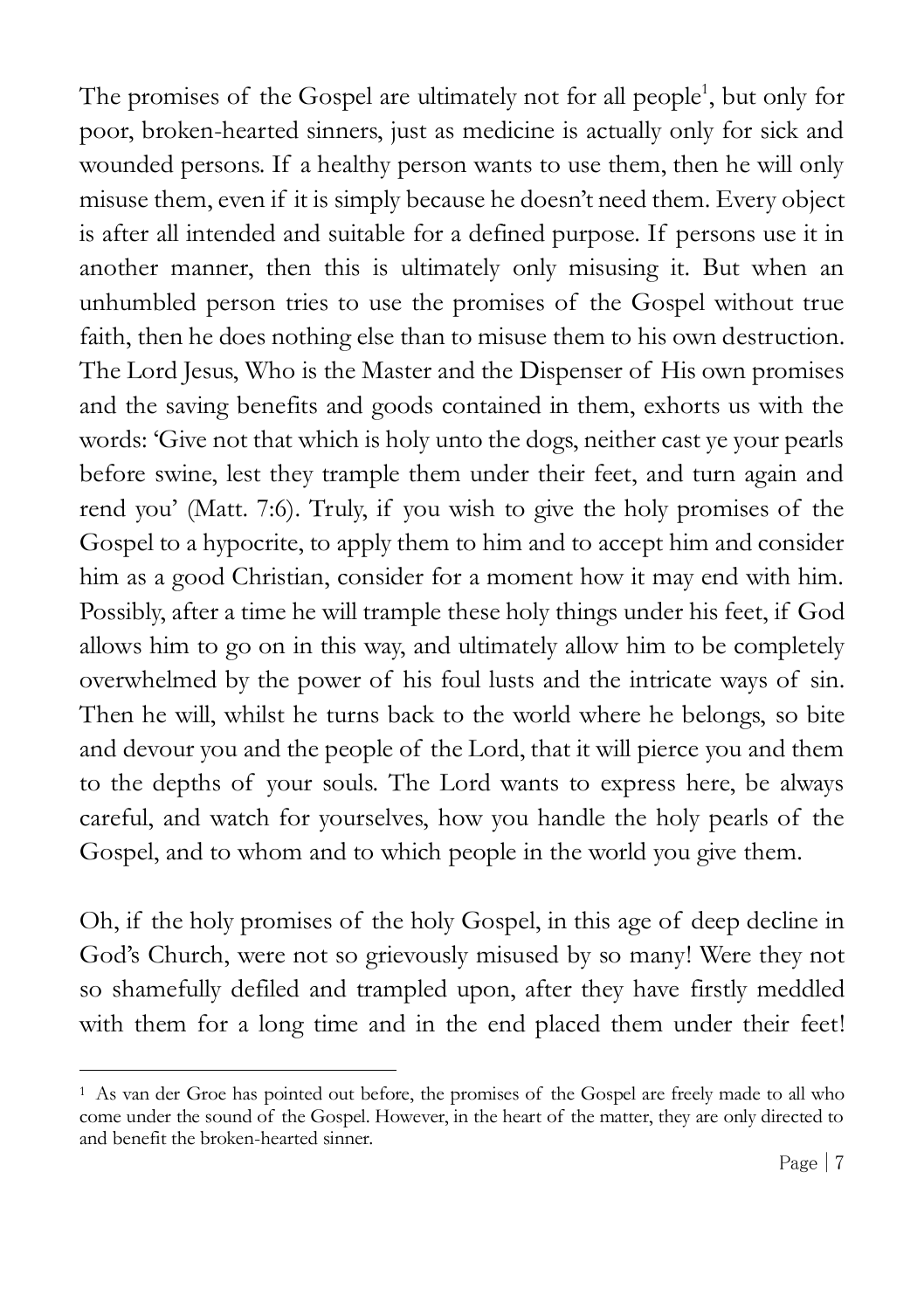Where else do the many shocking blasphemies and public offences come from, that take place from time to time amongst us, to the bitter soul-sorrow and distress of the truly godly in the land, to the rejoicing and cheering of satan and to the hardening of the ungodly and the worldly. Yes, these things are also a grievous offence and hindrance for weak, troubled souls, who because of this sometimes end up in the awful sieve of satan.

From these things follow the vain, polluted, corrupted, loose, fleshly and worldly-minded life and walk, which we see amongst our Reformed confessors everywhere, more than ever before, to the greatest dishonour of God and to the irreparable damage and indelible shame of our holy religion. Yes, from where arises so much grievous ignorance, laziness, carelessness, pride, hypocrisy and lack of contrition, such a terrible despising of true godliness and of a precise and tender walk? We cannot be grieved over this too much. From where, we say, does this all arise? Is it not because people in this time make such a fearful misuse of the holy promises of salvation and have turned the grace of God into the most wicked lasciviousness?

We surely know that the Gospel is to some a savour of death unto death, and to others a savour of life unto life (2 Cor. 2:16). It was prophesied of Christ that he was set for the fall and the rising again of many in Israel (Luk. 2:34). Let us take note, dear reader, the same Christ is sent by God into the world and there is set for two completely different purposes, namely that many of them, who live under the clear light of the Gospel, should very grievously and damnably fall over Him and descend forever into destruction. But also that many others might be raised again by Him and be blessedly healed from the heavy fall of sin, to the obtaining of eternal life.

Let us not imagine that Christ is only a Deliverer and Saviour and that He has no other name. For He is certainly set for a fall for so many thousands, yea millions of name-Christians in the world. As it fares with Christ Himself,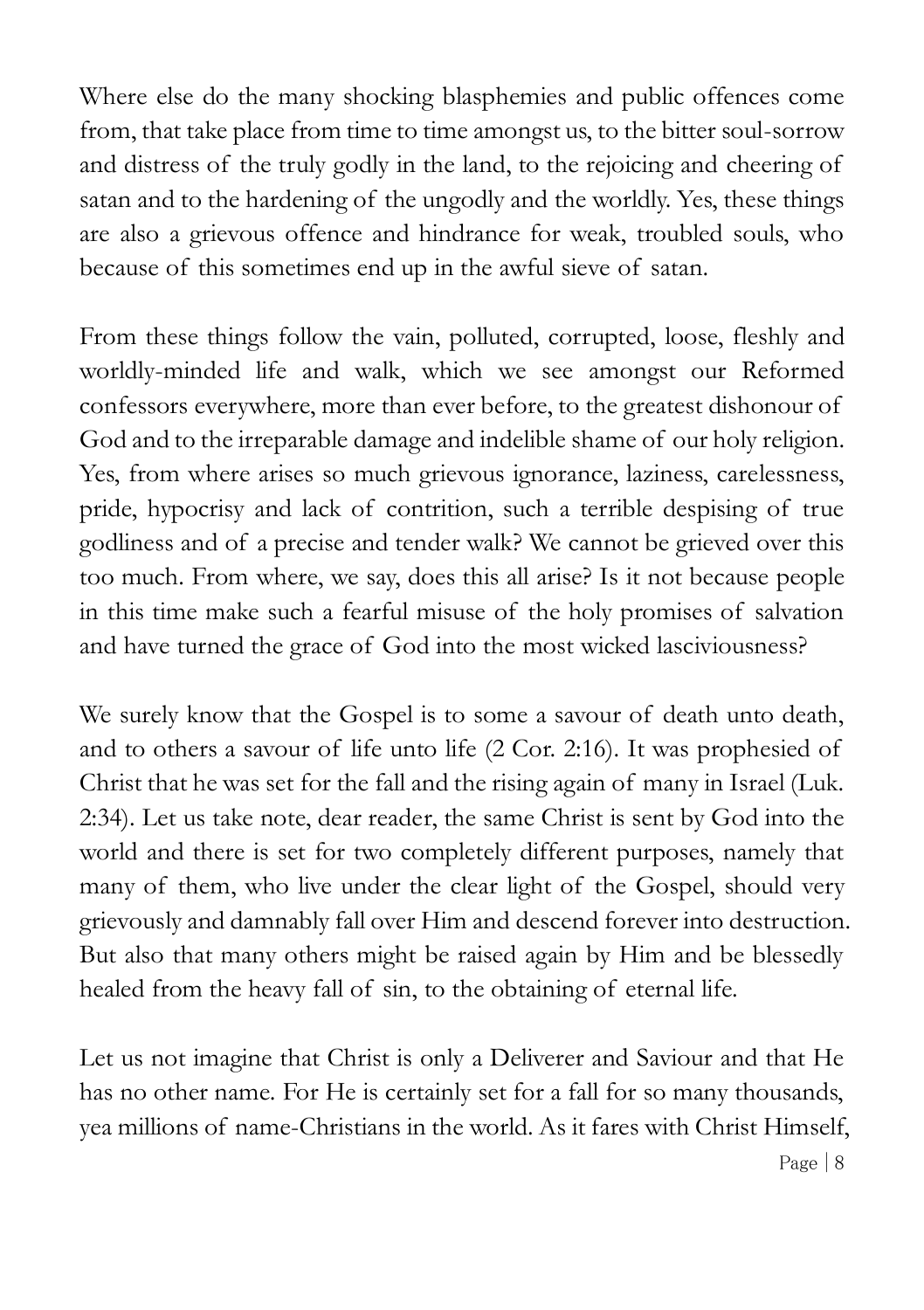so it also fares with His Gospel and with all the glorious promises thereof. The same promises are for many to a catastrophic fall and for many to a blessed resurrection, after the promises have been handled and used and after they have put them to use with their heart and mind.

If we receive these holy promises with a true and upright faith, and by the working of the Holy Spirit, we humbly use them for their ultimate purpose, then they will certainly be a savour of life unto life for us. This cannot be otherwise, because they are truly life-giving promises, which are appropriated by us by the Spirit of life, which is in Christ.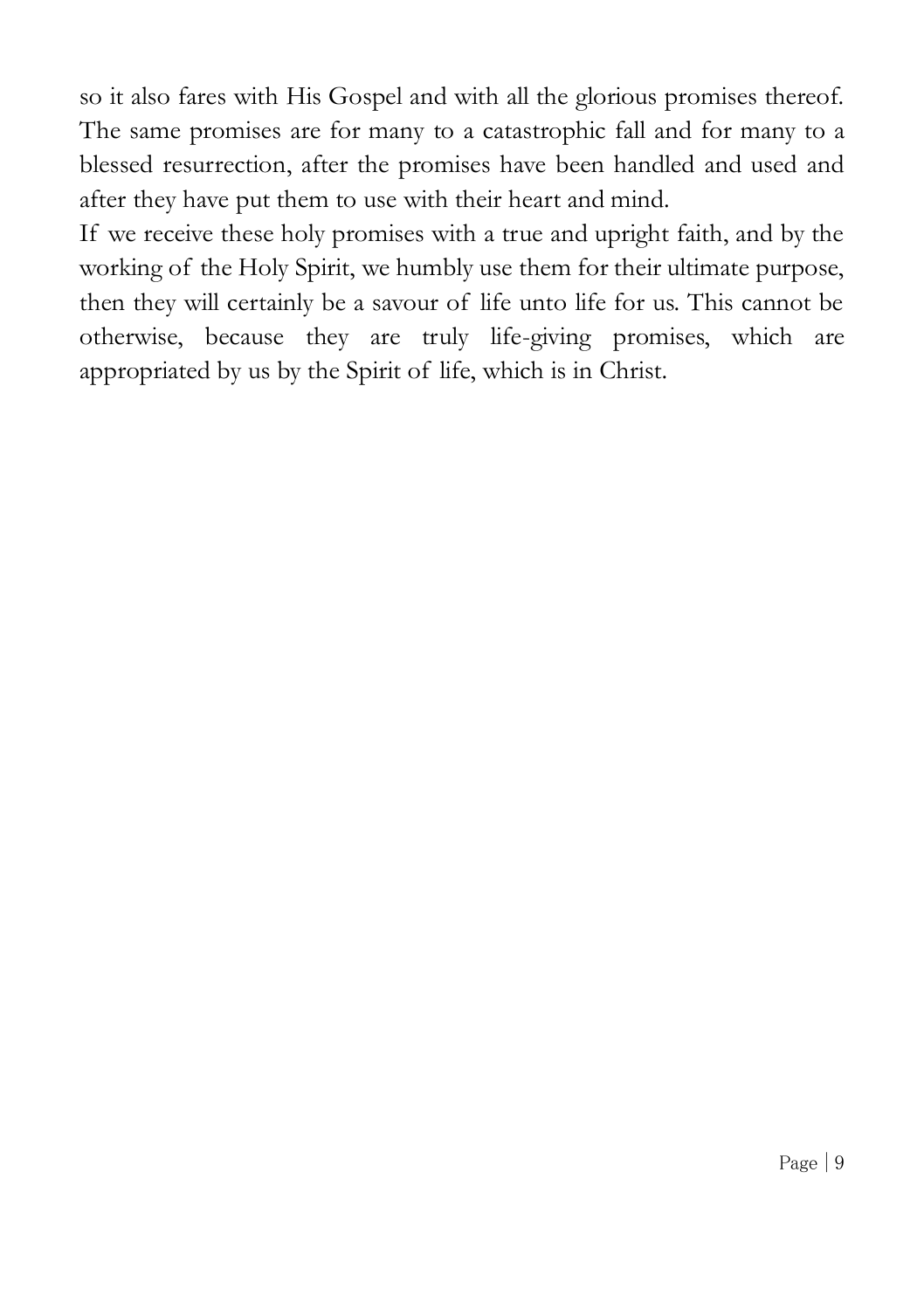#### **What is lacking with the uncontrite and unbelieving**

But it is completely otherwise, when unrepentant and unbelieving persons wish to apply God's promises to themselves in their blindness and with an unrenewed heart, and place their trust upon them in a fleshly way. Truly, then it cannot be otherwise than that these life-giving promises will be fatal for them, most surely a savour of death unto death. This is because applying them in this way, they cannot but make them careless, carnal, arrogant, audacious and lawless in sin. For they lay their hands too soon on the promises of grace, before they have been sufficiently prepared and made receptive for grace by means of the Law. What other result can this bring forth, than that all such people terribly misuse both grace and the promises, and must drag them into their way of sin; however beautiful a face and appearance they try to show? For nature can bring forth nothing else, from her own character. Let them be so beautiful, and so highly refined and made decent by the external power of spiritual and heavenly things, if they are not truly renewed from within and changed by the Spirit Himself in Christ, then they always remain completely corrupt and unholy. Consider this point by means of a parable. Deal with a foolish person without understanding, as though he had a good understanding. Place into his hands all sorts of costly medicines or means of healing, which with correct use will serve to the healing of the sick. Give him gold also, pearls, jewels and costly clothing, which make others rich and decorated. Entrust all this to him and let him do with it what he will. See then what he will do with all these beautiful things. Can you expect anything else than that he will only destroy everything and do himself damage by them? Even if he does not do so today, because he is in a good mood and behaves quietly and decently; he will do so tomorrow. Just so it is also with the promises of the Gospel, when unrepentant persons who are without a true faith use them and apply them to themselves on false grounds.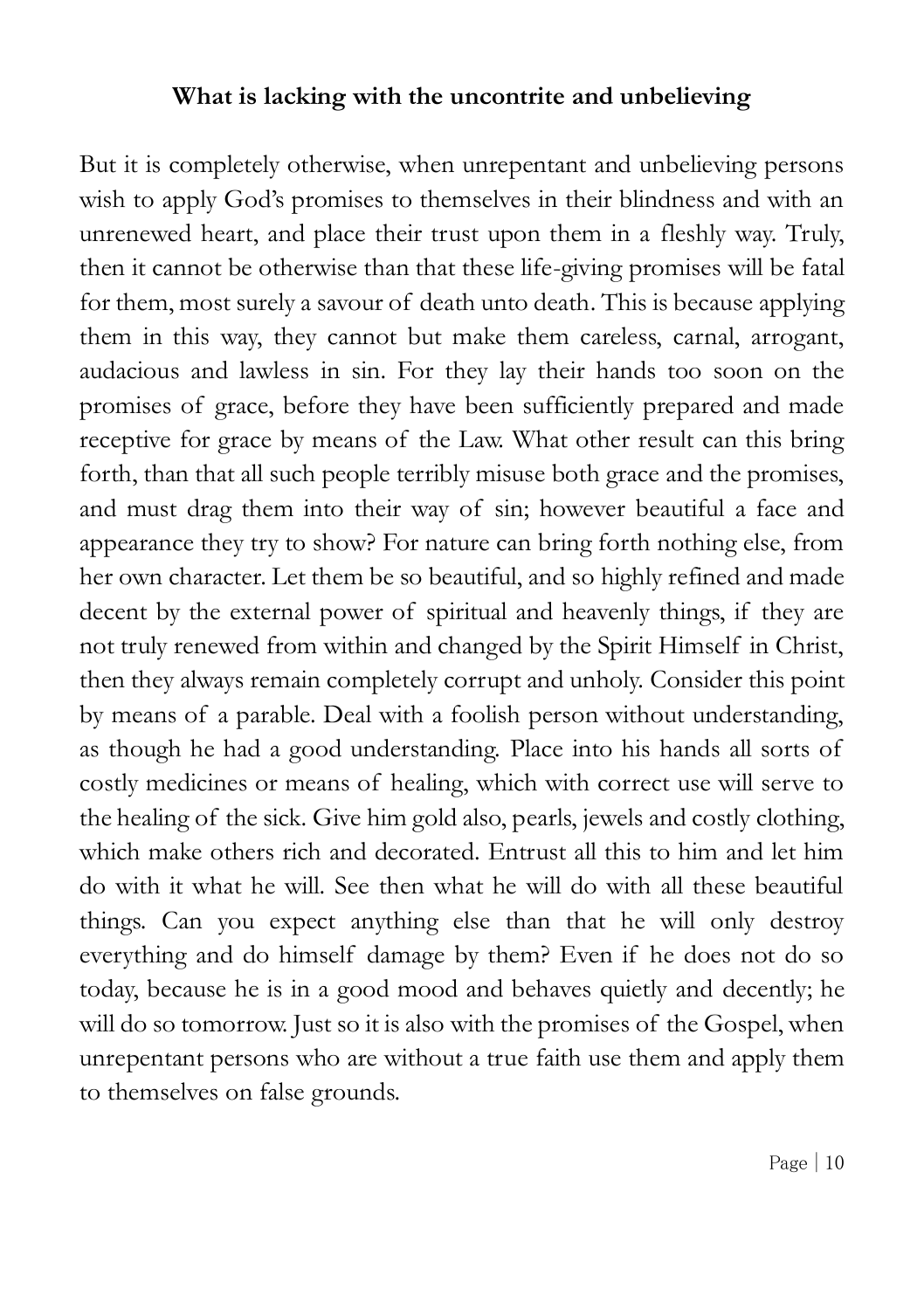Sadly, this is the case with many in our time, whom we speak of here. They are those who have merely some general and outward concerns about their salvation, before they have been truly humbled before God in a real contrition of soul, by the sharp preaching of the Law. They immediately begin to work with the spiritual promises of the holy Gospel, which they receive and place their trust in, without the Spirit and without the instrumental means of a true faith. For only in this way can we appropriate the veritable promises of God unto salvation. We behold the comforting promises of the Gospel merely with a general illuminated and natural mind; but not in the actual and true light of the Holy Ghost, Who is the Spirit of promise, whereby we, after we believe, are sealed (Eph. 1:13). Thus we never acknowledge the holiness, the Divinity, the spirituality and the value of the promises. In this state, the heavenly light of the glory of God, which is revealed by the Holy Spirit in the promises to the soul of a rightly humbled sinner, can never shine upon us. Yea, we cannot enjoy even one ray of it. This is the reason why such persons never rightly delight in God's precious and holy promises, and estimate and value them above everything. Just as little do they value the spiritual benefits of redemption themselves, which are presented and promised. But because they are still completely carnal and unrenewed in the depths of their heart, and also remain in this condition, their esteem and affection remains fixed on the world and her vain imagined goods. They still seek them as their highest purpose and goal in all that they do and do not do. He who thinks otherwise of the best temporary believer, name-Christian and almost-Christian, or has other expectations from them, certainly does not yet know the true character of man's natural corruption and just as little does he know the power of heavenly grace in the regenerate soul.

Page  $|11|$ Such a wrong use, or sad misuse of the promises of the Gospel, takes place in many ways. Nevertheless, how more craftily and ingeniously we act, how much more damaging it is to us, and how much more difficult it is to be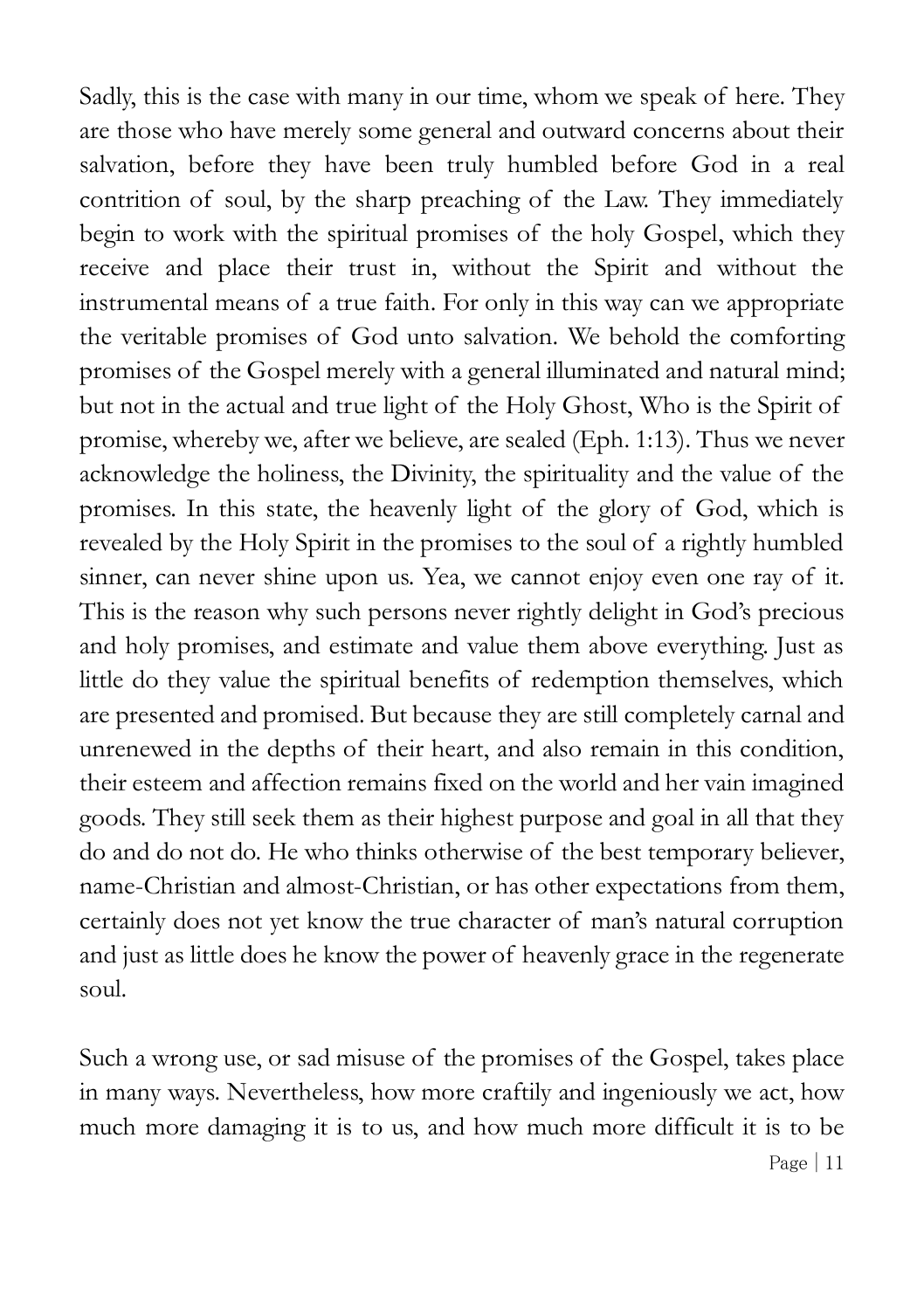spotted and uncovered. Satan uses very hidden and even unfathomable lies in this way, to capture souls and bind them in his net. Unfortunately, how many astute sharp-eyed hypocrites and feigned believers have discovered this too late, to their eternal destruction and shame! All those who, without true sorrow for sin and without a sincere faith in the heart, embrace any promise and apply it falsely to themselves, steal the promises from the Gospel and take to themselves what does not belong to them. They do the same as the dogs, who steal the children's bread, and the thieves, who rob and steal people's goods out of their houses; for *a man can receive nothing, except it were given him from heaven* (Joh. 3:27). Ultimately, God gives His promises from heaven only to truly repentant and broken sinners, as has been said more than once. This necessary condition or requirement is either clearly pointed out or expressed by every promise of the Gospel, or at least it is always included and understood. Every thief has his own way of stealing and they who know how to practice this evil art with the most skill, speed and dexterity, are the worst thieves. So the greatest and most dangerous hypocrites are they, who know how to steal the promises of the holy Gospel in the most dexterous way, so that almost no one notices their theft. In the same way, the disciples didn't know that Judas was a thief, even less did they know that he was a thief of the promises. And as thieves habitually steal at night, when everyone is slumbering fast asleep, so God's precious promises are most often stolen by people when a dark night of ignorance has fallen upon the Church, and when the watchmen in Zion are slumbering and resting most securely on the walls of Jerusalem. Every thief and murderer then climbs over the walls into the stall of the sheep and robs the holy promises, as many as he wants, without almost anyone noticing it, except for but a small few, who do not dare to make a loud noise.

Page | 12 Dear reader, if you have a sincere desire to examine your priceless and never-dying soul sincerely before the Lord, then only have concern that you have received the promises of Christ's grace both sincerely and without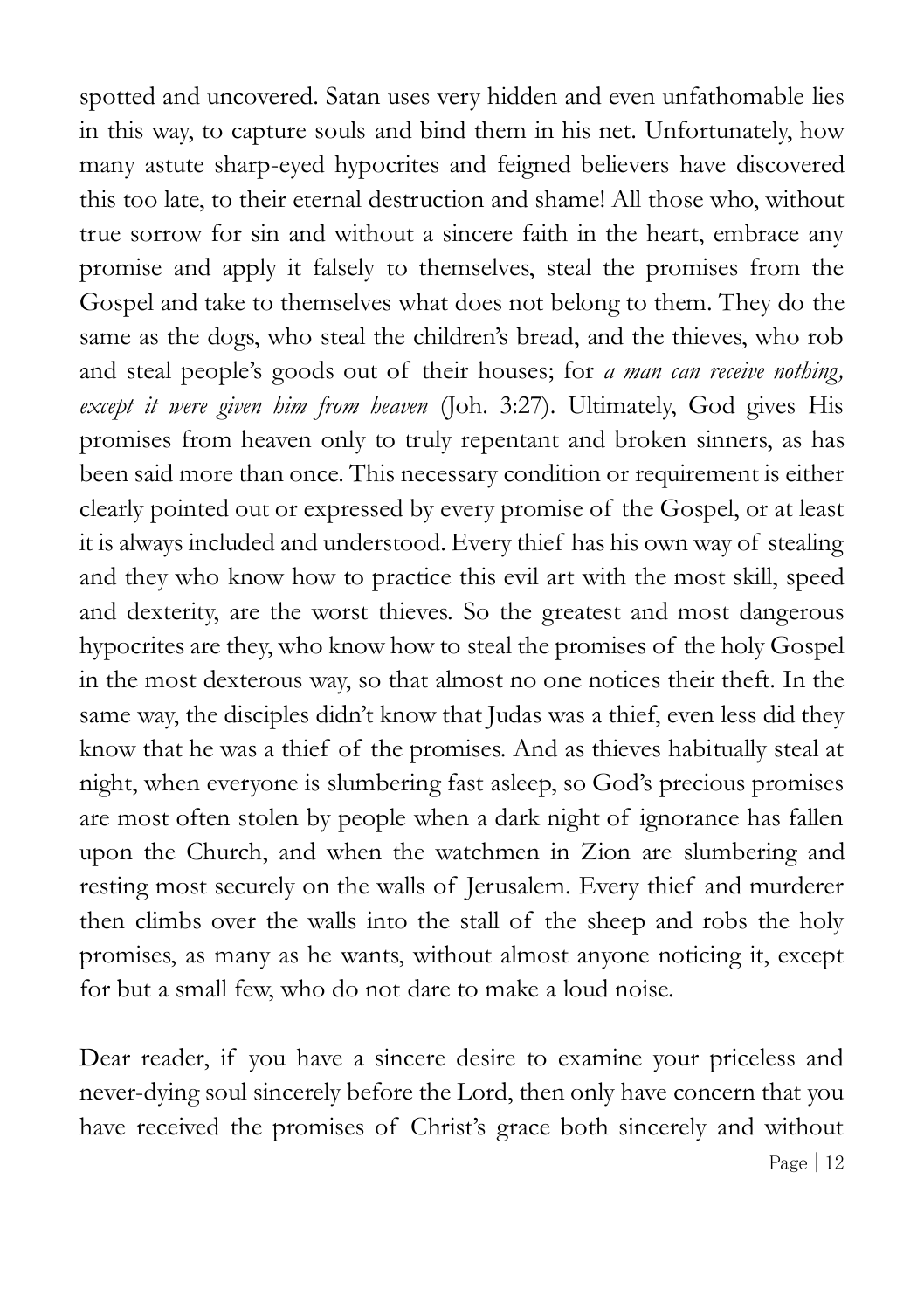Page | 13 delay. That is: that you have become a truly contrite and broken sinner before God, for only such can receive the promises. The publican from whom we read in the Gospel of Luke, received the promises of grace honestly and without delay, as soon as his heart was completely wounded and broken before the most-high God because of his sins. Therefore, he went down to his house justified. If he had received the promises otherwise, or earlier, they would have certainly been to his damnation. Thus it was for the foolish virgins to destruction, that they had lit their burning lamps from the light of the Evangelical promises, before they had received any oil of true godly contrition and of a sincere faith in their vessels. It is the same today with many hypocrites and temporary believers. These people normally pass through a general conviction of their sin for a time, which does not pierce through to the inward recesses of their heart, by the Almighty power and working of the Holy Spirit. They can speak of concern and anxiousness, and of fear and distress about their sins and of such general experiences and emotions through a light conviction. *But they know nothing of a holy shattering and brokenness of heart before God and of such a humiliation, through a sense of the burden of their sins and of God's righteous curse and wrath, that has brought them to a heartfelt shame, a thorough abhorrence of themselves and a holy despair.* When they are only half-wounded and convicted by the Law, they take themselves immediately to the promises of the Gospel. They view them with some clarity in their mind, and often also with much moving of their affections and emotions of their spirit. Sometimes, through a deceitful lie of satan and of their own heart, one or more promises appear to them, during hearing or reading the Word. This is accompanied with a remarkable clarity, living perception and insight, so that as it were power is felt with the promise, which power they have not experienced before. In addition to this, the promises seem to be most remarkably suitable to their state and circumstances, or to their present situation. It is as though God Himself came to speak to their souls from heaven., by means of the Word of this promise. Such people do not wait or consider very long, but are immediately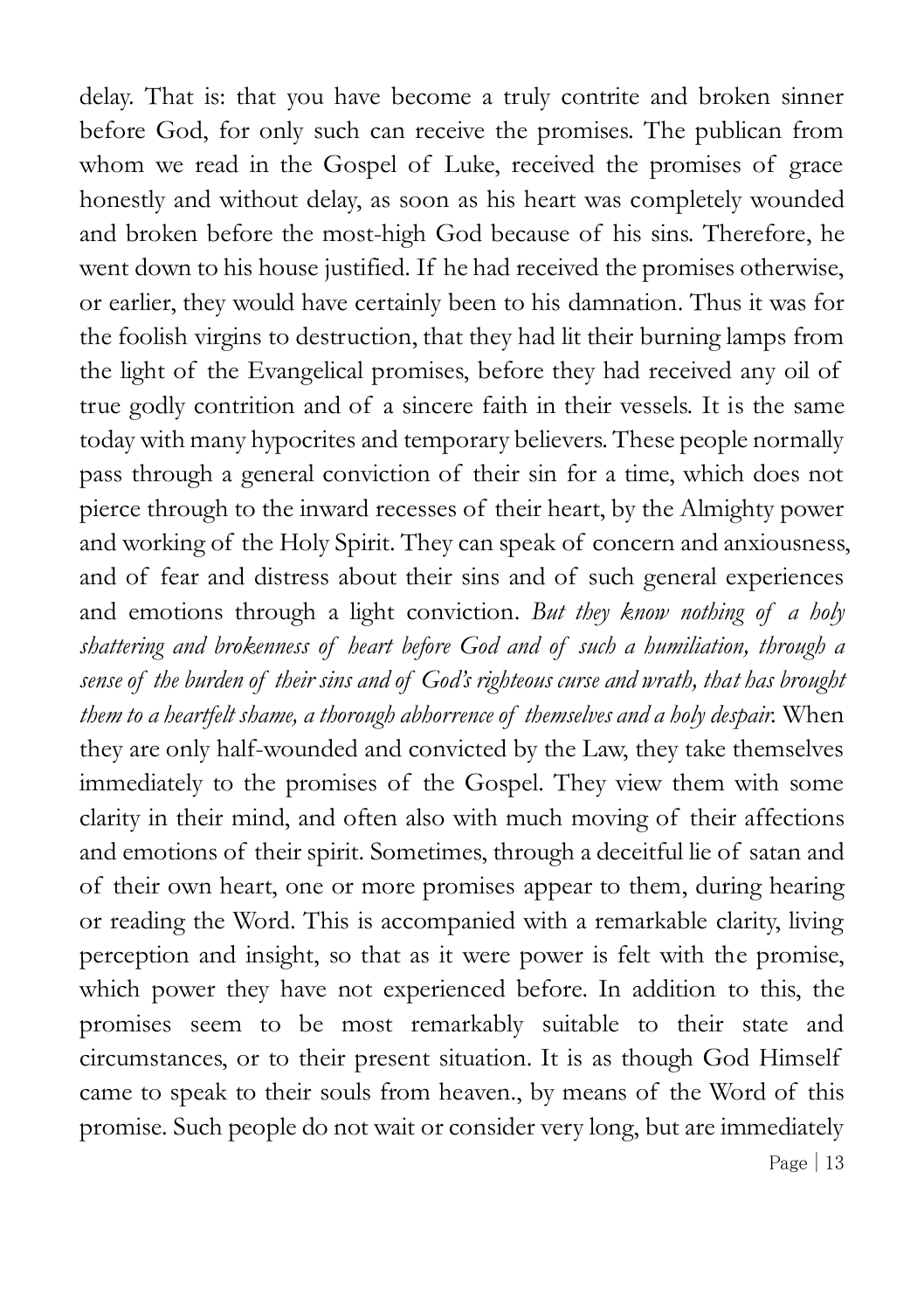prepared to accept such promises and to apply them to themselves, believing that they are from God Himself, applied to their hearts by the Holy Spirit. In this they act in their own strength, and are assisted by the general working of the Spirit, in the same way as takes place with almost-Christians and with temporary believers (Heb.  $6)^2$ .

When they have received and taken the promises in this way, then their former fears and conviction normally depart. They now immediately rejoice greatly and comfort themselves with the light of the promises, which they have received, without noticing the deception that lies hidden in this tragic and damaging behaviour. *Their joy does not consist in the promises themselves, or from a hearty affection of the grace of God which is found in them, but arises merely from the light that the promises shed in the understanding, and also from the refreshment and the pleasant feelings and strong emotions which they sense when they behold them*. The Saviour teaches us this with the hearer, 'he that received the seed into stony places, the same is he that heareth the Word, and anon with joy receiveth it; yet hath he not root in himself, but dureth for a while' (Matt. 13:20, 21). All such almost-Christians and temporary believers always retain their stony heart, because it has never been truly broken and shattered in the depths, by the power of the Law. Nevertheless they take all the comforting promises of the holy Gospel and rejoice in them; just like someone who beholds a beautiful landscape with sumptuous pathways and idyllic spots depicted in an artistic painting and over which they are so cheerful and taken up with, that it is as though they were literally walking in such a landscape and idyllic spot. Nevertheless, all that his spirit takes pleasure in is nothing more than an imagination, a shadow and a painting of reality. The precious and comforting promises of the Gospel (which are

 $\overline{a}$ 

<sup>2</sup> Note: caution should be exercised in the use of Heb. 6 v. 4-6 in a general way with reference to those under the Word, as from the context of this text (v. 6) it clearly refers to those who, once illuminated by the Spirit, fall away irrecoverably from their confession of the faith. In the following paragraph van der Groe quotes a more suitable Scripture to teach the same truth, that is the parable of the sower.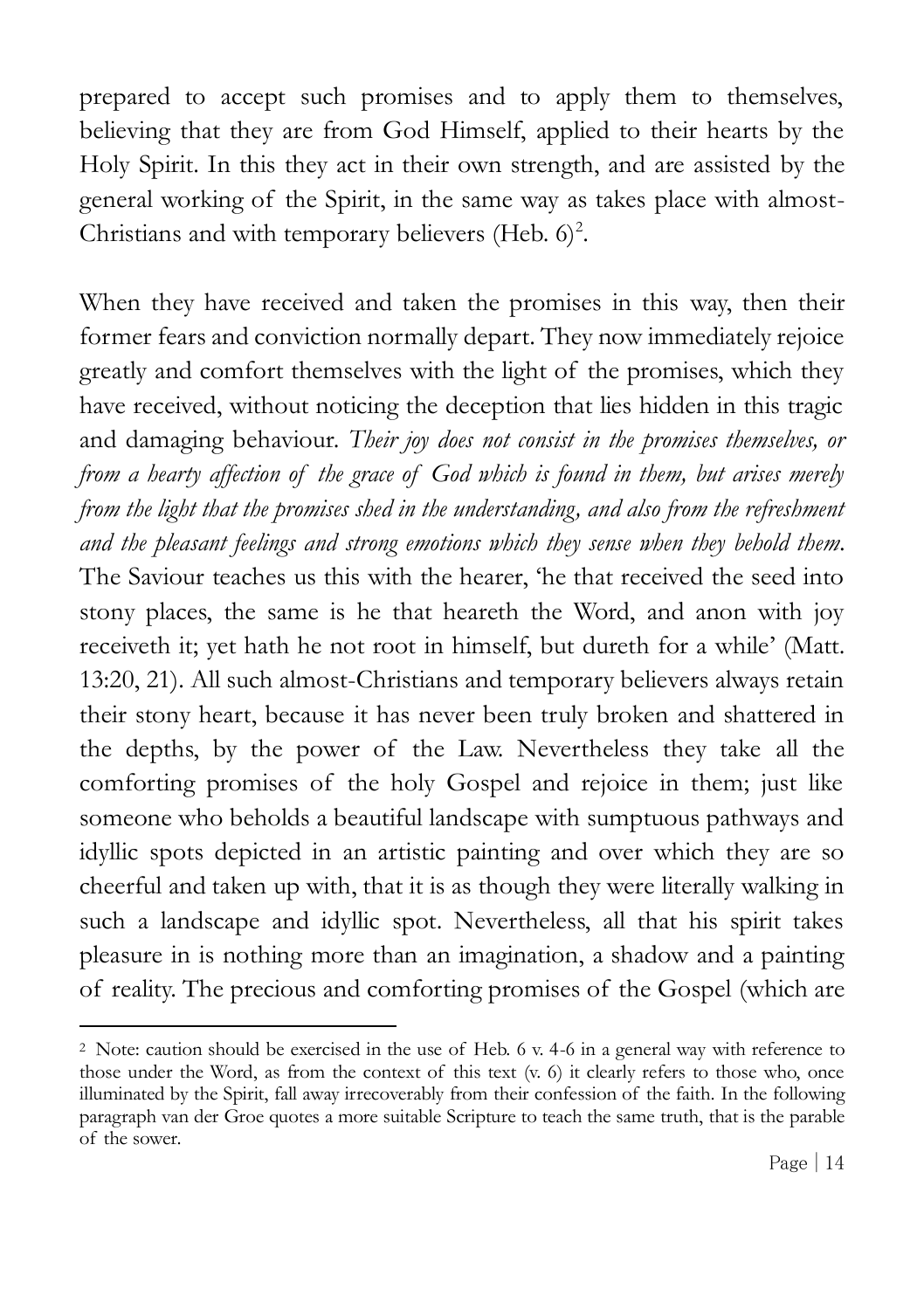made by a merciful and reconciled God in Christ to the most miserable sinner, and bring nothing but free grace and lovingkindness along with them), can by merely beholding them, move and touch the heart greatly. Especially when they are in some sorrow, anguish or anxiety because of their sins, they can rejoice so much that they are outside themselves, and immediately lose all their terror and sorrow by means of the adorable light of the promises that shine upon them. They then imagine assuredly, that God has truly spoken peace to their souls. In this way, unregenerate people can also sometimes 'taste of the heavenly gift, and are made partakers of the Holy Ghost, and have tasted of the good Word of God, and the powers of the world to come'. Yet in the end they 'fall away' and commit the unforgivable sin against the Holy Spirit (Heb. 6:4-6). Indeed, they can give a very beautiful appearance of godliness for a time and 'escape the pollutions of the world', through a general 'knowledge of our Lord and Saviour Jesus Christ' and from the promises of the holy Gospel. Nevertheless, they later 'are again entangled therein, and overcome, the latter end is worse with them than the beginning.' (2 Pet. 2:20).

How difficult it is to recognize such hypocrites and to distinguish them from true Christians, as long as they are in the bloom of their hypocrisy, experience teaches only too well. For outwardly they appear almost as pious and sometimes exceed the truly godly, especially when such live in a state of deep decline and declension from the Lord. Some hypocrites can give a better appearance than a sincere Christian, for a time. They were convicted of their sin and were very painful, fearful and troubled for a time. They have clearly seen that their way is a way of death, and leads to hell; and they have laid hold upon the promises as we have seen, and have been 'saved' and comforted by them in their own way. Since this has happened to them, their way of life is greatly changed. Outwardly there is a complete renewal and turnaround. They have forsaken their former friends and joined themselves to the truly godly, for whom they appear to have a great love and esteem.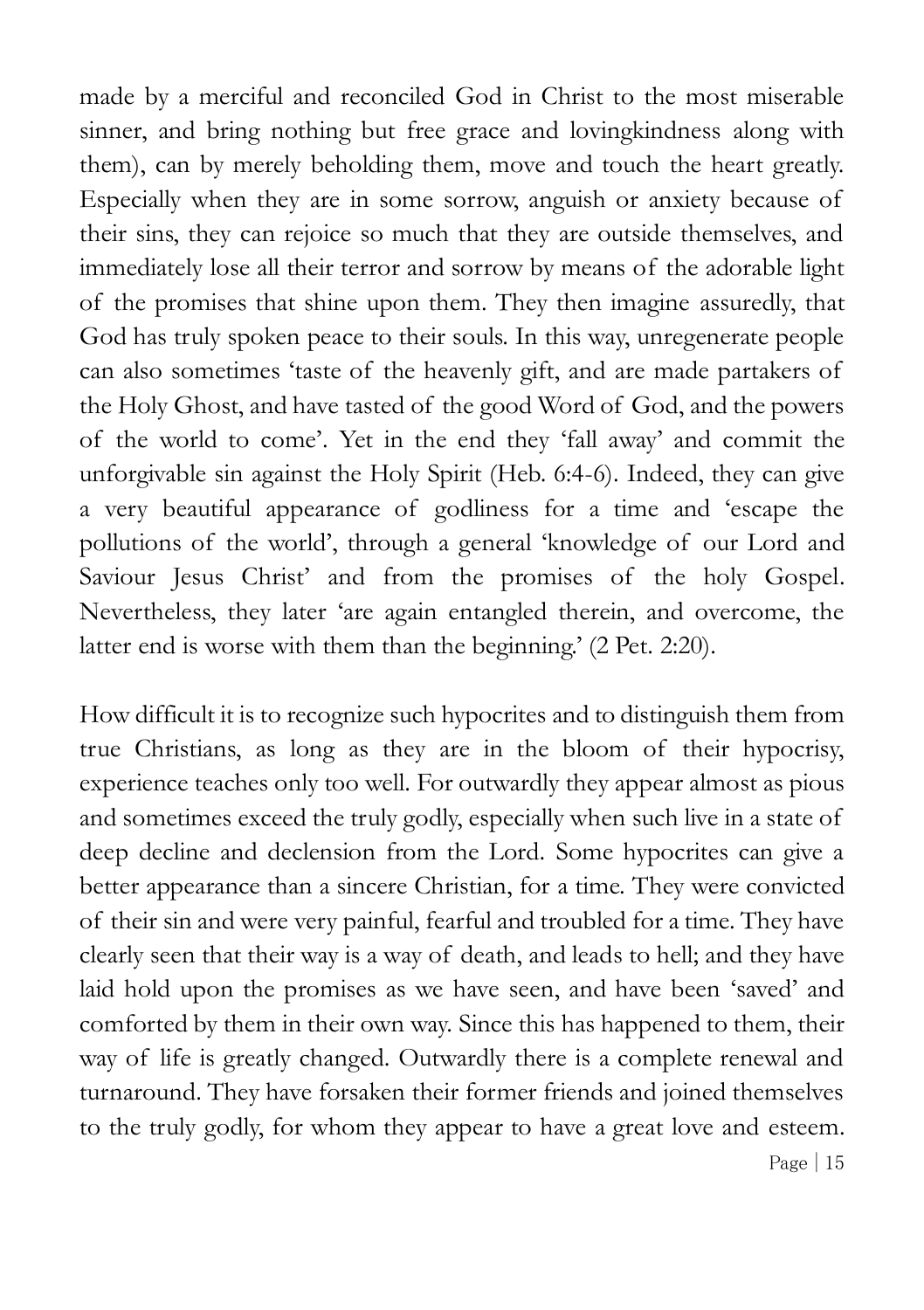They associate with them now, and for the eyes of the world, they are on the same way and are continually engaged in all the duties and ordinances of religion. Sometimes they appear very zealous and precise, so that they not only deceive many others, but also they can deceive themselves for a long time with this beautiful appearance of godliness.

Page | 16 Indeed, so it was with the feigned apostle and betrayer Judas. Did he not remarkably excel all the hypocrites of his time and perhaps also exceed all who were before him and who shall come after? No-one had a better opportunity to be a superb hypocrite than him. He was after all a lawfully called apostle and teacher of the Gospel, who had applied the promises of redemption to himself without grounds, and for a time steadfastly held to the Saviour and His Gospel. But more than that, in his office he preached Christ and the promises also for others, where he found opportunity to do so. He had daily intimate relationship with the Saviour Himself and with His pious apostles and disciples. He was continually in their company, always ate and drank with them and attended the preaching, exhortations, instructions and miracles of the Messiah. What clear outward distinction for the world was there during all this time between Judas and the other apostles and disciples of the Lord? Was he not considered by his brethren at that time as a sincere God-fearing man? Was there someone who had other thoughts of him, apart from the all-knowing Saviour? Indeed, who can say that Judas had other thoughts of himself at that time? He may have sometimes secretly feared and had beatings of conscience, that he was perhaps a hypocrite. For it cannot be imagined that he was completely ignorant of his old bosom sins and of the hidden hypocrisy in which he lived daily. But his ungrounded hope, which he constantly fed from Christ and His promises, must have continually smothered and suppressed the convictions within, so that they could not break out to the true light of a sound conversion. So it is generally in the case of hypocrites, that they quench and darken their convictions with the light of the promises that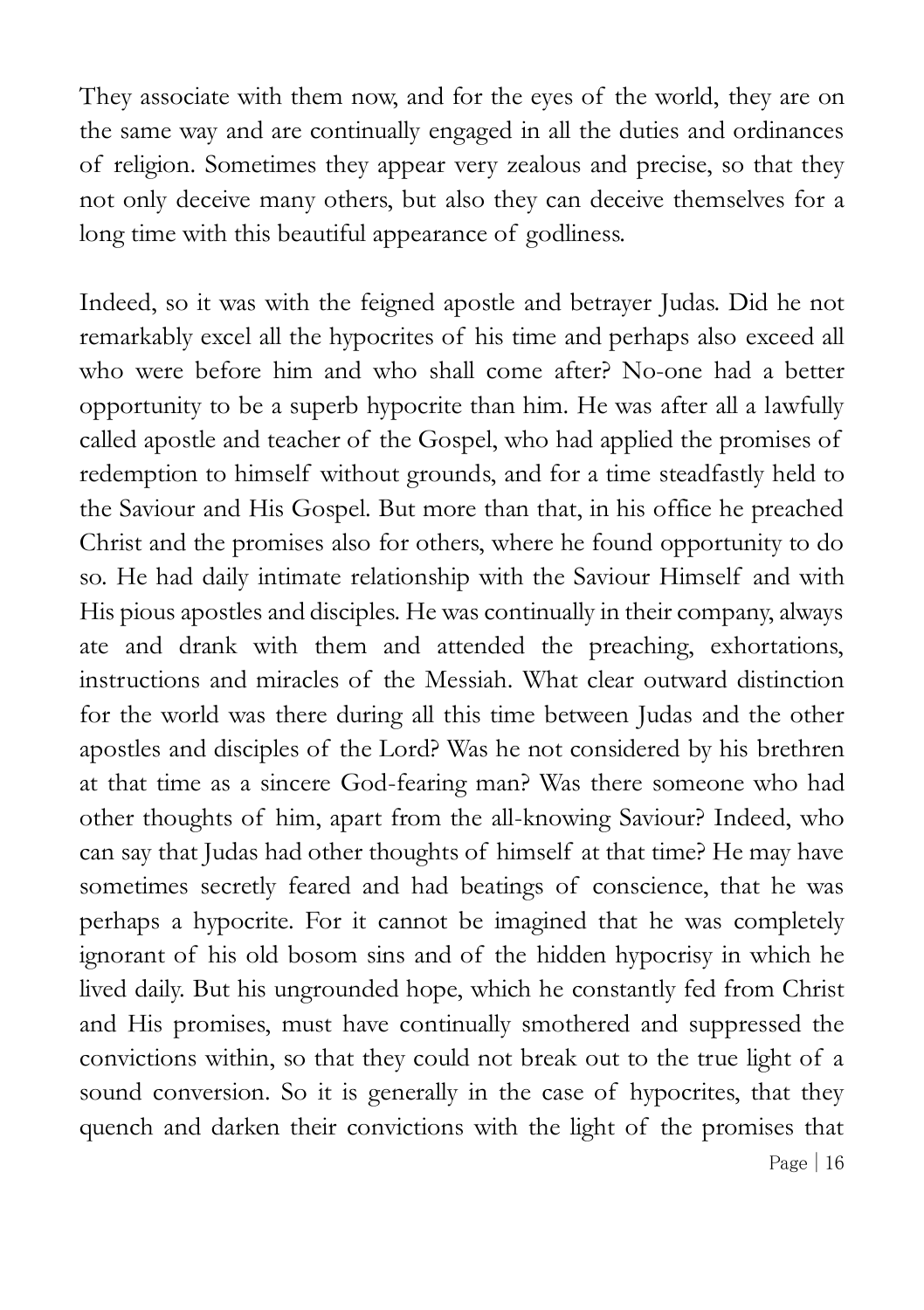shine to some extent on their understanding.

But please tell me, my friends, what was miserable Judas, with all this beautiful appearance, with all his zeal for Christ and with all his trust and resting on the promises, better than a vile and cursed hypocrite in the appearance of an apostle, yes, more than a wicked devil in the appearance of a man? 'Have I not chosen you twelve? And one of you is a devil' (Joh. 6:70). This is the correct name for the man, but this name could not be read by anyone, when the Lord Jesus spoke it. A time afterwards, it came to the light. Which hypocrite in the world is so audacious, that he can read these things with careful attention and not be shocked and begin to shake?

Page | 17 To the miserable Judas can be added a Demas, who if he was truly no more than a hypocrite, as is generally assumed, was skilful enough to know how to play the role. He was also a teacher of the Gospel and preached Christ and the promises everywhere to others. He certainly did not fail to apply them to himself also. He was a companion of the holy apostle Paul and for some time, he travelled everywhere with him to proclaim the Gospel and to establish and build up congregations. He was Paul's fellow-worker for a time (Philem. 2:4). How soberly, tenderly and exemplary he must have conducted himself. Every day he was in the company of godly Christians and separated himself with them unto the Lord. He loved and esteemed them greatly and asked Paul to bring his greetings to the church (Col. 4:14). But what was the end of it all? It ended in the complaint of the apostle: 'For Demas hath forsaken me, having loved this present world, and is departed to Thessalonica' (2 Tim. 4:10). After this we read no more of him. If in speaking of him, the apostle only meant his decline and not his apostacy, as some people believe, then Demas has nevertheless placed a dark stain upon his name. He has given us reason to mention him as a remarkable example of a hypocrite. However it actually was, this is certainly sure, that if Demas was truly a hypocrite, he has had too many followers in this world. Like him,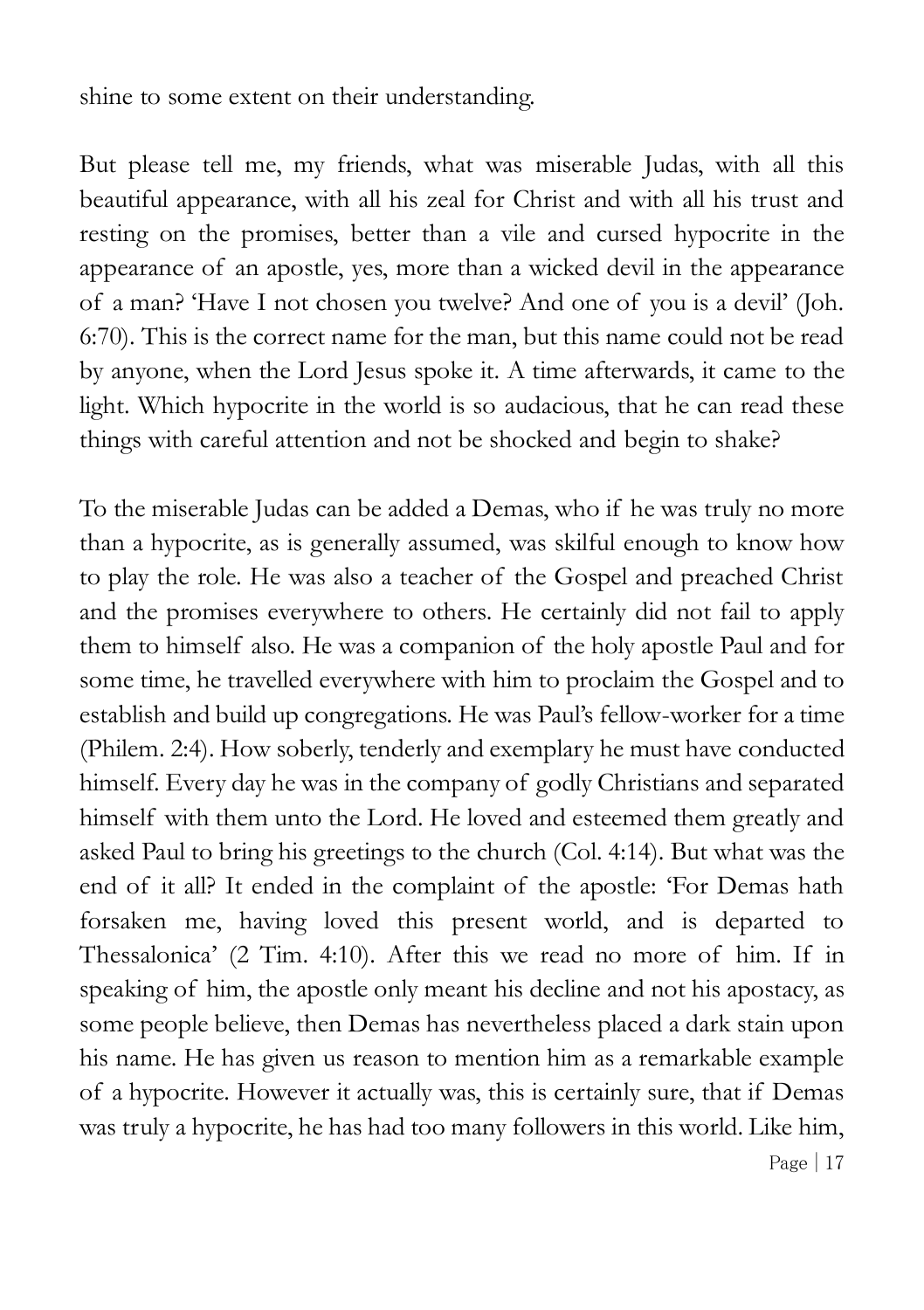these hypocrites, after they have feigned with Christ and the promises, eventually before they leave this world, have shown openly to all, that the world is more valuable to them than the Lord Jesus with all His promises. Also, they reveal that they never so steadfastly cherished and loved the godly, so that in the end they could easily depart from them in a time of temptation or prosperity, just as Demas forsook Paul. We can also add here the example of the foolish virgins (Matt. 25). For the eyes of the world, these had also the appearance of a pious walk. They had obtained this from the light of the Gospel and from the precious and comforting promises of salvation. Without this light, the hypocrite could not (in his own manner) walk as well as the godly.

What sort of people were these foolish virgins? If you only looked at their outward appearance, then they (or at least some of them) would, for the eyes of the world seem just as good and God-fearing as the wise virgins, with whom they lived and had contact in a close church fellowship. Both the foolish as well as the wise virgins had burning and shining lamps of knowledge, confession, religion and of an exemplary walk before the world. It was even easier for the foolish virgins to achieve this, because it happened in a time when the church was in great decline and in a time in which both the wise as well as the foolish virgins slept. That is: they lived very carelessly, unspiritually, blindly and carelessly, and served the world more than God. This is the most suitable time for all sorts of hypocrites and feigned believers in great numbers to sneak concealed into the church and to dexterously steal the divine promises, as well as all the holy things and institutions of the Gospel, as we have already mentioned. For in such a time, the true state of feigned believers is not sufficiently investigated, because there is insufficient light. Equally there is a lack of seriousness, watchfulness and necessary discipline over the church. Thereby, the holy house of the Lord is quickly filled with a multitude of all sorts of hypocrites.

Both the wise as well as the foolish virgins lay, sadly, in a deep sleep on the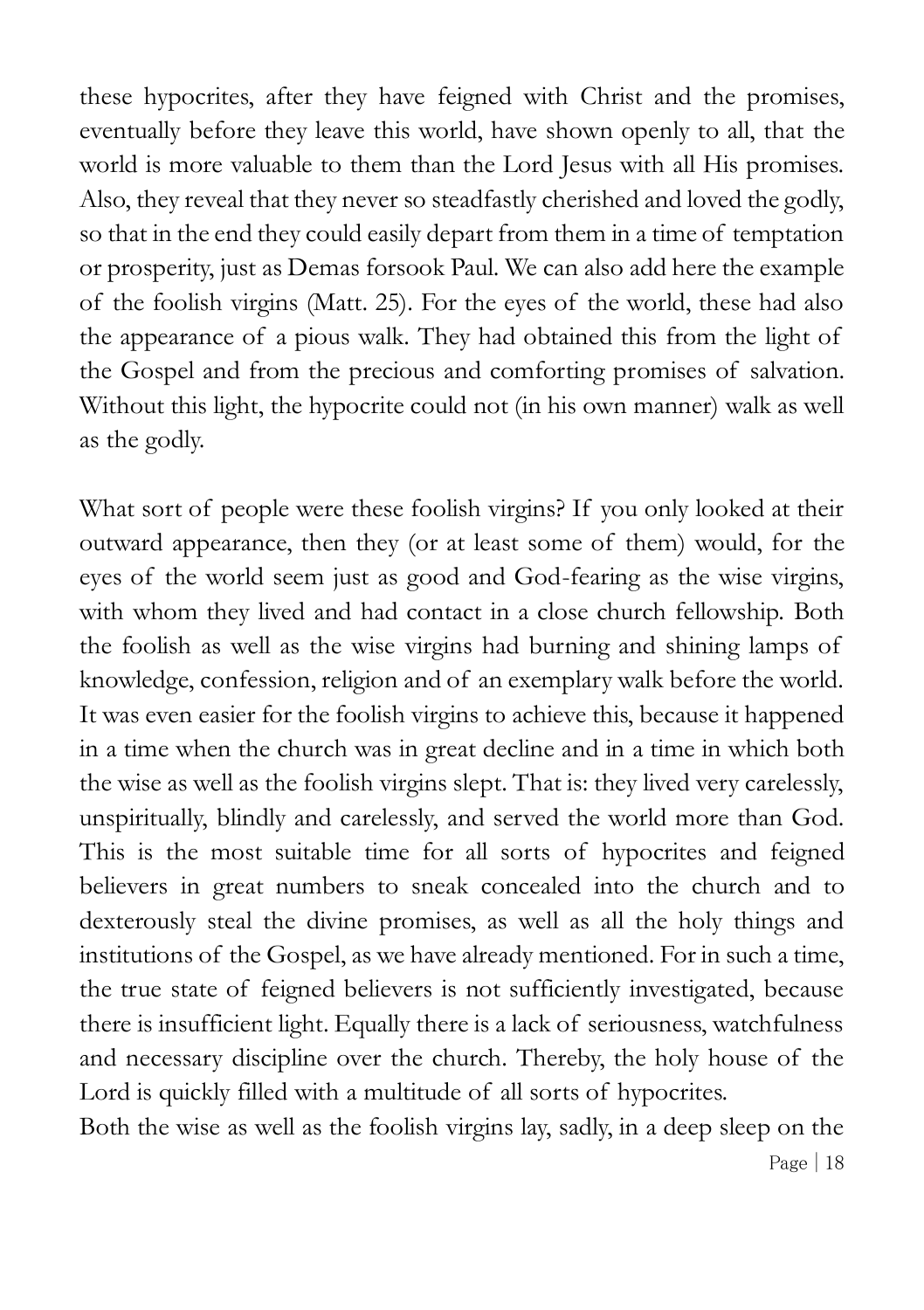bed of their worldly lusts, without truly waking up, however much the Lord in all sorts of ways called them by His Word and by His spiritual and physical judgments. Nevertheless, the devil does not sleep in such a time, but he takes all possible care that feigned believers are not discovered. If Christ has been spurned and rejected for a long time, and His Spirit eventually departs from the church of God, she comes into a pitiful and miserable state. The sincere believers and the shining feigned believers can then no longer be distinguished from one another, seeing they both make use of the promises of the Gospel and comfort and rejoice themselves with them.

Feigned believers continually light their lamps of a seeming and god-fearing walk from the Gospel. They maintain this work, as long as they can preserve the oil of their hypocrisy in their lamps. Sometimes it happens that the more the feigned believers labour with the promises and by this means their lamps burn brighter for a time, how sooner their oil is used up. Nevertheless, some can keep going in this way for so long, until the evening of their long and dark night breaks forth.

Page | 19 If we duly consider this, this may further reveal to us the nature and the condition of such evangelical hypocrites (let us call them so). What does the hidden life of their hypocrisy mostly depend on, than from the light and the power which they are able to draw from the promises of grace, and which they apply to themselves without warrant? For the more they use the promises, and can get their poor spirits sprinkled and moistened by these channels, as it were new light and life comes into them every time. Then their lamps must shine more and more clearly. *This is also the reason why generally it goes best with such people at the beginning*. Then everything is still new and fresh; they are then the most uncomplicated people. The light of the Gospel, that shines from the outside upon their hearts, is then normally most pleasant, sweet and delightful. It moves their affections, it quickens and delights their inward senses. It lights, as it were, their hearts in some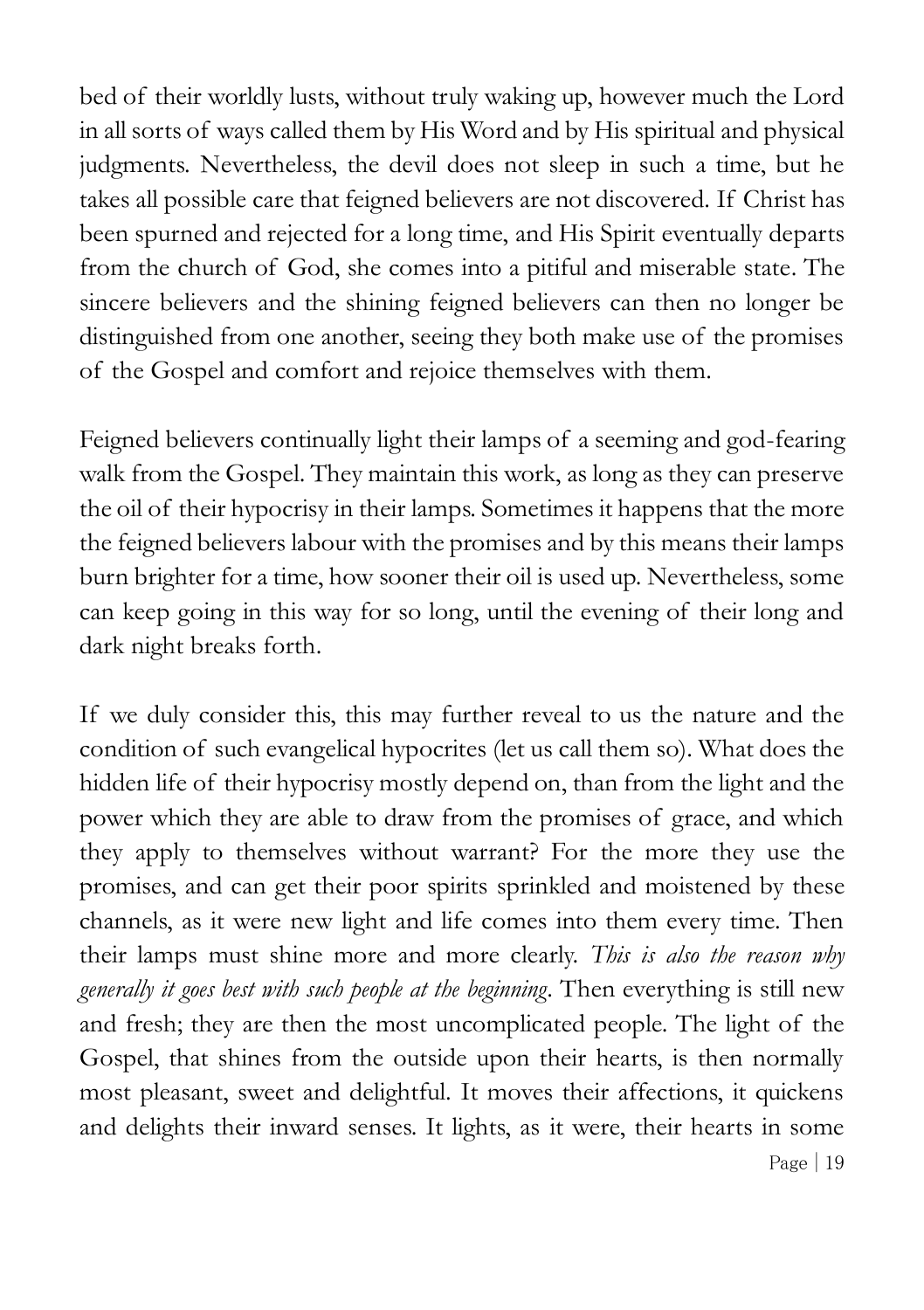passionate warmth, zeal, earnestness and urgency of love to God and His service. Thereby, not only the love to the world seems to be dead for a time, but they can make a significant progress in the outward shedding, smothering and subduing of many sins, which seem to be rooted out of them by the light and the grace with which they labour. This is promoted still more by the fact that they exercise themselves daily in the outward duties of religion, and are found daily in the fellowship of the truly godly. Thereby in this period, they are kept from a thousand opportunities of sinful temptation and are constantly encouraged and excited to live a Christian life. What would hinder them, that they should keep their lamps burning brightly, especially if they have been brought up properly and religiously, and they have a good temper, and if their calling and circumstances do not present too many temptations. Thus, such persons can even surpass some truly devout souls in zeal, seriousness and tenderness, who in the Lord's inscrutable permission have fallen for a time into a lifeless declined state. But however high they raise the sail of their feigned piety, nevertheless it cannot be a steadfast and enduring work. Their lamps must gradually die out of themselves, and in the end go out leaving a foul smoke and a horrible stink. The reason for this is fundamentally, that from beginning to end they lack a foundation of the true spiritual and heartrenewing grace of Christ. If they would like to ask with the young man in the Gospel, 'what lack I yet?<sup>3</sup>' then you could say to him, that he lacks three great things, which Christ by His Spirit gives to all true believers.

1. *They have never been thoroughly humbled before God because of their sins and their hell-worthy condition*. The law, by the convicting power of the Spirit, has never penetrated to a complete shattering of their heart and to a holy despair. The hard ground of their hearts has never been broken up, but only the surface has been somewhat loosened by a general conviction.

 $\overline{a}$ 

<sup>3</sup> See Matt. 19:20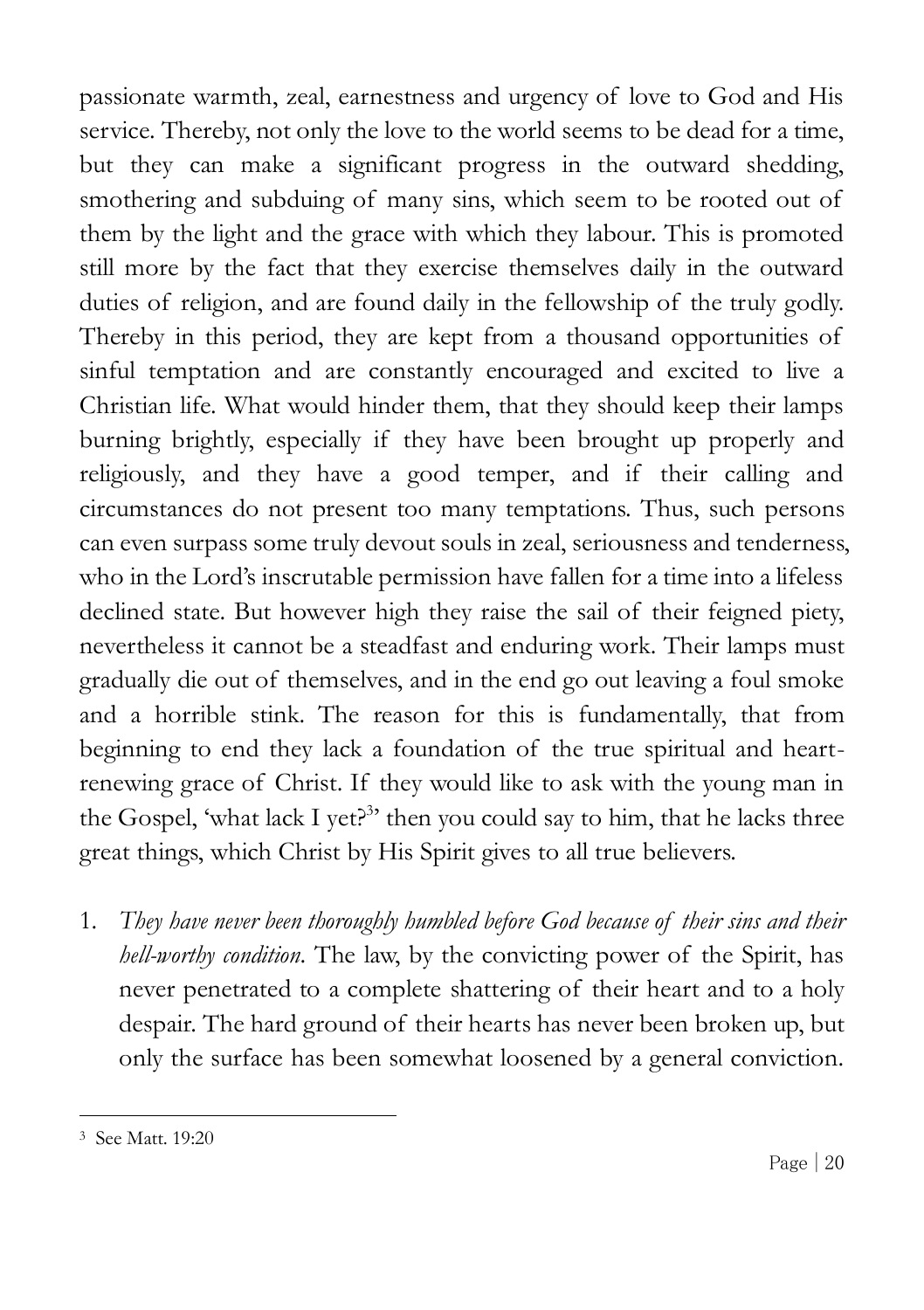They always retain their natural hardness, unrepentance and adverse will toward God and His Gospel. For this reason, the seed of the Gospel shall never send down a deep, enduring root into the most inward ground of their hearts. The seed has merely come to lie loose in the topmost part of their heart, where it has quickly grown upwards, instead of downwards. Therefore, the foliage and blade of their flourishing seeming godliness grows much greater and heavier than the weak root can carry<sup>4</sup>.

- 2. *They have never been engrafted into Jesus Christ as their stem and root by a true and living faith*. They do not have their life and growth from Him and from the heavenly sap and moisture of His grace and Spirit. With all their work they remain standing unchanged in the foundation of their old nature. They have only received a borrowed light from the clear radiance of the Gospel. In addition, they have for a time received a borrowed life, from the root of the promises; this life according to the spirit does not belong to their nature. It cannot last longer than until the lustre of the clearly shining Gospel gradually disappears from them and is darkened, and until the root of the promises over time withers and dies.
- 3. *They are never truly united and reconciled to God through Christ*. Therefore, all that they imagine and apply to themselves is an opinion and a delusion of themselves, and a very cunning sham of satan. Eventually it has taken a solid place in their hearts and has grown up to a sort of faith or strong imagination. They have never believed on good grounds and they have never truly tasted the power and the soul-sanctifying comfort thereof. Truly, their own conscience could testify to this, if they would only give attention to so many secret knockings and accusations, which this faithful watchman<sup>5</sup> from God has given them in this solemn matter.

 $\overline{a}$ 

<sup>4</sup> This is a reference to the parable of the sower, Matt. 13:21

<sup>5</sup> That is, their conscience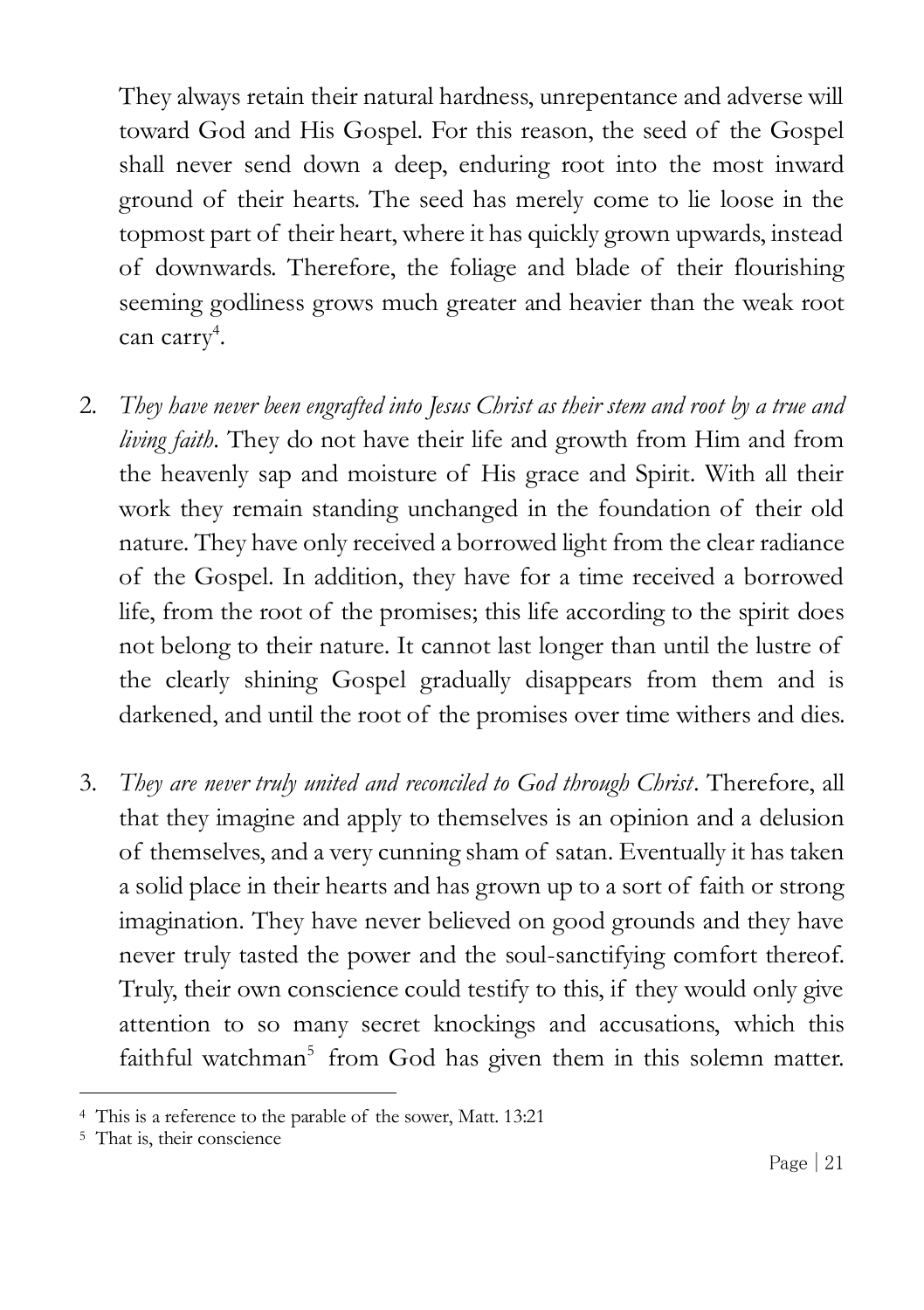But they have borne this all easily by giving no attention to it, and always hiding behind the stronghold of a thousand sorts of deceptions and craftiness, both from their own heart and from satan.

4. *By logical consequence, they have never been truly renewed in the foundation of their hearts by the heavenly grace of Christ, and by the sanctifying power of His Spirit*. The love of Christ has never really constrained them to forsake sin and the world and to choose God and His service and blessed communion as their greatest good and portion, such that they only desire to live unto the Lord from a motive of holy gratitude for the grace He has shown to them, and to die more and more to themselves and to everything separated from God. O no, the greatest hypocrite in the world, with all his cunning and ability, has never been able to advance that far. They cannot advance further than only to an appearance and to certain levels and forms of it. But never for a moment to they come to the power and the reality of the matter itself; for then they could not remain feigned believers and hypocrites, because they would immediately enter into the sincerity of the Spirit.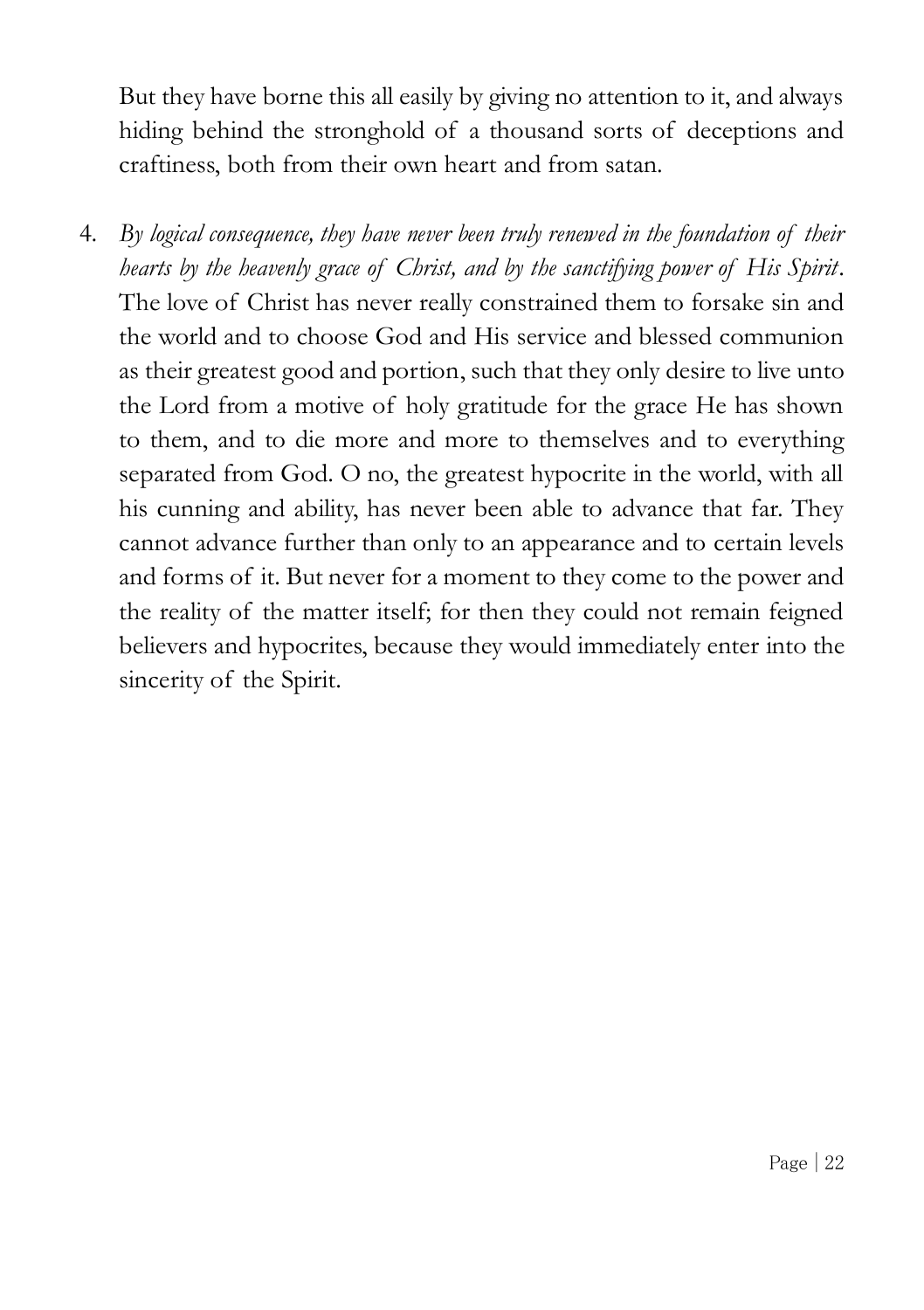# **The nature and state of the feigned believer**

When, by the light of the Lord, we take careful note of the nature and the state of hypocrites, we will soon enough clearly perceive that all their use of the promises of the Gospel, as well as their all their light and life, joy and emotions which they get from them, are but general gifts of the Spirit. All their beautiful piety and appearance of godliness, which springs from it, is in its foundation nothing more than pure appearance and show, without real power and truth. We will perceive that they do not perform anything else but washing the Ethiopian's skin<sup>6</sup>. With all this they remain both before and after the same people, that is: completely blind, unholy, unregenerate and slaves of satan, sin and of the world, unbelievers and enemies of God.

Not the smallest speck of true grace or spiritual good is found in their souls. This is their true state, as soon as they rend the beautiful mask of their mischievous hypocrisy, they are nothing more than devouring wolves in sheep's clothing. Ungodliness is their own character and nature, but godliness is only their outward garment, which they have put around themselves. Thereby they are able to cunningly cover their Ethiopian skin. Therefore, they cannot be seen by others in their own form, until God in His time unclothes them for all to see. Often this happens clearly, before they depart and leave this world, because the holy and righteous God will not permit that those who have so greatly mocked Him and who have deceived the world so foully, through playing such a feigned role on the great theatre, should descend into the grave with a name and smell of godliness. Sadly, how many such dismal examples have been found in the church and are seen daily amongst us, if only we will give heed to them!

For those who until now have carefully read this treatise, it will not be

 $\overline{a}$ 

<sup>6</sup> This is a reference to Jer. 13:23: can the Ethiopian change his skin or the leopard his spots?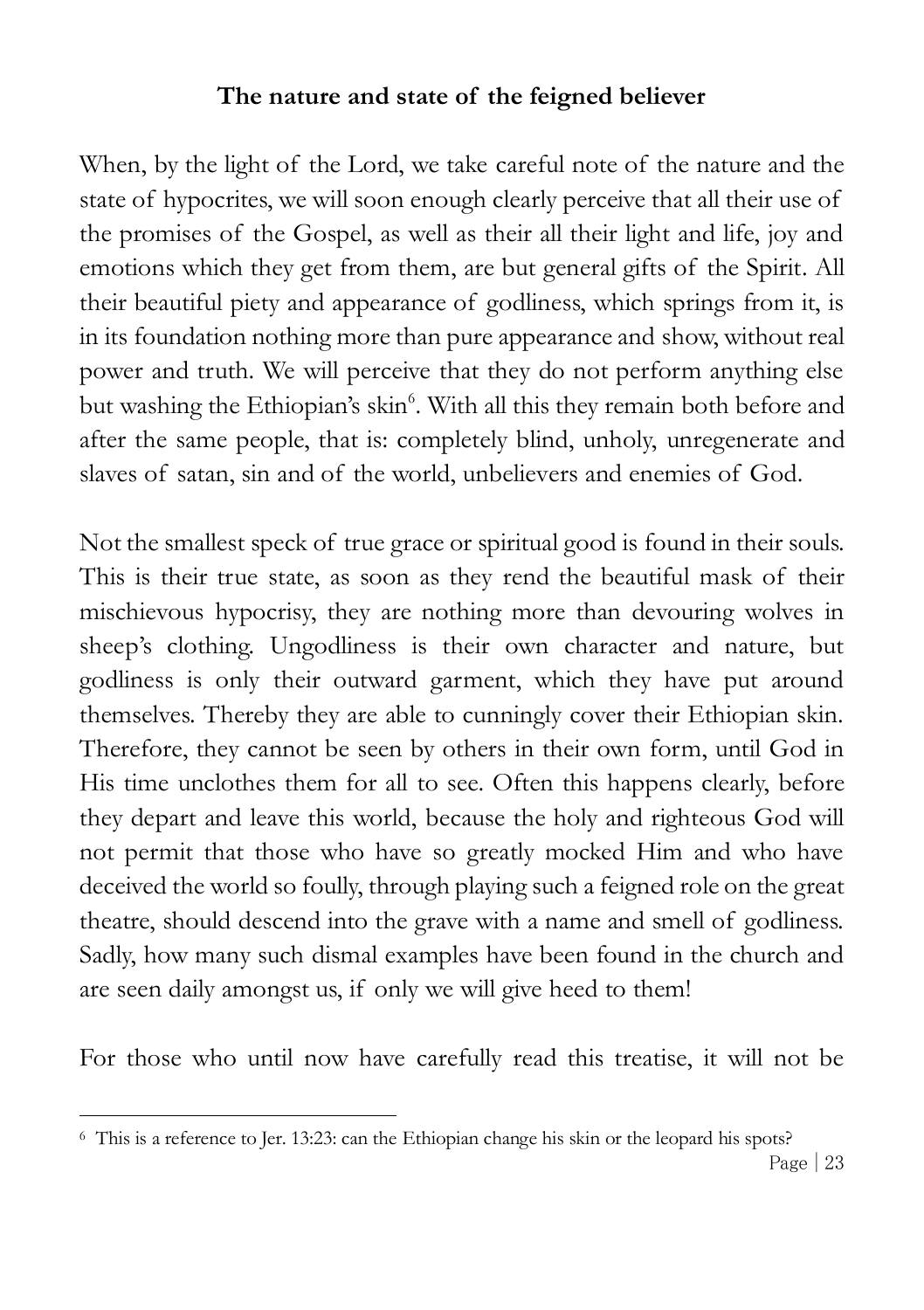strange to them, if they will consider that the nature of created things cannot always be coerced, but that from itself it is continually inclined, in every possible way, to seek her freedom again which she has lost for a time, through the restraint of opposing things. If sin always remains the character and nature of the hypocrite, as it surely does, so it can also lose its own liberty for a time, and be held in great restraint, by the power of heavenly things and the general gifts of the Holy Spirit. This means that sin cannot break out, nor live and work as it did before.

But this restraint, as great as it may be, cannot kill or completely subdue the sinful nature, that it never regains its old strength and liberty. You can place a lion on a chain for a time and shut it up in a kennel, so that it can do no harm nor catch its prey as it is used to doing. But this will not change the nature of the animal. He will always try to break the chain in pieces on which he is chained, and to escape from his imprisonment. And when he has succeeded, and has joined the other lions in the forest, then the lion shall remain a lion, however long the lions-skin has been covered with a sheepskin, when he lay in his kennel on the chain. Thus it is with the hypocrite. Their sinful nature is indeed restrained and suppressed for a time, but it is not slain or brought under, as takes place in the true believer. What can come forth from such, other than that their sinful nature always covertly strives to regain her lost freedom? Yet she cannot immediately be effective in this, so long as the conscience retains any fear for the law and she can maintain her hope, joy and confidence in the promises in a living and affectionate state. This is also possible, as long as everything else and the circumstances of her pathway are relatively favourable and advantageous for her.

Page | 24 But these things, which in former times where so powerful through their novelty and unfamiliarity, gradually begin to lose much of their influence and power upon the understanding and the affections, even if it is merely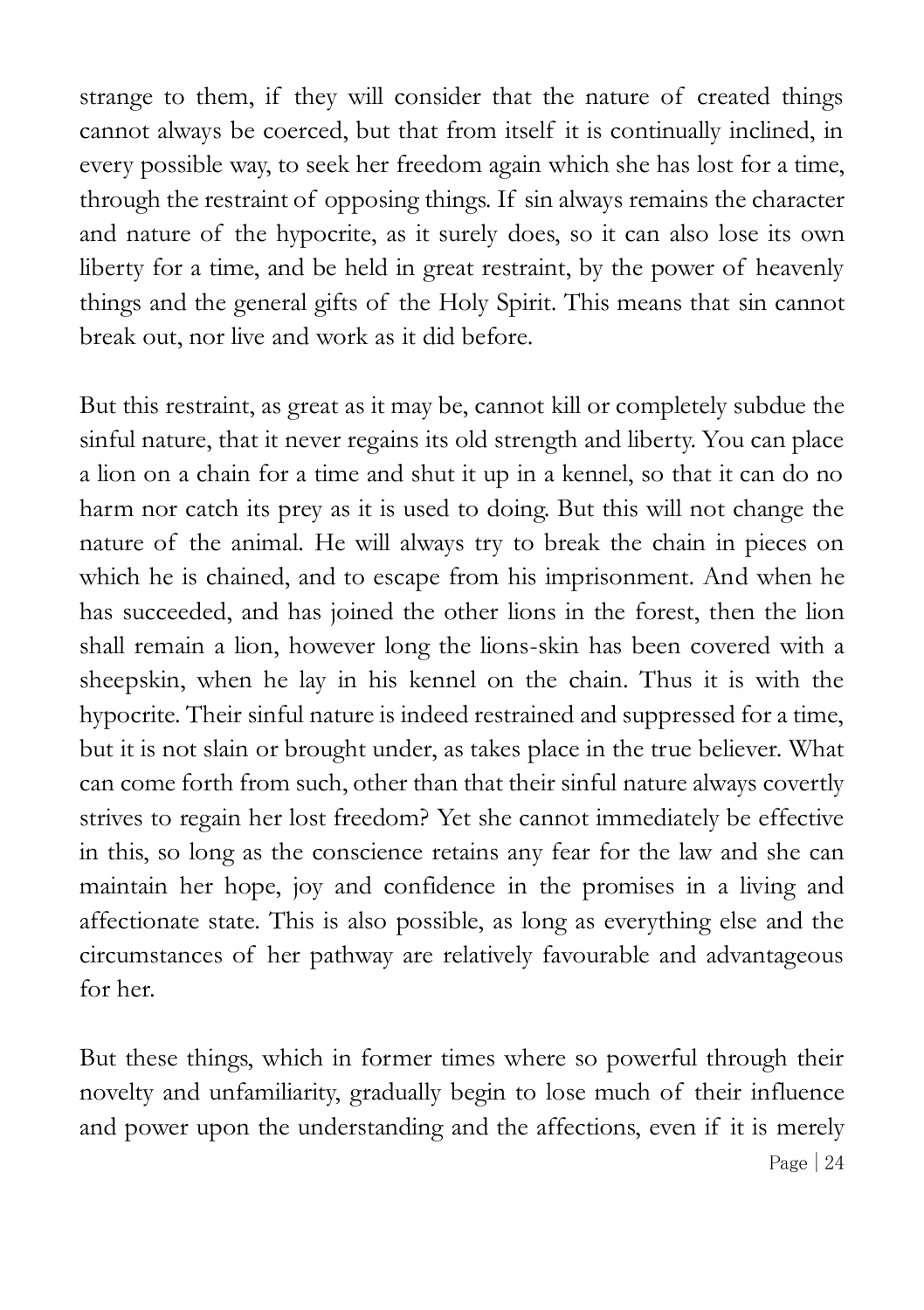by becoming used to them, although at the beginning this change is not immediately noticed. So they begin to decline, wear out and die out, as with all things which are used every day and are not maintained, renewed or supplied with new strength. As now the things which seek to constrain sin, and indeed in the beginning restrained it, gradually lose their lively power, it cannot be otherwise than that sin regains her former strength and working in our hearts.

Page | 25 A steel spring which is compressed powerfully, expands by itself, as soon as the force which held it compressed, gradually decreases. Ultimately, the spring has become stronger than the force which compressed her, so that it can easily overcome it and suddenly and violently spring free. Sin works in the heart of the hypocrite in the same way. Imperceptibly it raises itself up again from her oppression and works more than ever before with her silent movements and desires. The fire that seemed for a time to have gone out, obtains more air and opening in the heart and begins to inflame more and more. Initially the hypocrite does not notice it, because they have merely washed the outside of the cup, but never cleansed it to the bottom, by the power of heavenly grace. Thus they have never sincerely hated nor seriously striven against the evil desires of sin, which dwell concealed in their heart. Therefore, they pay no attention to the sinful lusts and desires, which they perceive gradually rising up from the hidden depths of their hearts. They are already satisfied if they can just keep them in their bosom and carefully conceal them, so that they do not come out. The sinful lusts and desires in the heart, which meet with no opposition, but rather are secretly maintained and treasured, slay the unborn children and unnoticed begin to grow in force and strength, and to increase more and more. Eventually, the hypocrite perceives it himself, that a strong fire of wicked lusts has begun burning in his heart. Normally, he then begins to strive with himself, thrashes and works in his own way to put out the fire, so that it will not break out at any moment. But unfortunately, what can he do against it? His heart is not yet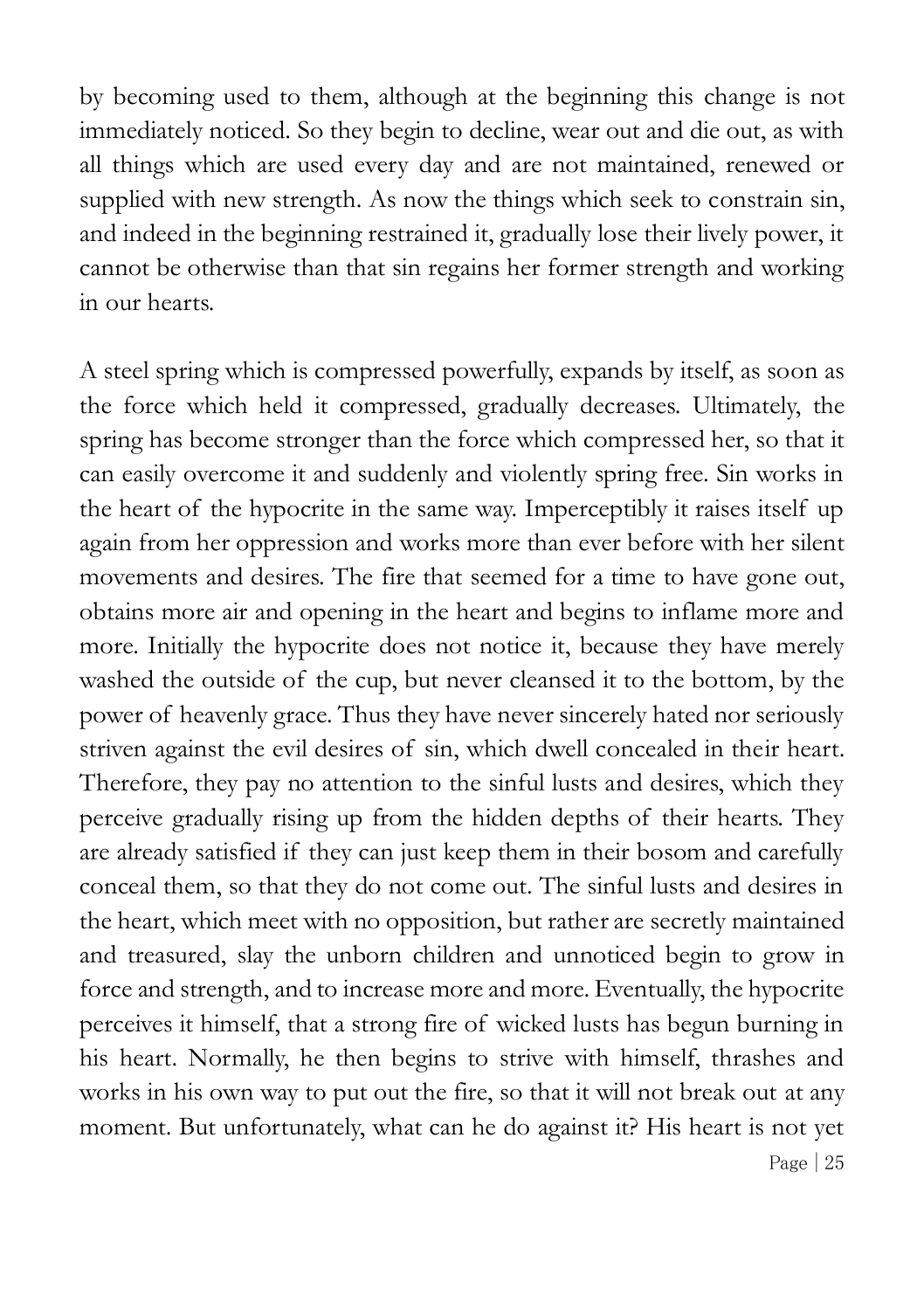properly purified and is still devoid of the heavenly grace of the Holy Ghost. Only in this way can the roots and seeds of sin in the heart be mortified, and gradually rooted out and subdued by the truly godly, albeit with much conflict and difficulty. He may in his own way, daily pray and sigh about the evil that he finds there, he may go to the sources of duties and the promises, to draw water from them to put out the fire within; but he has nothing to draw with. Without perceiving it, sin now has put out that light and power of feeling, which he formerly sought to draw from the duties and the promises. Now the things that he needs the most, have become powerless and empty springs for him.

What shall he now begin? Normally he will very carefully cover his miserable condition for others, and speak from the heights about his precious experiences. If he is sometimes with people who have spiritual light, and it is suitable, he will complain that he is so miserable, so unspiritual and dark, etc. Apart from this, he will strive and struggle against sin with his mean light and strength. That is all that the poor person can do at this time. But sin is not of that nature, that it can be put aside so easily by such things. Even less can satan be put aside, for he has his hidden hand and working in all these dealings. On the contrary, sin begins to raise its head more day by day, to work more and more powerfully and to establish itself and to spread out in the heart, in order to take it completely into possession, as before. The result is that, the hypocrite begins to get weary of the conflict with sin and gradually to enter into a secret accord with it. This accord is concluded with this provision, that he will have a part and sin shall have a part. He and sin are somewhat reconciled to each other, after they were engaged in battle for a time.

Page | 26 The most important requirement of this negotiated peace is, that the small sins, which are least visible for others and can be concealed in darkness, again have a complete freedom of exercise and working in their daily life,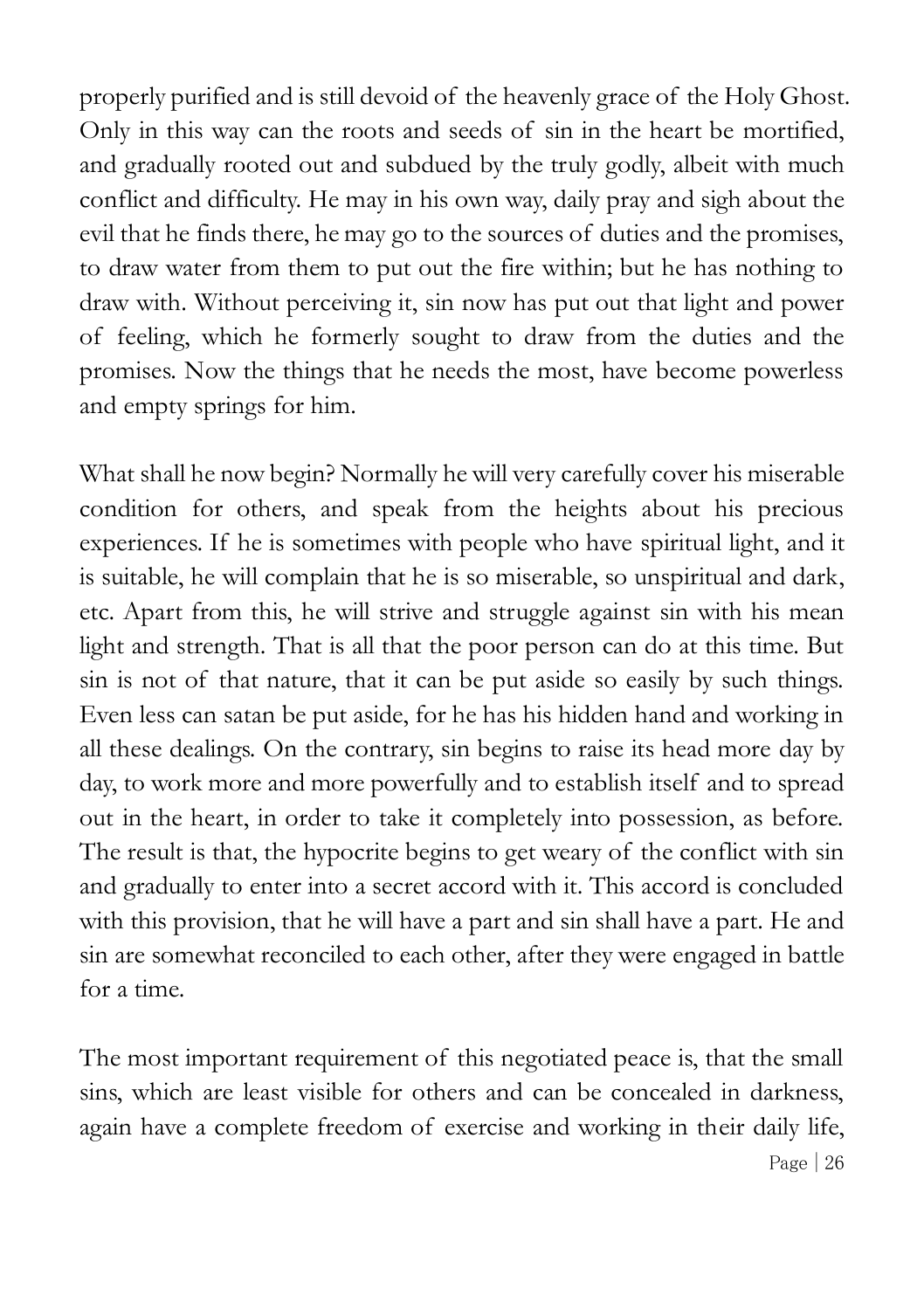without the conscience speaking too much about it. However, with the explicit condition that they shall watch very circumspectly for all coarse and outbreaking sins, which people could easily see. According to this firm agreement, the secret sins of greed, pride, drunkenness, uncleanness, dishonesty, deception, pretence, anger, revenge, selfishness and such hellish generations of vipers and wicked spots sit delicately on the throne. These things are always native to the hypocrite, in the long run they become normal and become freer in them. The hypocrite notices this, but what can he do against it? He cannot live without this sin, because he is in his element in it. Therefore, he thinks it best to live as decently as he can. Here, his main work and study appears, that is nimbly, with guile and skill, to hold on to sin and not to commit it so bluntly and coarsely as the thoughtless and shallow men of the world do, for then he would quickly have finished his  $act<sup>7</sup>$ .

When it has come this far with the hypocrite, then he is already well on the way, if he is not kept back from it, to become a sophisticated and polished hypocrite. Before long and unnoticed he gets a beautiful supply of light, gifts, talents, abilities, experiences, name, respect and so on. He gradually learns the finest divisions of the compass, so that he can bluff many others, he can prattle and flatter. Which matters, ways, or cases of conscience etc. can he not learn to masterfully deal with? Yes, he acquaints himself thoroughly with people in the world and in the church. He knows what each one needs and what he must give each one in order to gain the most esteem and to obtain the most benefit thereby. He gradually obtains a boldness, or more accurately named, a brutality, like a real hypocrite must have, to dare to set his feet everywhere, and also skilfully to creep into houses, and lead captive silly women laden with sins (2 Tim. 3:6). This is the chief artistry which a hypocrite must be well trained in, that he would often be able to strike the best stroke. In short, he is alright if he doesn't come into too intimate contact with tender god-fearing people, or with such who have a

 $\overline{a}$ 

<sup>7</sup> The meaning is, he would soon be discovered for who he really is.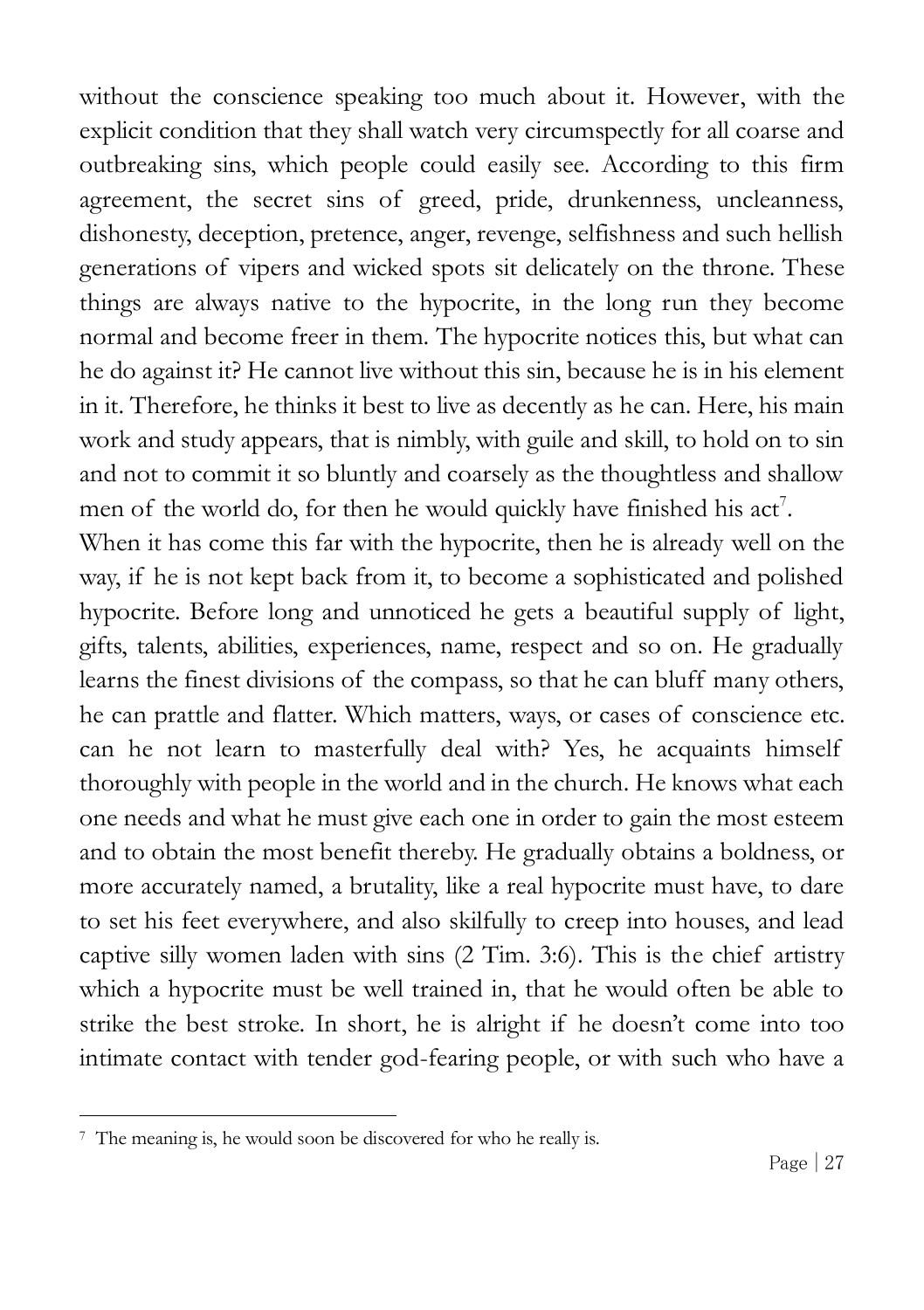clear sight of these things. Still, he is cunning enough to watch out for this danger as much as possible. He is not afraid for others, with them he knows what to do to keep everything going with talking, praying, warning, guiding etc. But he is a great enemy of spending any length of time in private devotions, when he knows for sure that there is no-one in the world who can see him. If he ever gets a hole, a break, or a tear in his conscience, then he can sometimes fast the whole day. Nevertheless, this doesn't often happen, especially when he is versed in hypocrisy, and by sustained practice he is completely pervaded with it, because then his poor conscience is generally in a great measure seared.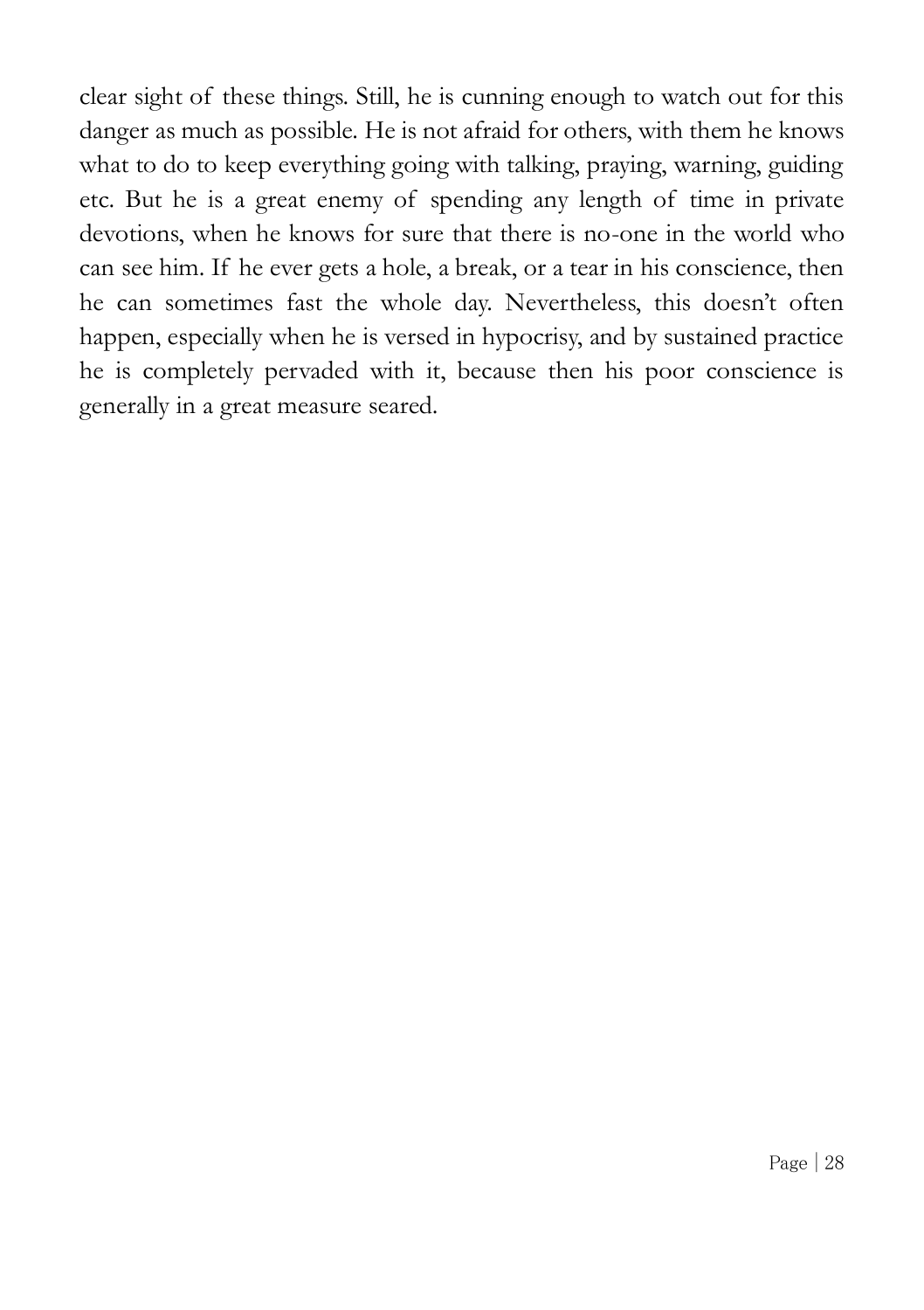#### **Chained in the snares of satan**

Page | 29 Dear reader, what shall we say more, to complete this catastrophic scene? For God's holy ways with these miserable people are very diverse. They are sunk so deeply and so bound in the snares of satan, that they must follow their leader everywhere. The strict justice of the Lord has not passed them by, but now begins gradually to reinforce itself against them, until it crushes them with an awesome stroke. Yet, to investigate now all the particulars of God's way with such people, as is described in the Scriptures, and we learn sooner or later from daily experience, would go far beyond the narrow scope of this prologue. We shall only say this, that it often happens, that in the end the righteous God in His wrath lets them go and gives them over to themselves and to the power of satan. Their evil lusts and sinful desires, which they could always keep under control, so that they did not come out into the open, are now like runaway horses, which cannot be controlled anymore. So they stretch out further from the shore and enter into the wide sea, where so many beautiful and strong ships have already been entirely lost. That cannot terrify them, because satan, and the overwhelming and irresistible power of their desires makes them audacious, so that they dare to do it. Now it normally doesn't last long before he (still so secretly and nimbly as possible) ensnares himself in all sorts of sins and fleshly pathways of carnality, theft, drunkenness, fornication, adultery or even worse impurity, or of other vile sins and evil deeds, to which the desires of the flesh and satan urge him, and to which the Lord gives him over. Hypocrites can live for a long time in such evil sins and abominations, and in this way they can finish what remains of their hypocritical role in secret. But eventually the Lord comes, often when they are most assured and careless, when they think that they have done their work most thoughtfully, that no-one knows anything. Then the Lord in His holy Providence causes the gallivanting to break out in such a way, whether it be gradually or suddenly, that it becomes public for some people or for the whole world who they are and who they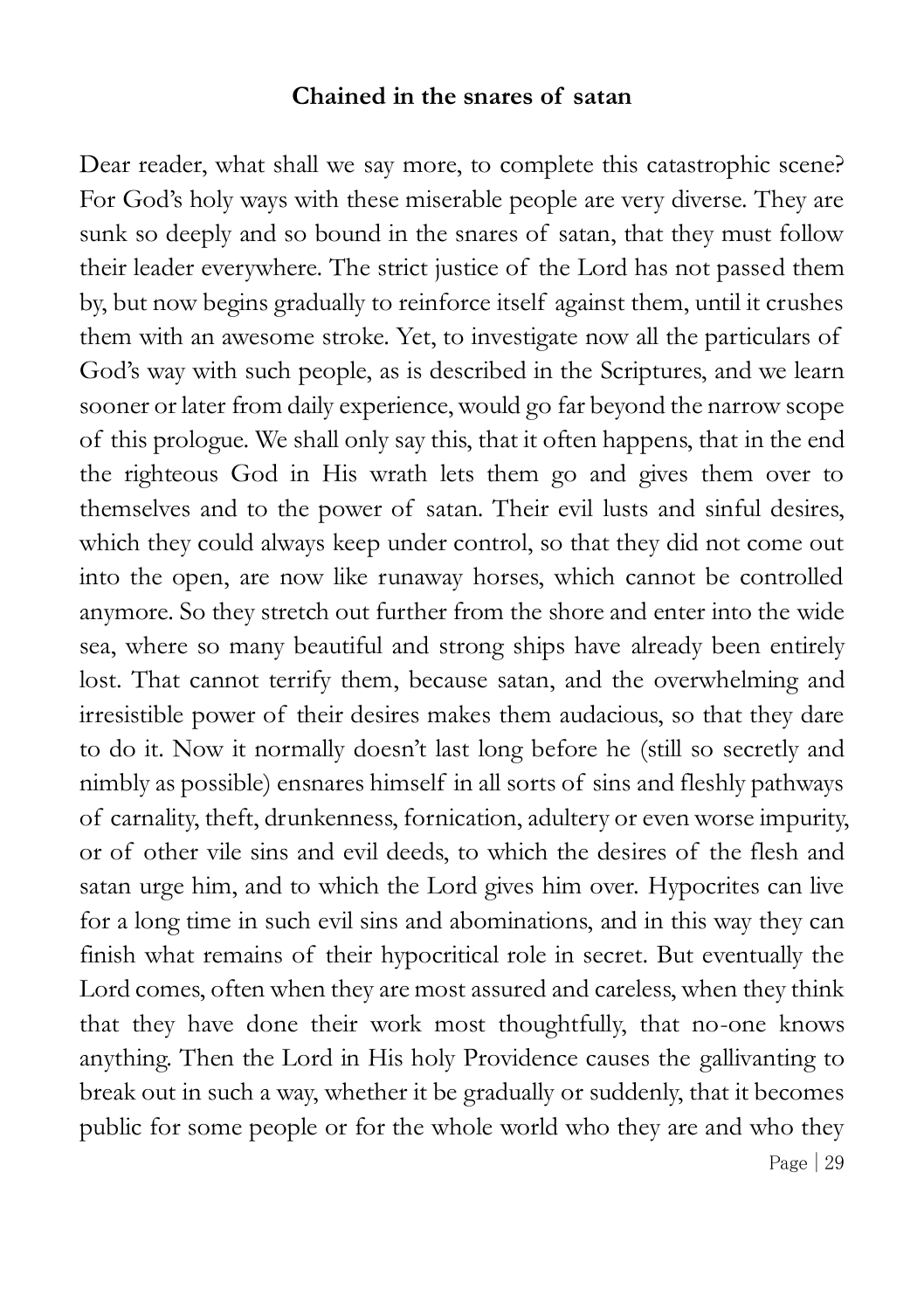always were. Now the hypocrite finds himself under great pressure and misery, it grieves him that his hypocrisy has become publicly known. He is ashamed, fatally embarrassed and often desperate. What shall he do now?

If it is so, that everything is not yet completely lost or hopeless, then he is constantly musing day and night how he can restore those things that have been overthrown. If he sees a chance, he will act the role of a guiltless and innocent person. And however difficult this pathway may be, he will normally want to follow it; he will try everything, whatever it costs, to restore his respect. But who is not startled and does not tremble for the work that the shameless and astute hypocrite now commences! Everything that is incredibly sinful and ungodly, yes, all that is provoking to God, must be brought together to deliver him from the thorny situation into which he has come. Besides, he who enters this pathway, always imagines the best for himself, but he does not see the progress nor the end, before he has come that far. He also does not know that this pathway is under the miraculous governance of the righteous and Almighty God, which often extends to a chain of thousand links, that will eventually drag him down to the deepest place in hell and to bind him there forever. Oh, what a chilling spectacle!

Page  $|30|$ But when the embarrassed hypocrite sees no possibility to appear before the world with a fair innocence, then there is no other way (if he wishes to remain a hypocrite) than to enter the way of confession, tears, sighs, pleadings, laments etc. For a time, he puts on a garment of apparent repentance. If he is at all able, he will keep going in this way for as long and as skilfully as he can. Thus he continues to deceive the world, until he has over time restored or retrieved his reputation with men. But even this work, without a particular and Almighty grace of God to convert his heart inwardly, cannot last for long. For the hypocrite has already made himself too familiar with sin and he is used to drinking in injustice too greedily. Such a long day of fasting is too much for him. He can maintain it as long as his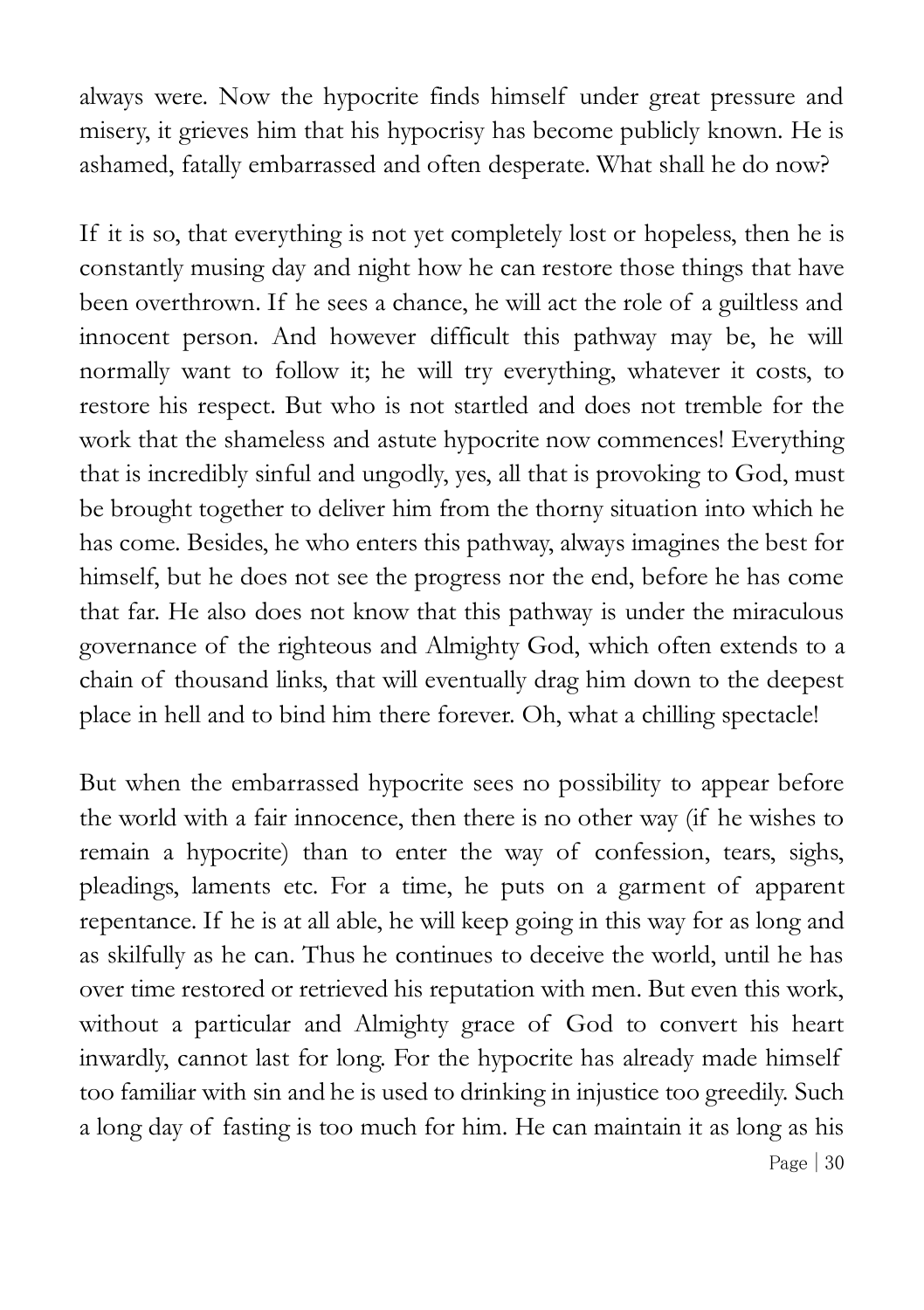stomach is upset by the violent illness from the painful situation that has taken place. But as soon as the first consternation has calmed down and wears away, his stomach begins to feel hunger for food again, even before the illness is completely healed. How shall it be when all these things have somewhat sunk into the deep lake of forgetfulness, wherein after all, everything sinks, both good and evil?

A drunkard, who has fallen deeply into his drunkenness, and has lain in this sickness for some time, when he is in the midst of his pain, he can curse the strong drink and can even promise solemnly that he will never drink again. But normally, after a year he has forgotten everything and he drinks as freely as before. So it normally takes place with the hypocrite. When he has fasted long enough from his old sins, then he is like a starved thin dog, who swallows down everything that he can find<sup>8</sup>. He is like a flowing river, that has been hindered by a dam for a time. It eventually swells to such a height, until it breaks through with great strength here or there, and floods everything. Thus the hypocrite holds back his sin as long as he can; but in the end he returns to his old tricks and evil pranks, even before he has shed his skilful garment of pretended repentance. Then he goes on and draws from all that has passed no other lesson, than that he resolves to be more agile and more careful, and to watch more diligently for that on which he has burned himself so painfully.

Now such a person cannot keep his eye on the way and know where he is going, before God's justice, which is following him in all his ways, has a thousand means ready to expose him further, and to cause him to fall into new sins and scandalous offences. These appear openly, by which his reputation is irreparably lost, and he becomes known to almost everyone as a dastardly hypocrite. Accordingly, everything lies in tatters, and no matter

 $\overline{a}$ 

<sup>8</sup> See 2 Pet. 2:22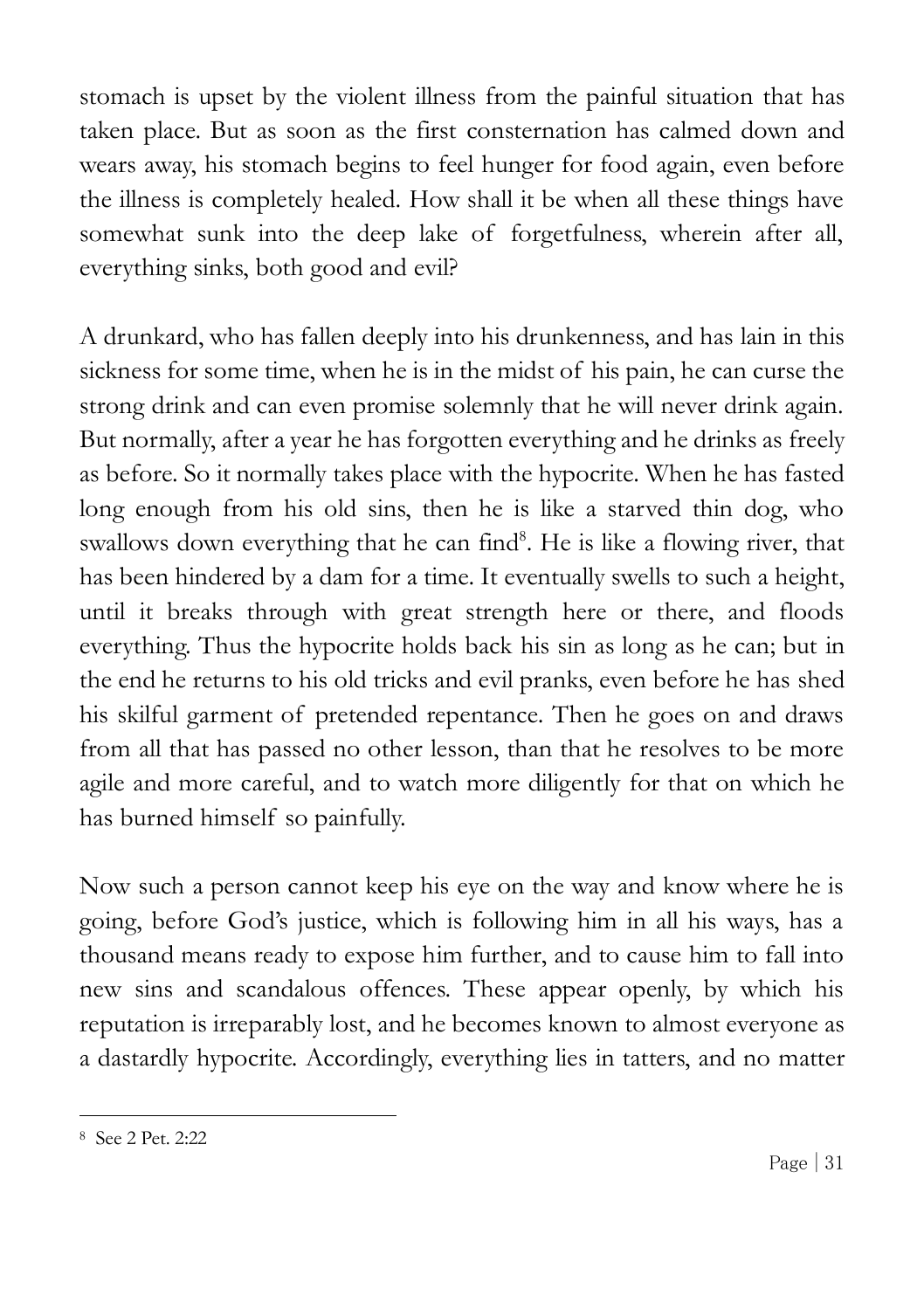how cunning and trained he may be, nevertheless he cannot find any way to restore it as before. For when a hypocrite falls for the second time in a scandalous and public offence, normally he breaks his legs in so many pieces, that afterwards he cannot walk normally anymore.

We often see that such people proceed to enter a completely different way and that they cast off their hypocrites' garment, which by now is completely torn and worn out. By this they dispose of all timidity, shame and modesty before the world, so that they take on a hardened harlot's forehead. They begin to play the indifferent one; whoever wishes to esteem him may do so, and who does not, he may leave it. If the godly, or those who seem to be such, with whom they associated, now wish to have nothing more to do with them, they will not be upset by it anymore. There are enough companions in the world. They can get favour, advantage and respect from another sort of person by slandering the God-fearing, by revealing their secrets and causing them all sorts of damage and sorrow. Thus they soon reveal that an apostate is much worse than a Turk. In one word: once the conscience of the hypocrite is in deathly sleep and is duly numbed, rusted up and ruined, then there is no remedy left. Then such a person is open to anything, because 'the dog is not only returned to his vomit, but the last state is worse than the first<sup>39</sup>. In truth, there is no more dangerous sort of person to deal with than these, because they are at home in all sorts of markets, as people say<sup>10</sup>. They are familiar with both divine and natural things and can just as easily make a mockery of both. Yes, they can sometimes endure the most profane atheists and free-thinkers; especially when they have wrecked everything, such that even their domestic and worldly matters are in tatters. This often happens; because the curse of God follows on the heels of such devious hypocrites.

Alas, what a pitiful and terrible state to be in. It would have been better that

 $\overline{a}$ 

<sup>9</sup> A quotation of both 2 Pet. 2:22 and Matt. 12:45

<sup>10</sup> Van der Groe means here, that such persons can make themselves pleasing to all sorts of people.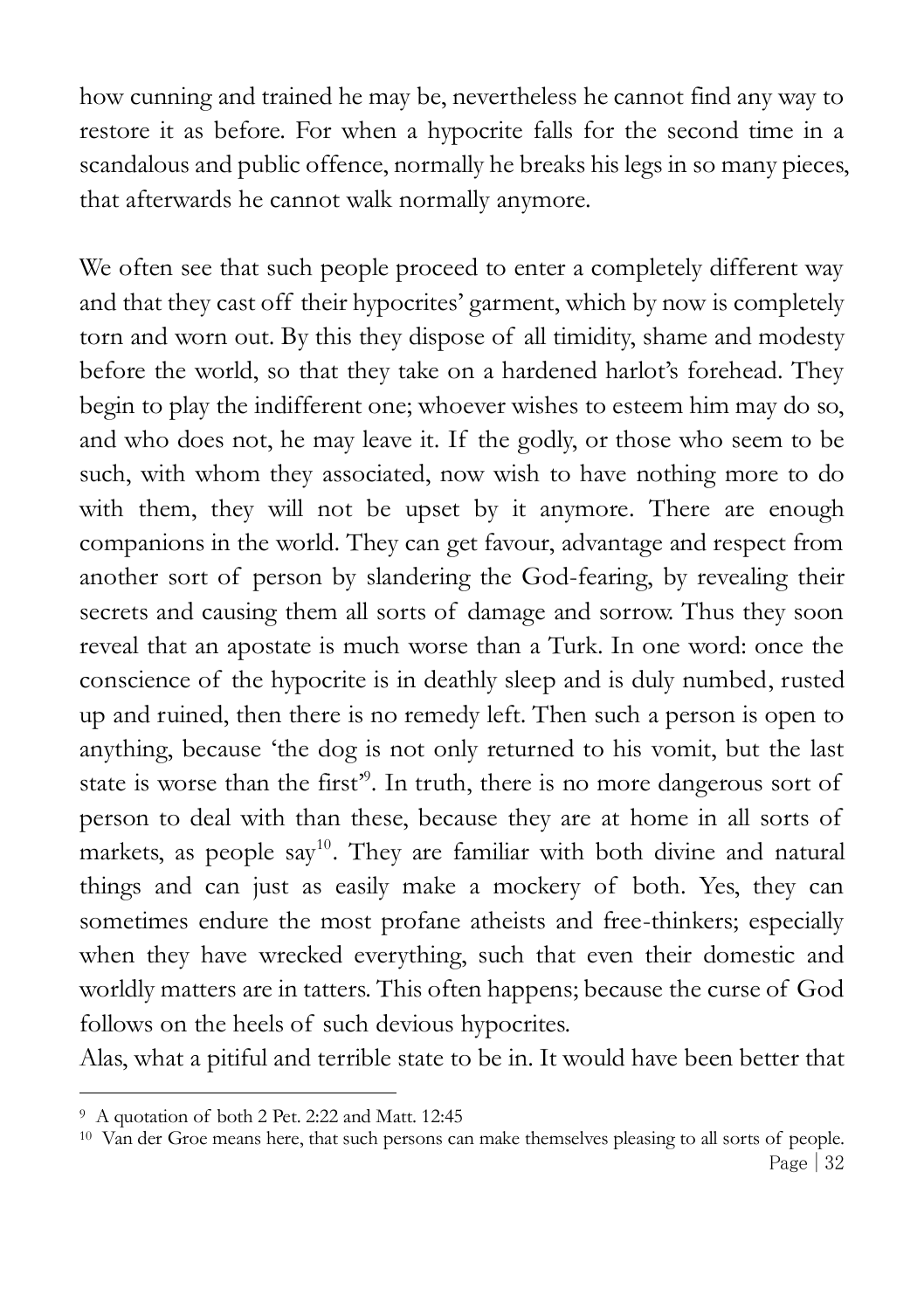such persons had never been born. For whilst they are diligently working to greedily swallow in and binge on the remains of their desperate ungodliness, the terrible vengeance of Almighty God comes like a hurricane and at last surprizes them. Completely hardened and careless, it plucks them out of this life; sometimes by a sudden and bitter death, whereby they are destroyed in a moment. Or they are gradually or suddenly given over into the power of the devil, who breaks out with the direst temptations, blasphemies, torments, terrors and distresses upon their seared and calloused consciences. The weak spirit, even if it has now become so hard as iron and steel, cannot endure this. What a thing this is! Heaven and earth, how immeasurably spacious they may be, are a thousand times too terrifying and too narrow for condemned hypocrites. Nothing remains, but to seek an end and destruction, the noose or the knife, poison, fire or water.

Oh, my friends, all those of you who read our treatise with earnestness, take note how spotless this way began, and how tragically it now ends. It began with the law and the promises and it now ends with hell and with an everlasting perdition, which shall be all the more unbearable for them, according as they have sinned against more light and grace. Happy Turks and heathens, who have never heard any promises of the Gospel; but who have merely sought to live in moderation and fairness according to the light of nature. How light your judgment and damnation shall be in the great eternity, compared with that of such catastrophic Christians!

Page | 33 Is it not certain and true what the Scriptures say, that the good word of the Gospel for some is 'a savour of death unto death', and for others 'a savour of life unto life'? Yes, let us all consider this well, that this terrible fall of the hypocrite was not born in one day. No, it took place slowly. It took place like one, who slides down a high mountain, which gets steeper the further down he goes. First he slides slowly, and can still stop himself. But once he is half-way down, his speed is so great, that he cannot hold himself back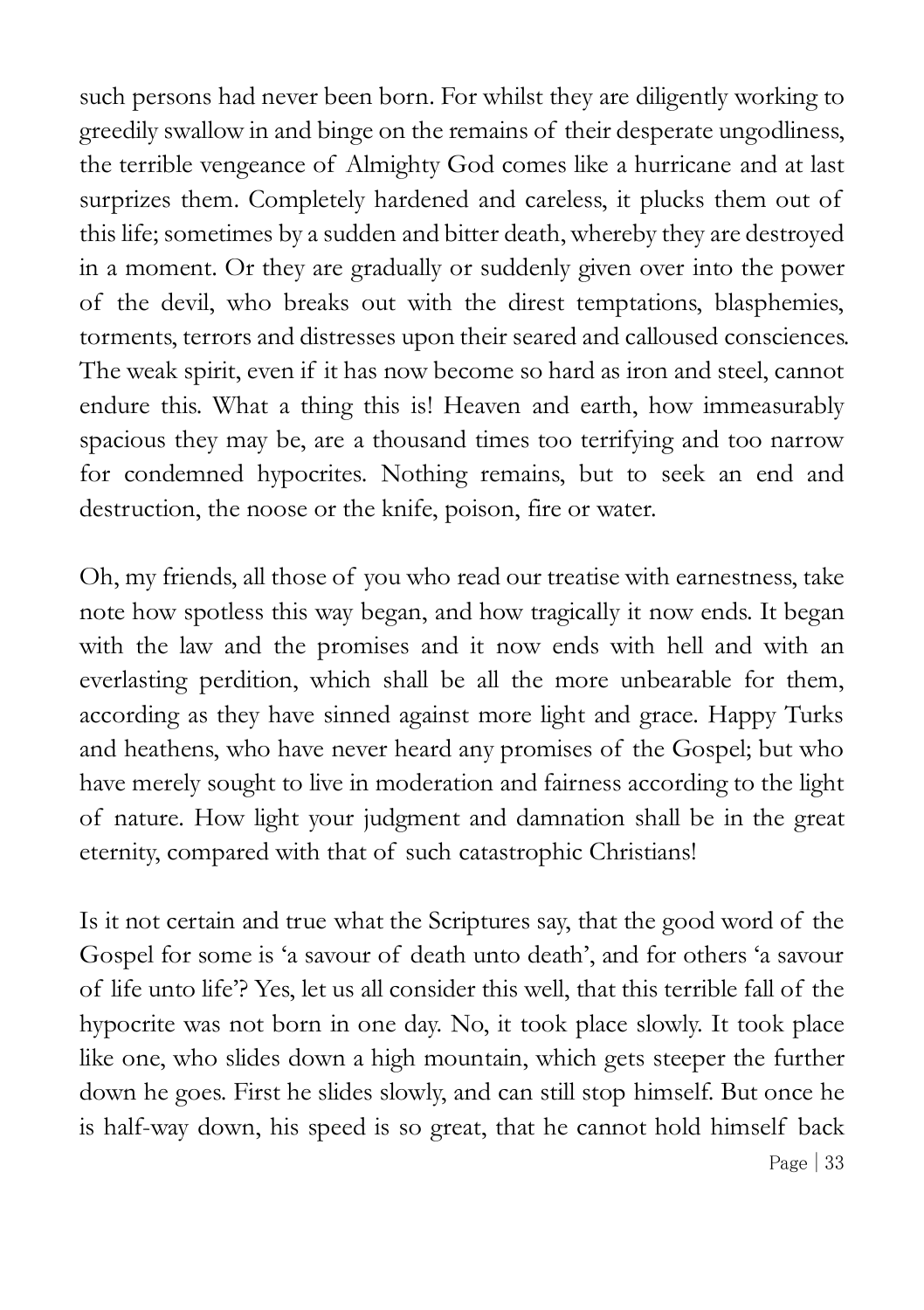anymore. Whether he wants to or not, he must go on, until along the way he has already broken arms and legs, before he has reached the bottom.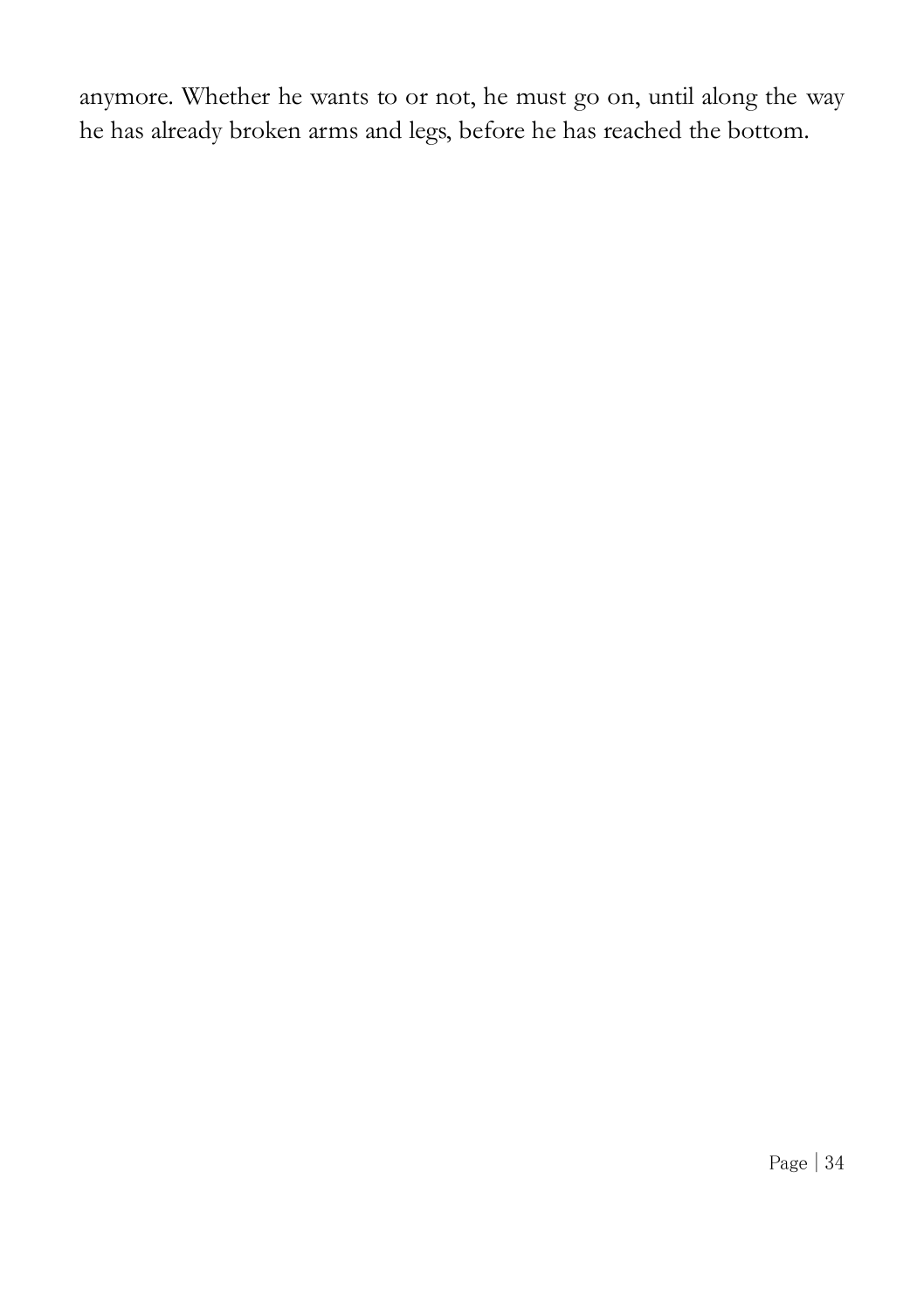# **Hypocrisy is soul-destroying**

Oh, if there is one dangerous and soul-destroying thing in the world, which we must be watch out for with the greatest carefulness, then it is certainly hypocrisy. And most of all we should beware of the hypocrisy that has her foundation and commencement in the loose and ungrounded application of the holy promises of the Gospel to ourselves. For all these precious pearls are entirely painted red in the blood of God's eternal Son, therefore they are much too valuable to be played with. Cursed be the hand and may it wither immediately and become leprous, whosoever roughly grasps at these holy things without repentance.

The very least disadvantage that arises is that those who before were somewhat troubled and desperate about themselves, as soon as they stretch out their hand in such a glib fashion to the tree of the knowledge of good and evil, all of a sudden lose their concern and convictions of sin. They not only imperceptibly return to a calm condition, but even to a much more careless, proud and dangerous state than they were in before. For now they are found in an vain fantasy of their imagined grace and Christianity. They are now just like the Laodiceans, 'rich and increased with goods and having need of nothing' (Rev. 3:17). Consequently, they no longer seek for conversion, because they allow themselves to boast, that they are already good believers. They also do not desire to perform any further examination of their condition and consider it is no longer necessary. Or alternatively, if they are thereafter not completely reassured of their state, (because God grants them to live for some considerable time with an awakened conscience and under faithful convicting means of grace), then it is often observed that such concern and need never truly pierces through their false hope. The reason for this is frequently that this light and false work<sup>11</sup>, that they have

 $\overline{a}$ 

<sup>&</sup>lt;sup>11</sup> Van der Groe means here a work of common grace that is misused by the hypocrite, whose religion doesn't go deeper than that of the stony ground hearer.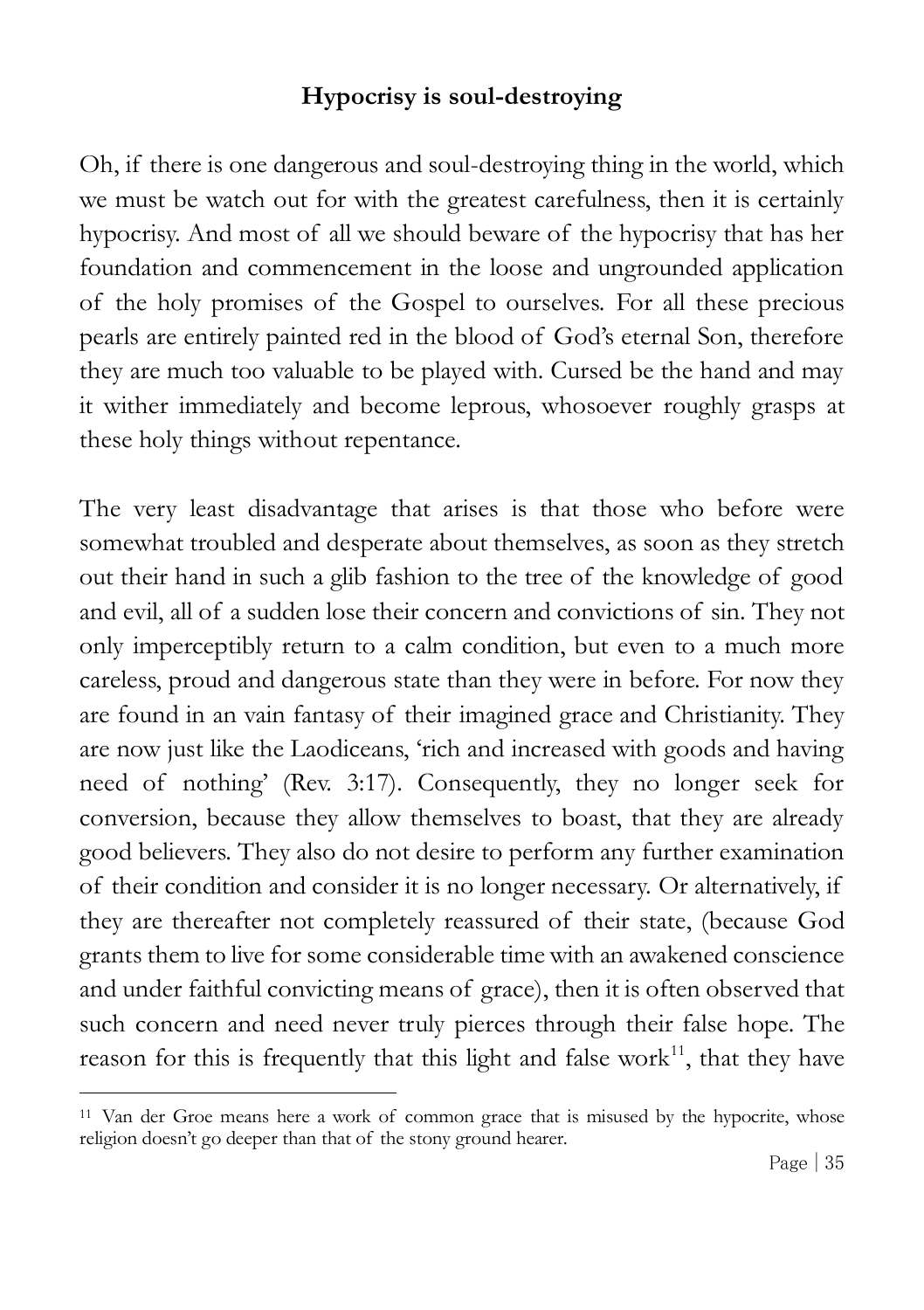experienced more than once with a promise that has struck them, has already secretly laid firm and deep foundations of a deceitful hope in their hearts, whatever concerns they still outwardly retain. Only the all-powerful hand of the Lord can rightly convict them of their deception. This is especially so, because satan will never neglect to administer to such wretched people both outwardly and inwardly at every possible opportunity such helps and supports for their injurious soul-deception, as he knows are most suitable to stiffen and harden them. And what is more, their own blind, deceitful and wandering heart is always inclined to most eagerly embrace and grasp these enticements of satan. Thus the plight of such miserable people is like those who have carelessly drunk a small amount of a sweet poison, by which they languish for a long time, sometimes even until death. They are never really healthy and also not ill, eventually they can die from it, if they refuse to take the right medication.

Page  $|36|$ It is greatly to be feared that in our Laodicean church of today, from which the Lord has already departed so far with His Spirit, a considerable multitude of such miserable people shall be found, who have either great imaginations of their state and their Christianity, or live in a 'middle-state'. These last, by means of a general work of the Holy Spirit, which they have sometimes had with themselves and with the promises, are careless and calm in the foundation of their hearts, but more or less needy and concerned in their consciences. It can easily happen, that those who are inexperienced or in a similar condition as they are, consider them to be truly concerned souls and weak believers, because they seem to be like them. Yes, even those who have received some discriminating light from the Lord, but nevertheless do not truly know the state and condition of such people, can sometimes deal with them quite favourably. Thus, examining the state of persons, when they show no clear signs of deceit and hypocrisy, is certainly a most difficult and weighty work. We can never be too careful, both on the one side as on the other. It is very saddening to see, that all sorts of people dare to begin this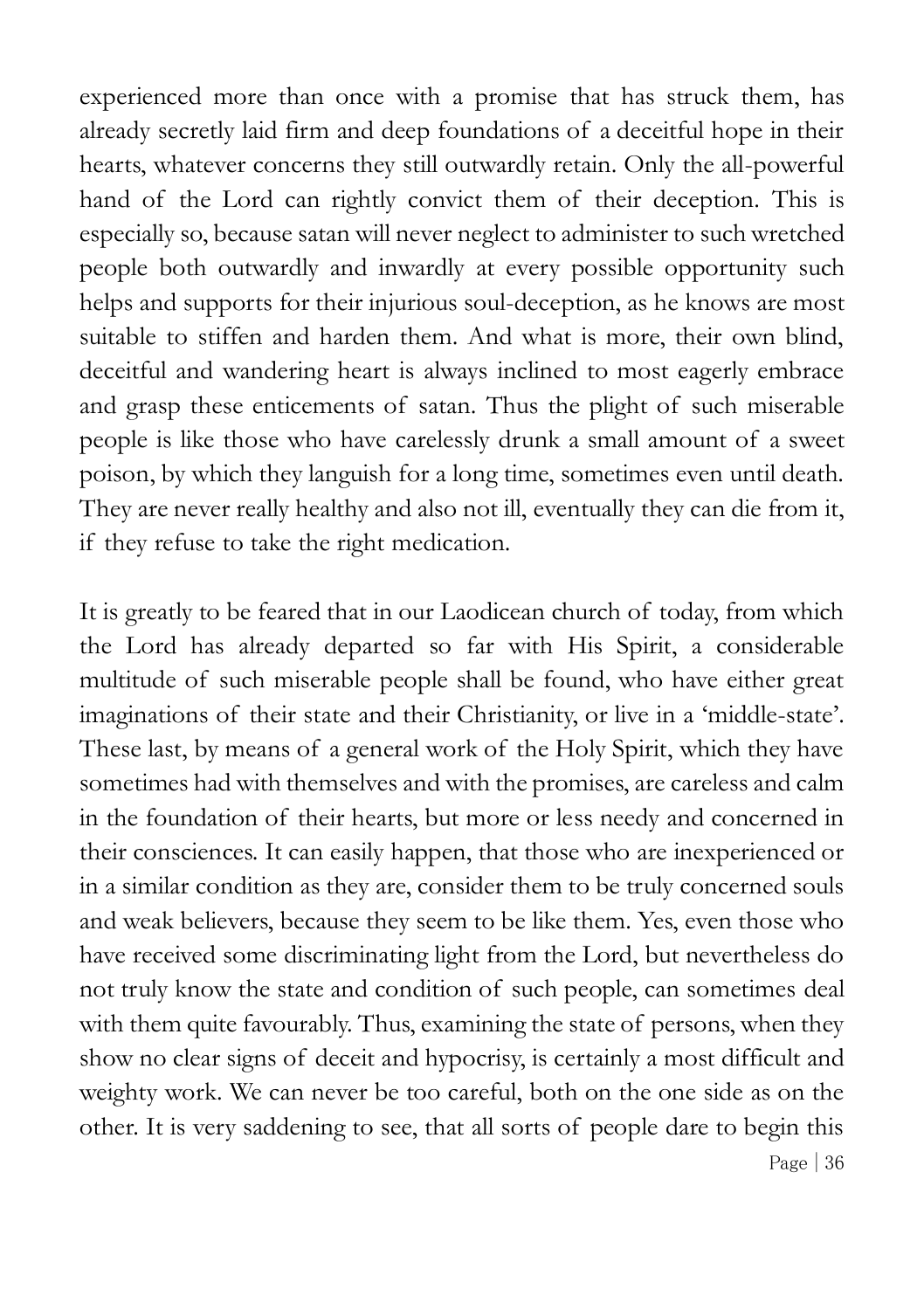great work of examining souls so easily, as though they were born with this skill. Yet, what shall we say of this? It appears that this must be so, according to the counsel of the Lord, to hasten our downfall.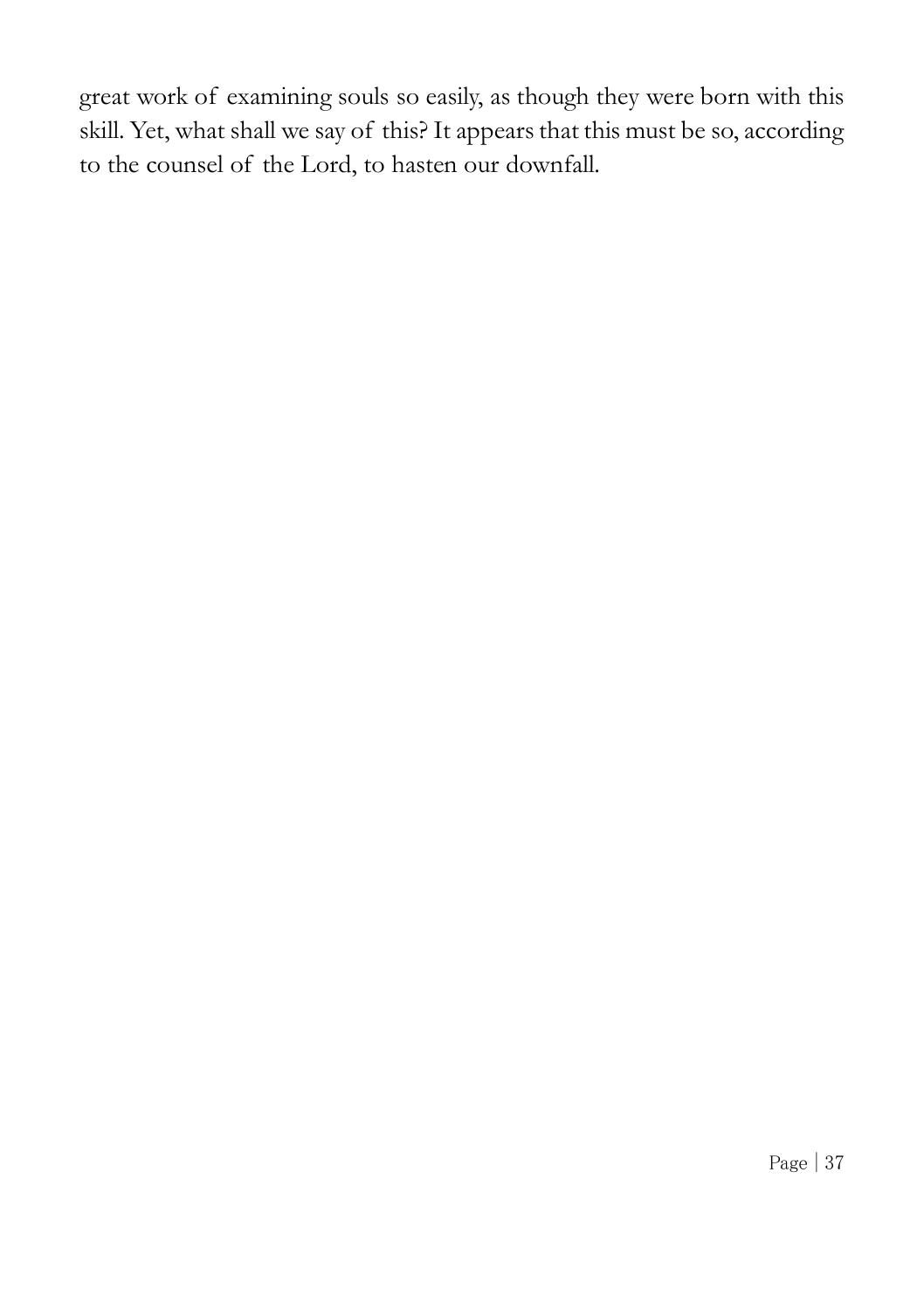# **Wherein consists the truly contrite and believing use of the promises**

We consider it is now necessary before we end this treatise, for the benefit of the reader, to make clear wherein the true contrite and believing use of the gracious promises of the holy Gospel consists. Also to explain how the Spirit of the Lord works this in the hearts of true believers, who are inwardly united with Christ and who receive all their salvation from the promises. We have particularly in mind true afflicted and weak believers amongst God's people, who by reason of the things we have written concerning hypocrites, could easily be greatly shaken and troubled, which was however not at all our purpose. If the Lord is pleased to give them light and grace, then they will see that their state differs as wide as the heavens from that of hypocrites.

1. They who sincerely and believingly labour with the promises, *always lacks in himself the grace of the promises, or the promised good and salvation that is offered by God in the promises. By contrast, he always has such a lamentable misery and sinful lack in himself; for which the grace of the promises is suitable and necessary to take away such misery from us*. For the Gospel promises are in themselves no otherwise, than certain offerings or gifts of definite spiritual benefits, which God makes in the Gospel by free grace through the Lord Jesus Christ to utterly poor and wretched sinners. By this means he demonstrates most abundantly His boundless love and mercy to comfort them, to help, deliver, to redeem them from their sins and to save them. The poor, elect sinners accept this offer of God's grace and embrace it willingly by the powerful working of the Holy Spirit.

Whatever the exact nature or quality God's promises may be, they always suppose an utterly poor sinner, who is truly wretched, ruinous, utterly destitute and needy in himself. He cannot find any comfort or help anywhere else, but only in God's compassionate grace through Christ. If for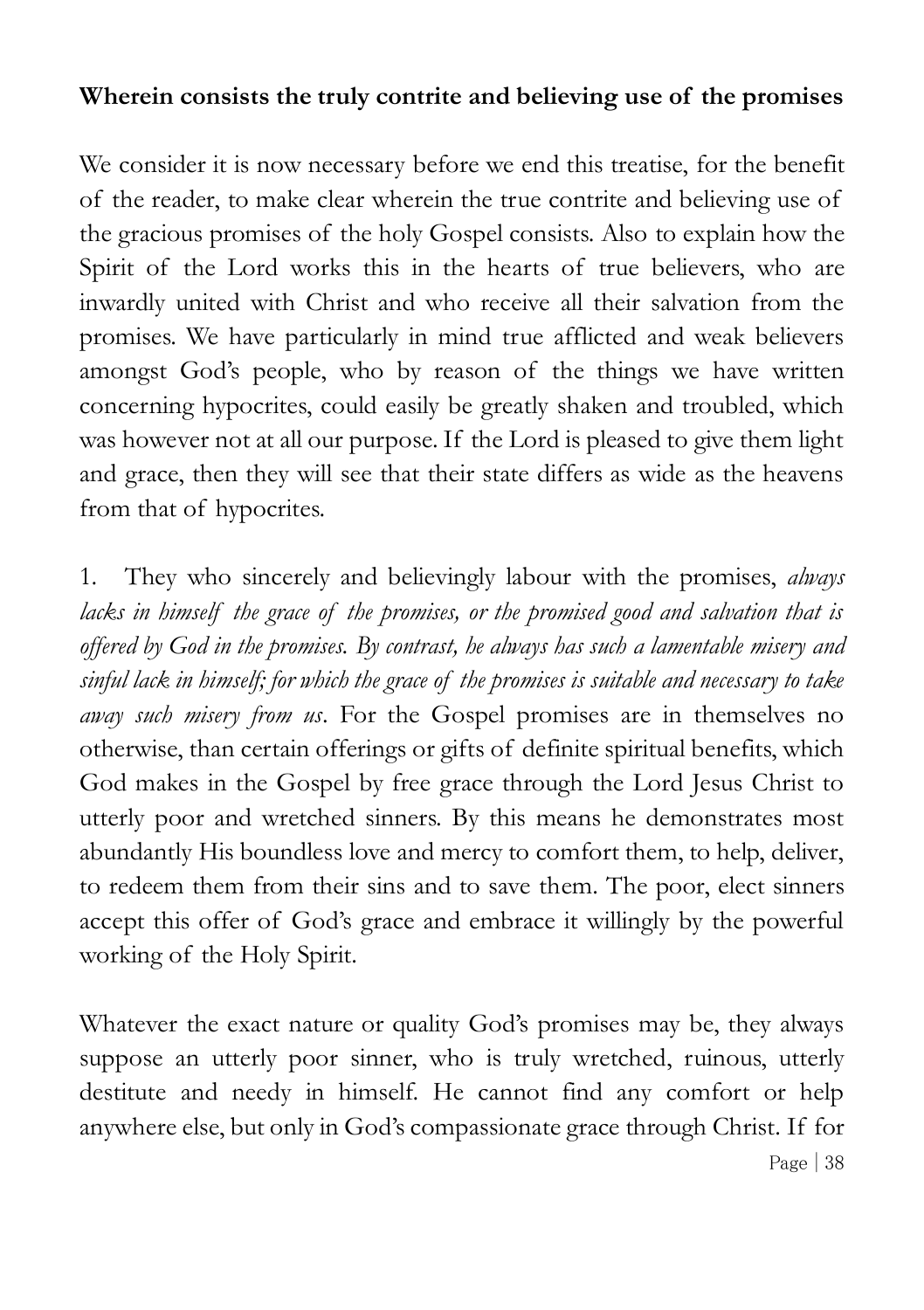Page | 39 example it is a promise of the gracious forgiveness of sins, it is certain, that they are only intended for guilty and hell-worthy sinners, who have provoked God grievously and are entirely laden with sins. They are those who with heartfelt sorrow feel the burden of their sins and the wrath and curse of God, which always inseparably follows upon sin. If it is a promise of light, wisdom, knowledge etc., this can be for no others than for totally blind, foolish and ignorant sinners, whose understanding is so darkened by sin, that they do not know God, nor Christ nor themselves, nor the way of salvation truly. It is for those who are truly in need concerning their spiritual blindness. Is it a promise of holiness or righteousness? Then it is necessary for ungodly, unholy and unrighteous sinners, who are utterly destitute of all holiness and righteousness. If it is a promise of spiritual power or strength, then it is surely for wretched and powerless sinners, who can do nothing from themselves. Or if it is a promise of comfort and joy, of peace and quietness, of counsel and guidance, or protection and preservation, or whatever it may be, it applies the same. The whole Gospel, which is nothing other than a great book or repository of God's gracious promises, is only proclaimed to the poor (Matt. 11:5). Yes, the promises of the Gospel are like the opened channels, by which the spiritual benefits of God's grace, which Christ has purchased for all His elect by His death, are brought to us, poor sinners from the heaven to the earth. They are as it were placed into our hands, that we, by the working of the Spirit in our hearts, should sincerely believingly grasp them and hold them and thereby receive our salvation by grace through God in Christ. To deliver us from our sins, God does not deal with us in any other way, than only through His gracious promises, clearly revealed to us in Christ in the Gospel. *For every particular blessing or grace, which the Lord grants us to our salvation, there is also a particular and explicit promise in the Gospel, to offer and grant this blessing to us, and for that purpose, to open the way to that purpose. Otherwise, a poor sinner could never obtain any grace or blessing from God.* To conclude this part we should make plain, that if we do not rightly understand the character and nature of an evangelical promise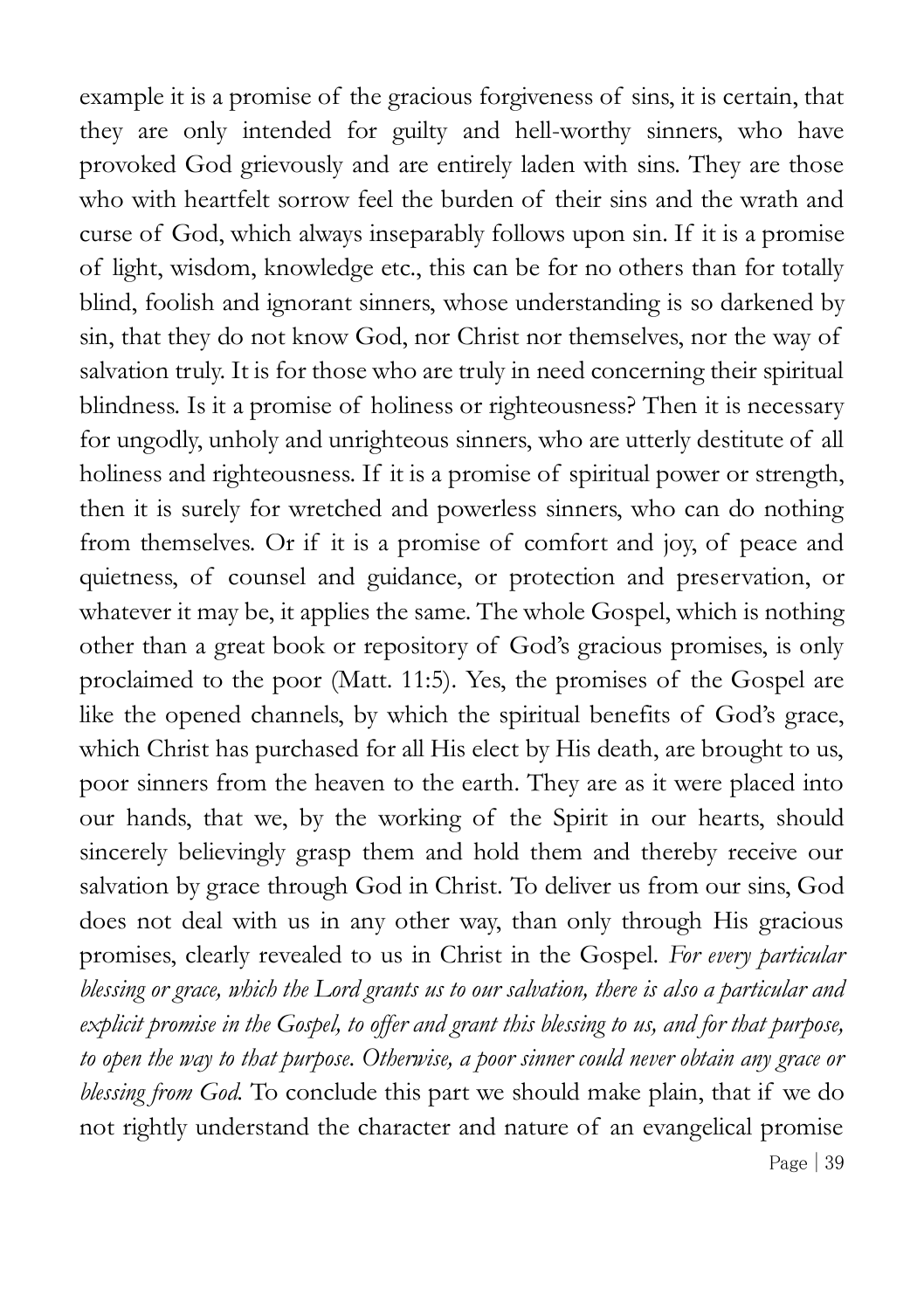in the light of the Holy Spirit, then we can never proceed with one single promise of God in sincere faith to our salvation.

*2. We can never sincerely believingly embrace and receive an evangelical promise, unless we are firstly made capable and amenable to the reception thereof by God Himself, through the working of the Holy Spirit.* No-one shall accept an offered pardon until he has made himself culpable by some offence to the punishment of the law, and in great need, knows no other way to be delivered from this punishment. So also, no sinner will sincerely and believingly accept with his heart any promise of the Gospel, until by a true spiritual conviction, he is thoroughly convinced of his guilt and of his desperate misery and woeful lack in himself, so that he experiences that the burden of it presses his heart heavily, and he cannot find any help or deliverance for himself anywhere else, in heaven or in earth. So long as it does not come to this, that the need of his own sin and misery so presses him upon his heart, that it is impossible for him to bear the burden of it anymore, and he can see no remedy anywhere apart from in God, nothing in the whole world can persuade him as a poor, powerless and ruined sinner, to turn with all his heart to the promises of God's free grace in Christ.

Those who think that the stony heart of a sinner can be softened and made compliant enough by the sweet promises of the  $Gospel<sup>12</sup>$ , in order to come sincerely and believingly to Christ for grace, greatly deceive themselves and others. How many there are who do not know of the foundation of man's deep corruption because of sin and his lethal enmity against God and the Gospel. Therefore, they also cannot understand how a sinner is completely conquered and shattered by the law before the Lord. Therefore, they speak of a soft and gentle call of the Gospel. According to them, the general preaching and working of the Spirit is sufficient to make us willing towards

 $\overline{a}$ 

<sup>12</sup> See for instance the 'stony-ground hearer', Mark 4:3-8, 13.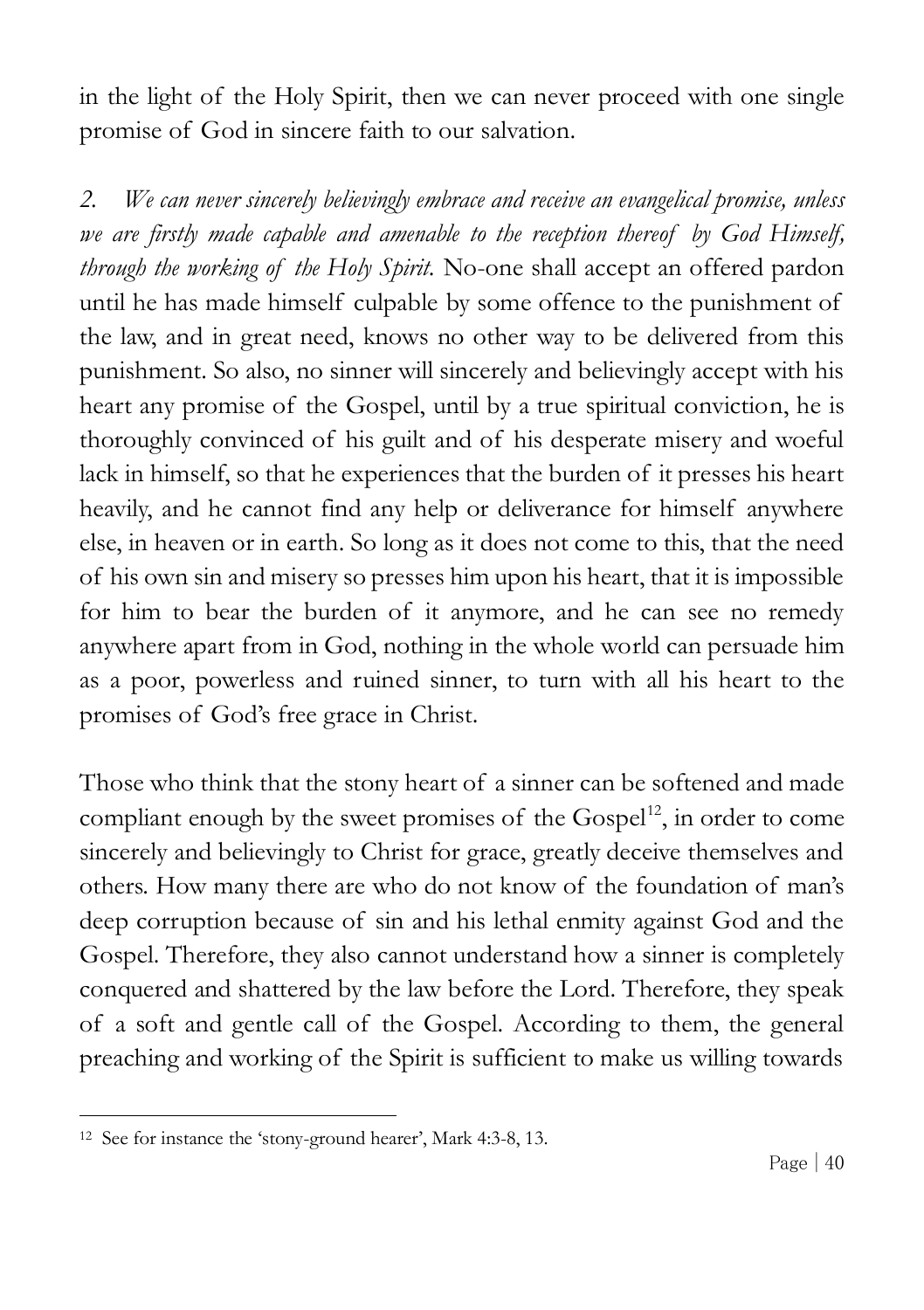Christ and to sincerely and believingly accept the promises of grace, unto salvation.

If they proposed that it was possible in this way to work in the heart of man an unfruitful and deceiving temporary faith, we would concede this without much dispute. But these people refuse to hear anything of the essential difference between temporary faith and true saving faith. It is also certain, that the distinction between the two can never be rightly understood, if one does not rightly understand the distinction between Law and Gospel, and the working of both in the heart by the Spirit, both when someone is converted, as also in the daily walk of a Christian before the Lord.

We would like to seriously ask all such people, what a sinner shall do with Christ and what he shall commence with the promises of His grace, if prior to his coming to Christ and the promises, he has never felt his spiritual needs, sins and miseries with a true and painful shame and is not tired and perplexed under them?

This they will admit, but they desire, that the heart of man shall be brought to a sufficient shame and holy complacency, solely or primarily by means of the Gospel itself, and by the declaration of its precious and delightful promises. Yet we answer, that it was never God's way and it is also not the nature and the capacity of the Gospel, to do such a thing without the help and the shattering power of the Law. The Law must, by the convicting work of the Spirit, first pierce the soul of the sinner, and the Gospel must then heal the painful wound, which the Law has made in the heart. This is God's own way, to make poor sinners into true believers. But the other is a way which foolish people have invented to turn many in the world into glittering hypocrites.

It is equally so as in the natural realm, with someone who is healthy and has no need of either medicine or a doctor. Someone tries to get him to take some medicine; in doing so, such a person only seeks himself. What does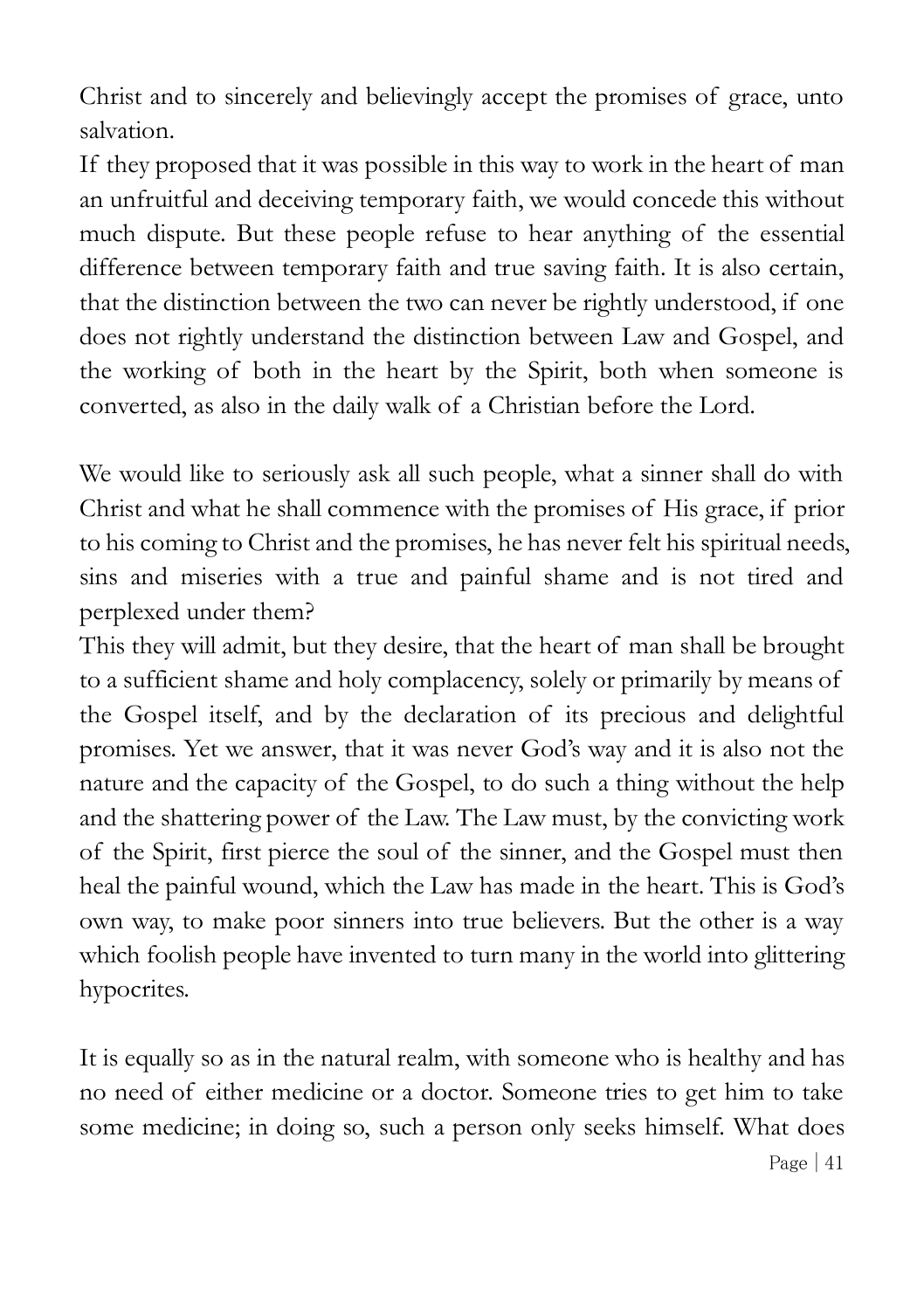he do? He presents the doctor to him in the most favourable light possible. He praises him as a most wonderfully capable, skilful, experienced, kind and amiable man, who treats diseases extraordinarily well and most tenderly. He normally heals them in a short time and does it all for nothing, because he is such a rich man. He also praises the wonderful power of the medical products which he prescribes, how pleasant they are to take and how mild and certain their working is etc. All this takes place so skilfully, enticingly and with the greatest agility as possibly can be. They say, oh dear fellow, do come to the doctor, please don't wait any longer, etc. So they persist until such a person has been persuaded and convinced to go and lie down on the bed, and to call the doctor to come and to take his medicine. Is this not a beautiful display?

But in the spiritual realm it's no different. Even though the precious merits of the Lord Jesus and His bloody sufferings and death are proclaimed as powerfully and movingly as possible from the promises of the Gospel upon the conscience of an impenitent person, it will have no effect. Even though you portray Christ with all his benefits so gloriously, fairly and desirably; although you assure him that everything is his so long as he with a broken heart, sincerely and believingly desires to receive and accept it from the hand of God's grace. Yes, although you plead and beseech him in the most tender fashion and persist with every sort of serious arguments that he should do so. Behold what progress you will make with him, so long as God Himself, by a spiritual conviction of the Law, does not first in truth and with power press upon his heart the burden of his sins and the weight of wrath, curse and condemnation, and make him so needy, that at last completely desperate and broken, he falls in faith at the feet of Christ. Most surely, you will sooner move heaven and earth from their place, than that you will move the heart of an impenitent sinner to come in sincere faith to Christ and be saved by Him in His own way, even though you use all the promises of the holy Gospel to this end.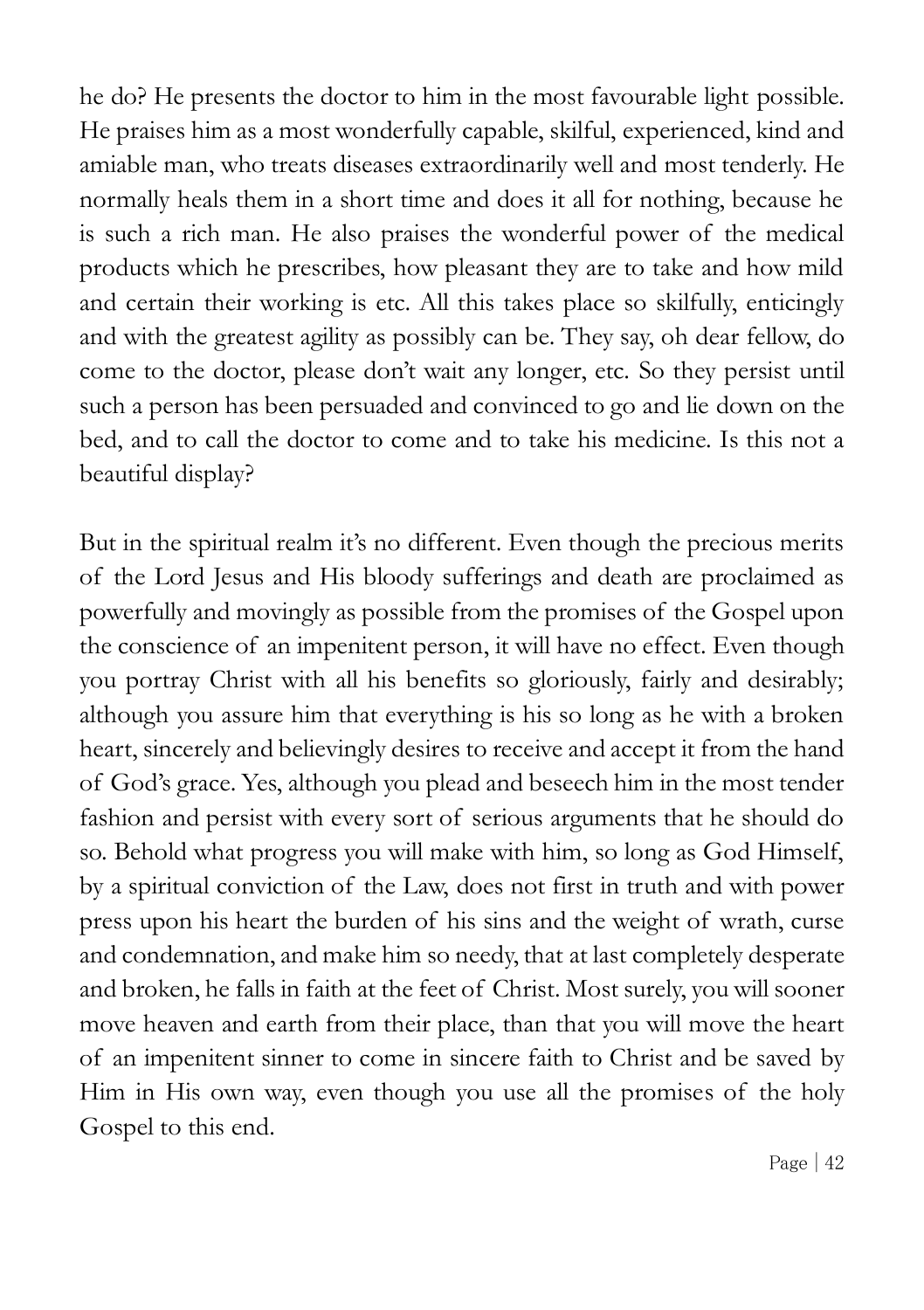Normally, the promises of the Gospel are so presented, that they also indicate the required qualities in man, by which the promises shall be sincerely and believingly accepted and received. These qualities are: the mourning and comfortless, the poor in spirit, the sick and wounded, the labouring and heavy laden, the hungering and thirsting, the broken-hearted and the contrite, the blind, the lost, the powerless etc. to whom God makes His promises in the Gospel. Therefore, all those who will accept these promises sincerely and believingly, should indeed be such persons, not only in their state, but also in a true feeling, whereby they conduct themselves as such ruined creatures before God. If this is not the case, then they take the promises by pretense, and rejoice in them, just like hypocrites and temporary believers, which we have discussed before. Through the deceit of satan, the deceitfulness of man has always consisted herein, that he commonly takes the promises of the Gospel and acts with them before that they are suitable objects, and before they have heartily known or felt their spiritual needs and miseries, to which the promises alone relate. It is still so, that many people take God's holy promises which only belong to poor, broken-hearted sinners. They take them with an uncontrite and unbroken heart, through a general conviction, which nevertheless does not touch the depth of their hearts. They do the same as a healthy person who takes medicine or goes to the doctor. Such a misuse of the divine promises cannot be otherwise than highly dangerous and often fatal for them. For by this, all the light of conviction in their heart is completely counteracted and the candle put out with the clean damper of the delightful promises. Undoubtedly, many reprobates experience this now, sadly too late, with everlasting remorse in hell.

Page | 43 3. In the believing use of the divine promises *there is also a certain, fixed order, by which the first and the foremost promise of the Gospel must always firstly be received and embraced by us by faith*. The principle promise is that of Christ Himself and of the forgiveness of sins in His Name. The Spirit, who speaks in the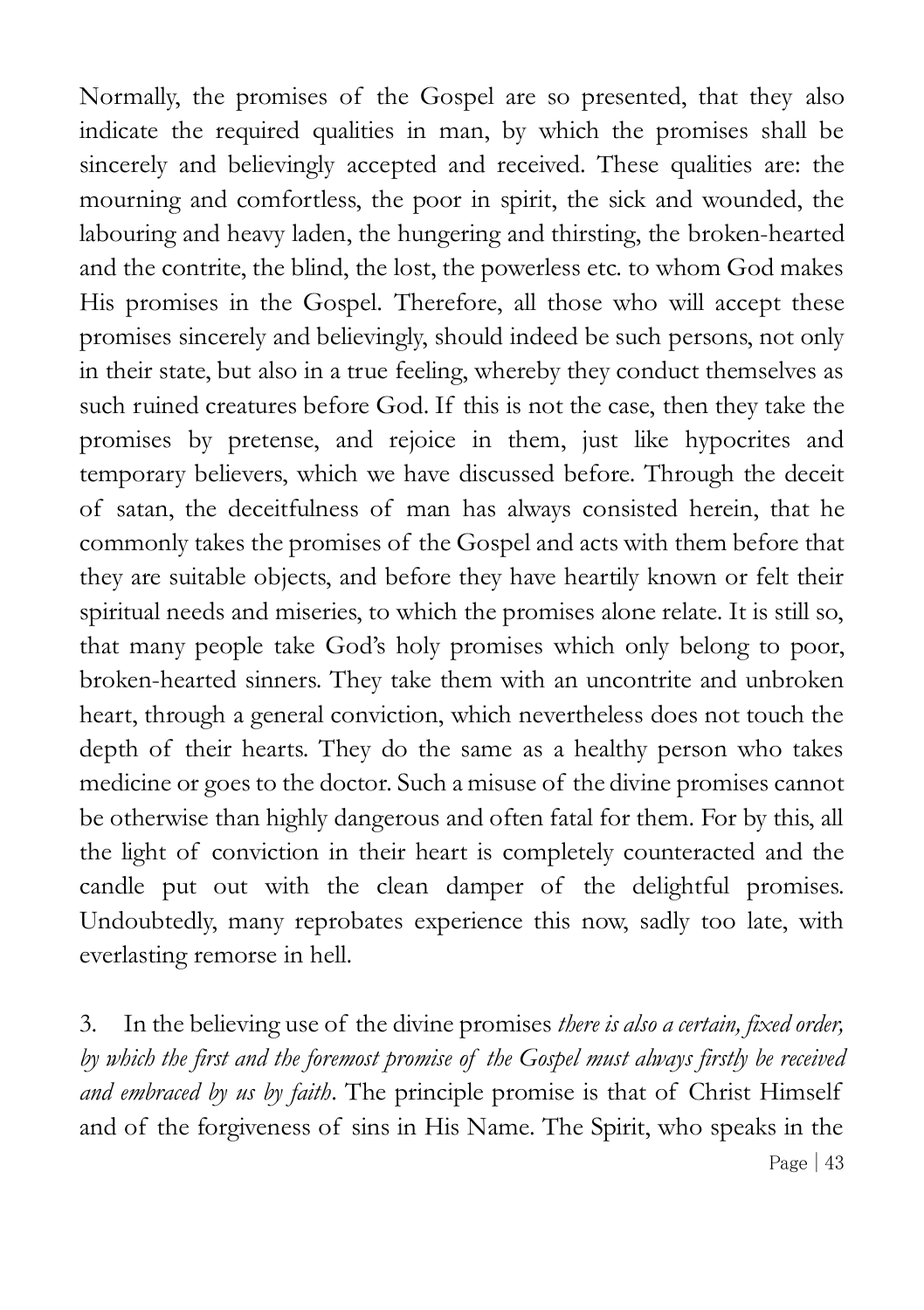Page | 44 Gospel, normally presents to us the whole salvation of a poor sinner, by means of the one promise of reconciliation, or the forgiveness of sins, through Christ. So the apostle speaks, that God has set forth His Son Jesus Christ to be a propitiation through faith in His blood (Rom. 3:25). Christ is also set forth to us in the Gospel for many other objectives and blessed benefits, but the apostle summarizes them all under the only great and principal benefit of gracious reconciliation. Therefrom flow naturally all the other benefits of salvation, by the working of the Spirit. See 1 Joh. 4:10 and Acts 13:38: 'Be it known unto you therefore, men *and* brethren, that through this man is preached unto you the forgiveness of sins', as the principal content and matter of all the promises of the Gospel. We find this in many places in the Scriptures. what other reason is there for this, than that the gracious reconciliation with God and the forgiveness of sins through Christ are the principal good and the first benefit of the Gospel? A poor, brokenhearted sinner, who is entirely separated from God and lies under His wrath, needs this more than anything else. For until he is reconciled to God by an unfeigned faith in the Lord Jesus and has received forgiveness for all his sins, by grace, he remains an ungodly and unbelieving enemy of God, still lying under His severe curse and wrath. In such an unreconciled state, he cannot receive any other grace or benefit from God by a way of faith. For only 'He that believeth on the Son hath everlasting life: and he that believeth not the Son shall not see life; but the wrath of God abideth on him' (Joh. 3:36). Indeed, so long as someone remains in a state of unbelief in their hearts with respect to the great promises of Christ and the gracious forgiveness of sins through Him, it cannot be otherwise than that he shall also remain in unbelief towards all the other promises of the Gospel. For it is the native character and nature of true faith, to receive all God's promises without distinction. Particularly, faith does not reject the greatest and primary promises, which God has given to poor and miserable sinners. Therefore, it is always so vital that a contrite sinner, who shall sincerely believe unto salvation, firstly receives with his heart the promises of Christ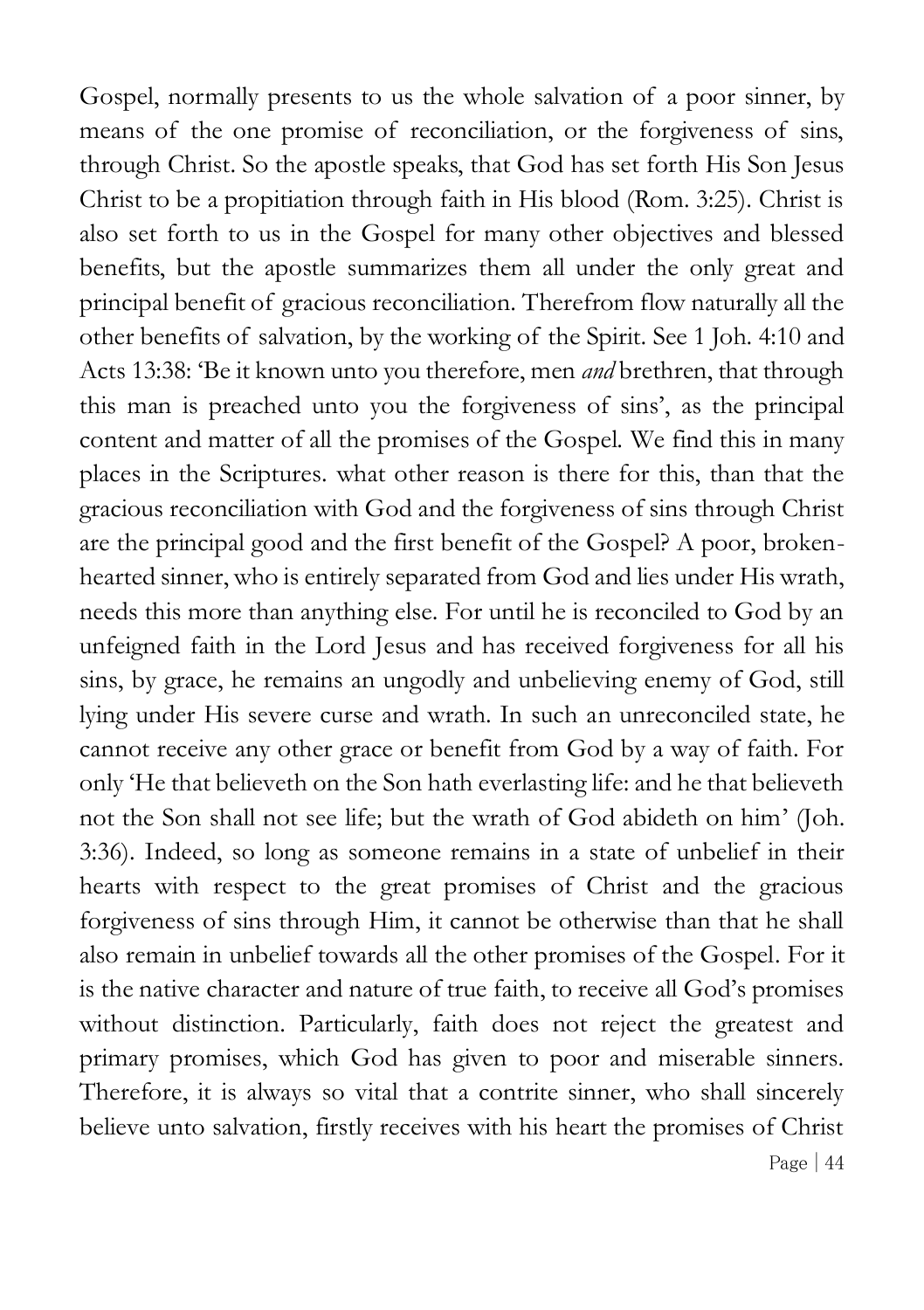and of the gracious reconciliation with God in Him, and believingly approbates them to himself. Oh all poor and penitent sinners, who sincerely believe, should greatly hunger and thirst for this with all their hearts. Otherwise they only play loosely and hypocritically with all the other promises of the Gospel and woefully deceive themselves. Whatever they may desire by grace from God, on the grounds of His own offers and promises in the Gospel, it should always be thus in their hearts, that especially and before all other things their concern is to have the Lord Jesus, and through Him to be reconciled to God. Nothing should ever have precedence in their affections, above Christ and His grace. Whatever promise of sanctification, or of some other blessing, someone has obtained or received in his own way, before he has received the great promise of Christ and of gracious justification, this is always a deceptive work of satan to lull him to sleep. After all, the Lord Jesus teaches us clearly that He is the Way, and that no-one comes to the Father but by Him (Joh. 14:6). So long as we do not first receive Himself and the forgiveness of sins through Him by true faith, it is certain that for us sinners there is forever no other way or means of coming to God opened through any promise of the Gospel.

How could satan have ever devised a greater trick to the eternal destruction of men than this, that those who have never been truly brought to see their need of Christ and the forgiveness of their sins through His blood (which is the principle promise of the whole Gospel), but continue to reject it by pure unbelief; at the same time imagine that they are sincere in their approach to the other promises of God's grace, for their conversion and salvation! They cannot enjoy any real fruit, nor make use of these promises, so long they live outside of Christ and atonement. Oh, that we would consider this clear and weighty matter, upon which verily our eternal salvation depends, and would duly examine ourselves!

Page | 45 4. Those who sincerely and believingly receive the promises with their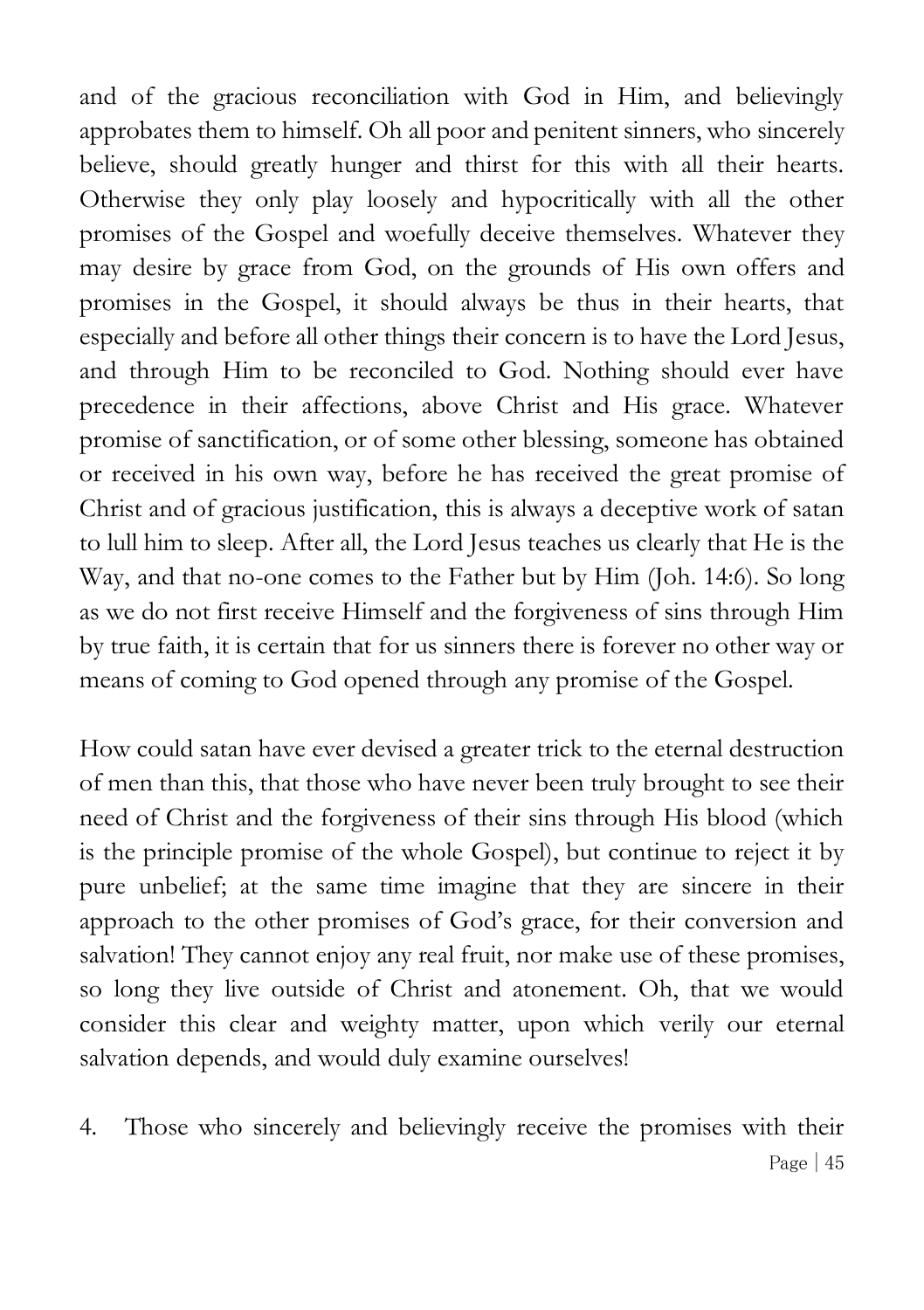heart, *seek to make these promises and the included benefits and graces wholly their own, they sincerely hunger and thirst to possess them as their own property and to place all their trust in them*. The reason for this is, that such persons have been thoroughly taught their spiritual need and misery, by a true divine conviction through the mirror of the Law. They feel the burden painfully in their hearts, so that it's impossible for them to endure missing or lacking the promised benefits of God's grace, which are presented to them in the Gospel. They will gladly miss all other things, if only they may obtain the promised grace in the Gospel.

Hypocrites and temporary believers are always satisfied with a bare consideration of the promises, or with the light of them. They have a casual imagination, that these things are also for them; without ever really desiring the promised blessings of Christ's grace with their whole hearts. Especially they have never desired them in the order in which God presents them in the Gospel. The reason for this is that they do not belong to the number of those who 'hunger and thirst after righteousness' who are pronounced blessed by the Lord Jesus (Matt. 5:6). But the truly humbled and believing soul can never be satisfied, that he gets a clear insight into the divine promises and into the beauty and the preciousness of these benefits which they contain for the poor and broken-hearted sinners; just as little as a famished person can be satisfied with a mere sight of a table decked with costly dishes, when he is not allowed to eat of them. Oh no, the true believer must sincerely and believingly embrace these precious promises of God's grace for themselves, by the power of the Holy Spirit. Before this, they cannot be satisfied, before this their weary souls cannot find rest. They cannot be content, until they may truly believe that, that which God grants in general to poor, needy sinners is also given to them personally and belongs to them, so that they may embrace it and receive it as their own possession and place a true trust in it.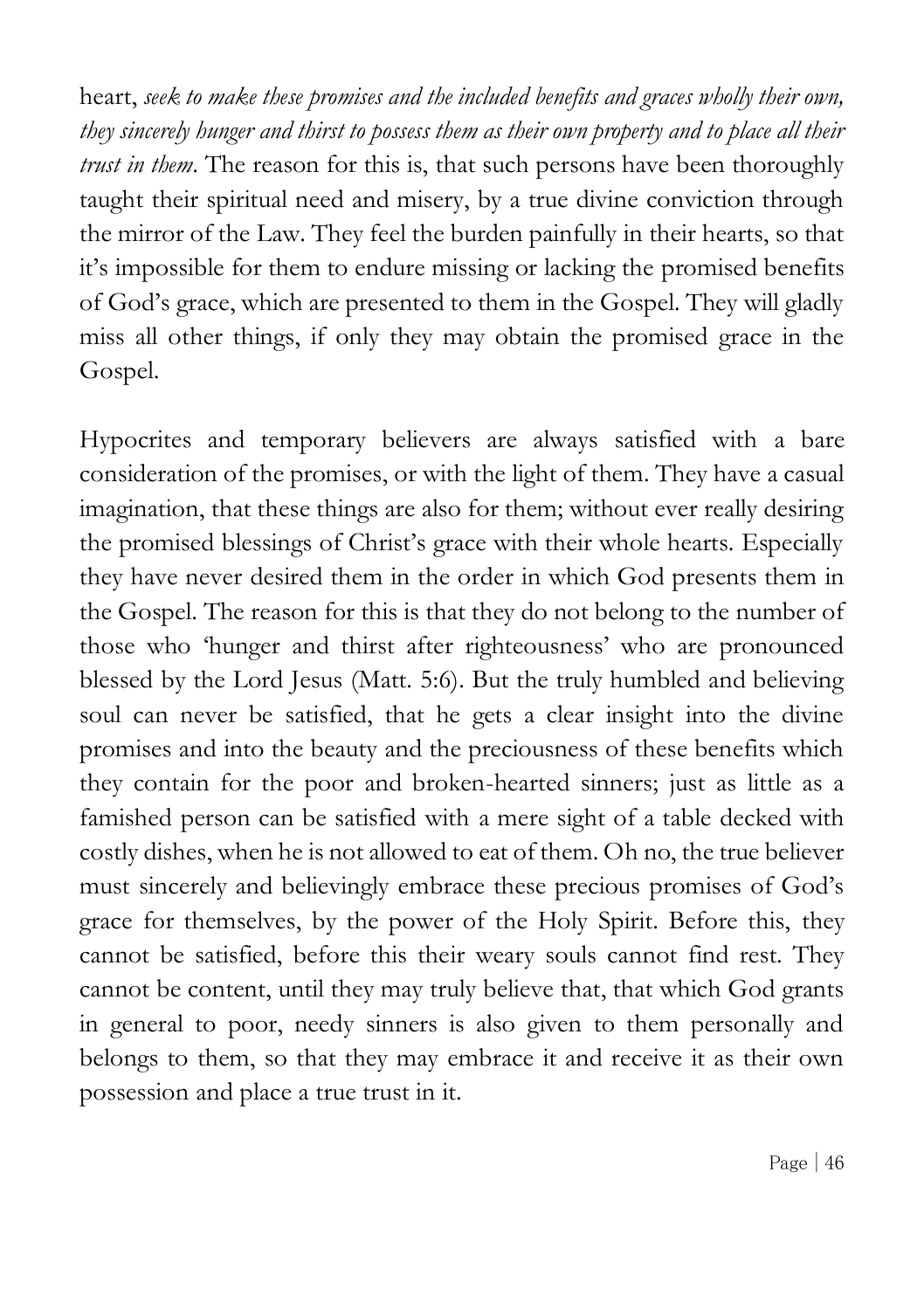To take this away from the true believer and to dispute this, would surely be nothing else than to wish to make them into feigned Christians and hypocrites. A poor needy sinner, to whom God by grace has given saving faith says: Oh, the promises must also be for me, yes, as well as for me as for others. Me, poor sinner, who am utterly condemned and lost forever in myself, must also possess that great good of salvation and grace, and indeed must expect this grace from my God and Saviour in faith. Oh, otherwise I am the most wretched and most miserable person who lives upon earth; give me only the grace of the Gospel, may Christ be but mine, may my sins be forgiven for Christ's sake – and then my heart is satisfied. Then I am content to lack everything that the Lord is pleased to withhold or to take from me.

We can compare such people to one who is severely wounded, who when he arrives at the doctor, sees all sorts of ointments and plasters there. But he is not satisfied with them, he desires that these remedies are applied to his painful wounds. This is why we hear David crying to God so earnestly: 'Let thy mercies come also unto me, O LORD, *even* thy salvation, according to thy word' (Ps. 119:41) and 'Stablish thy word unto thy servant, who *is devoted* to thy fear' (Ps. 119:38). A hypocrite would have sprung over this matter much more lightly. *Merely some light shining upon God's Word, which appears with some living emotion in their understanding, is enough for them to immediately conclude all is well, and to imagine that they are partakers of God's salvation and lovingkindness.* But David desired much more for his afflicted and needy soul than this. God's redemption and lovingkindness must come upon him, he must receive it and enjoy it from the Lord. The Lord must fulfill and confirm His Word to him. He could not simply be content that he was truly the servant of the Lord and He was endued with His fear. The hypocrite is hardly concerned about this in his heart, so long as he can appear to be God's child before men.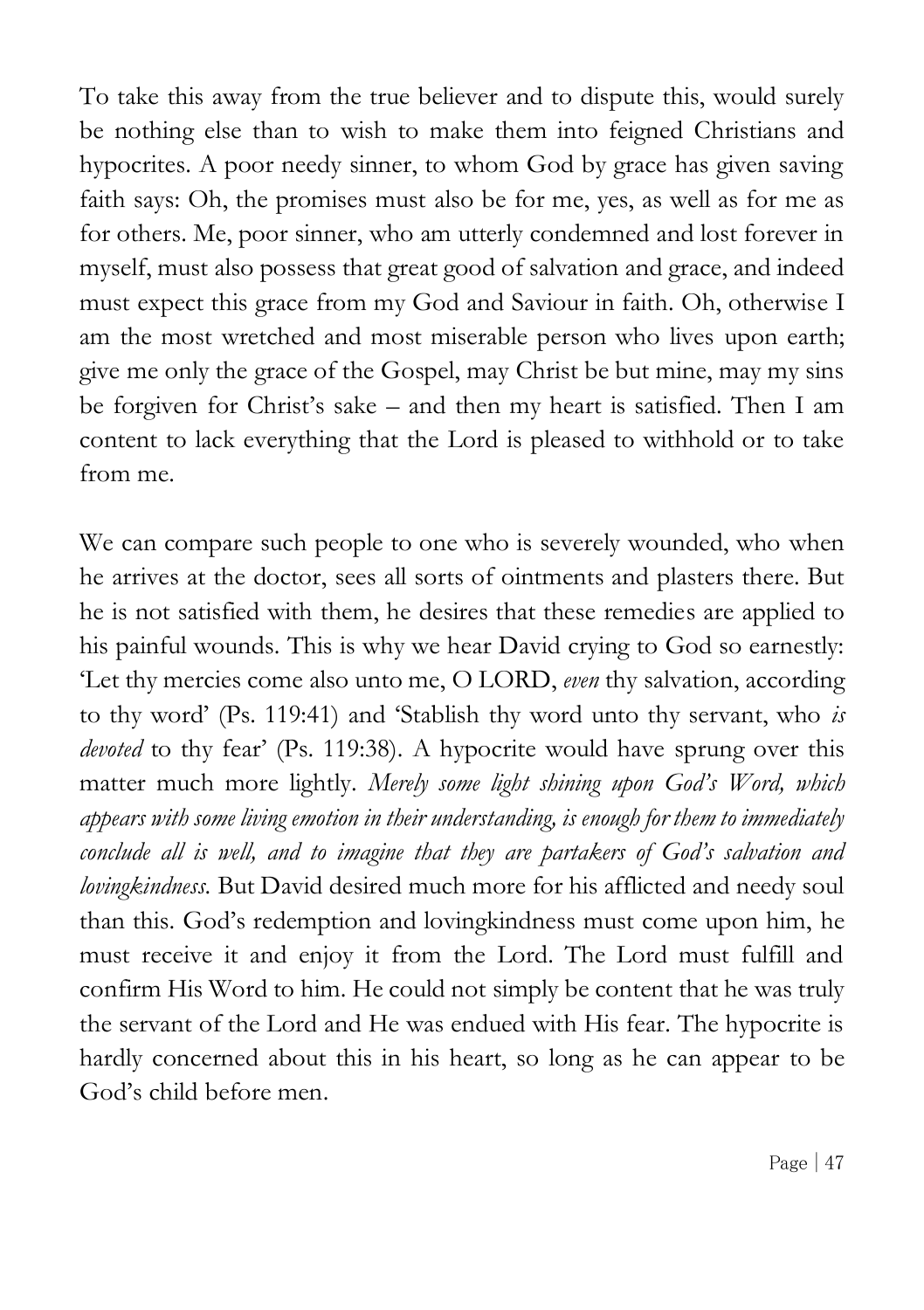Page | 48 5. *A true believer clings to the promises with the hand of faith, as an utterly ruined sinner, his heart depends and leans upon them, without being willing to let the promises go.* He acts as a person in a shipwreck, who grasps a plank or beam from the broken ship and holds onto it with all his strength, as the only support that he has and whereby he hopes to save his life. In the same way, the evangelical promises are the only support for the soul of a poor, lost and believing sinner, who truly hungers and thirsts after God's grace from his heart, and who knows that outside of these promises his life is lost forever. Oh, if he should forsake these precious and gracious promises of God, then there is nothing in all the wide world that can comfort his soul or can keep his soul in life. Therefore, he not only grasps them with all his strength, but he also holds on to them immovably, not willing to let them go again for all the world. He remains cleaving so tightly to them with his afflicted and weary soul, whatever comes upon him. He finds all his rest, strength and comfort in them and says with David: Uphold me according unto thy word, that I may live: and let me not be ashamed of my hope (Ps. 119:116). If he should lose this sole support of the promises, then he should also lose his life. Therefore the true believer speaks so much about the promises and holds them in such great value, because his whole salvation rests upon them. Yes, the more spiritual and believing his heart is, the more he will treasure God's promises and the stronger he will hold onto them. But if a true believer delights little in the promises, then this is a sure sign he is in a very lifeless condition. His heart will be cleaving too much to the world and to self-righteousness, which are the two most damaging enemies of the believer. So it is generally in the Church. If there is little or no lively instruction in the promises and no particular attention is given to them, and if the right emphasis is not laid upon them at every opportunity, then this is always a clear sign that but little Evangelical light shines, so that the state of such a church is very decayed and unspiritual. Unless the correct means against this decay are put into effect in good time, by the grace of the Lord, it cannot be otherwise than that the Church must before long be completely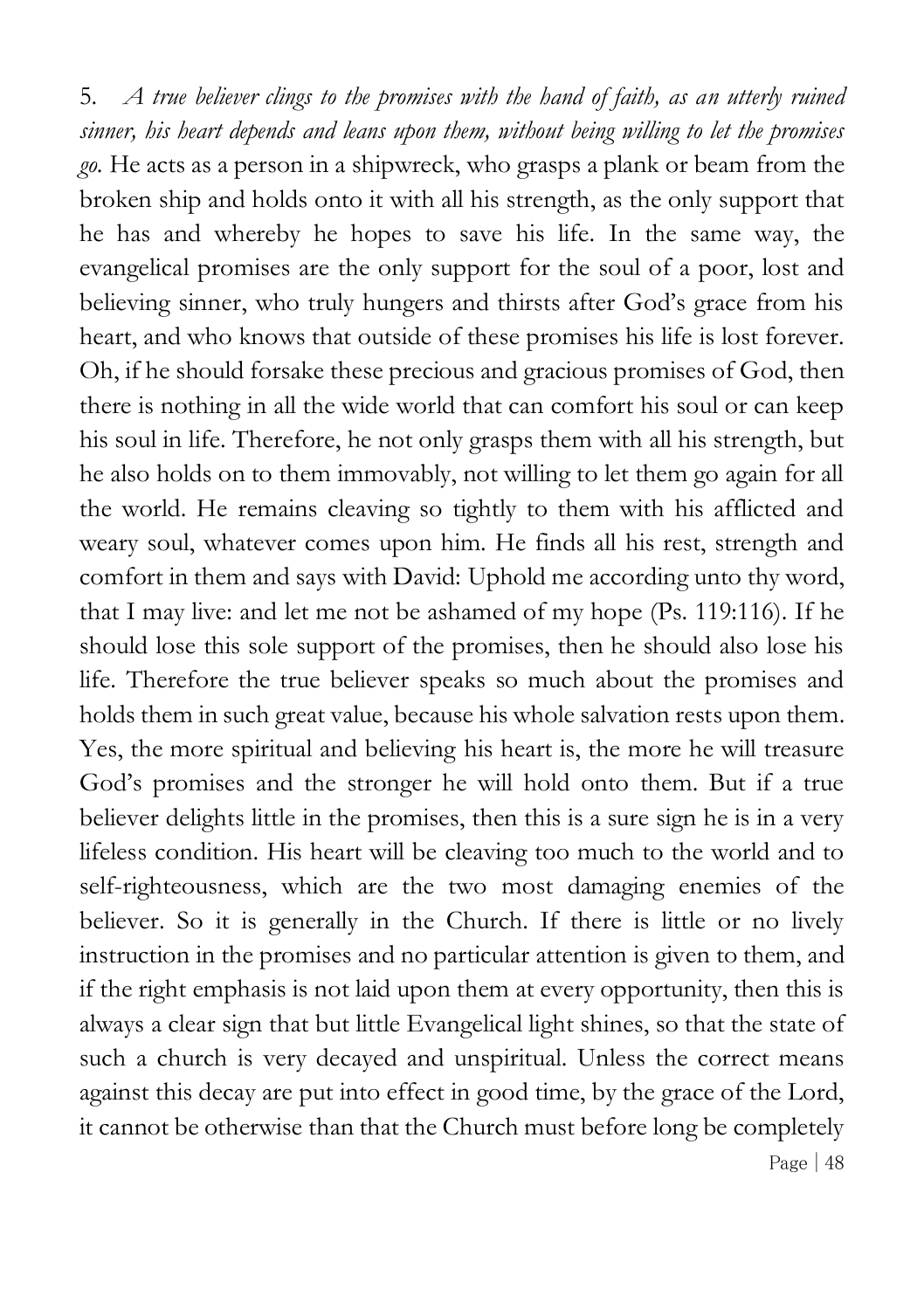decayed to an incurable luke-warmness and to the most damaging Pelagianism, sectarianism and liberalism whereby so many churches sooner or later have fallen.

6. When a true believer makes use of the promises of the Gospel by the working of the Holy Spirit, *he always sees most vividly and clearly his utter sinfulness, loathsomeness and hell-worthiness before the Lord, under a sense of which he sinks down in a sincere and humble shame.* Then he receives the promises from such a high, holy and merciful God no otherwise than with as it were with a trembling hand. He cries out: Oh, who am I, that the Lord should look upon such a dead dog as me and that God should be so unspeakably compassionate and gracious! I am nothing but an evil and hell-worthy creature, and nothing would be lost, even if the Lord should cast me immediately into hell forever! His soul is very humble and grateful, in every way inclined to God's praise; he can never praise the Lord enough. He can only sink down in astonishment for God's all-sufficiency and unfathomable mercy. He cries out with the Psalmist: 'Thy vows are upon me, O God: I will render praises unto thee. For thou hast delivered my soul from death' (Ps. 56: 12,13). By means of the promises which he believingly embraces, the true believer

is made very humble and little in his own eyes before the Lord. By them he learns to walk humbly with His God (Mic. 6:8). On the contrary, the hypocrite always takes harmful food from the promises for their vain imagination, whereby they make a ladder by which they climb up to the heights.

Page | 49 7. A true believer embraces the promises of God *always only in Christ, and considers them to be nothing other than blessed fruits and results of His holy merits. 'For all the promises of God in him are yea, and in him Amen, unto the glory of God by us' (2 Cor. 1:20)*. He sees clearly in the pure light of faith, that God can never have any fellowship with such a defiled sinner as he is, but through Christ. He sees that there is nothing to be found in himself, which the Lord could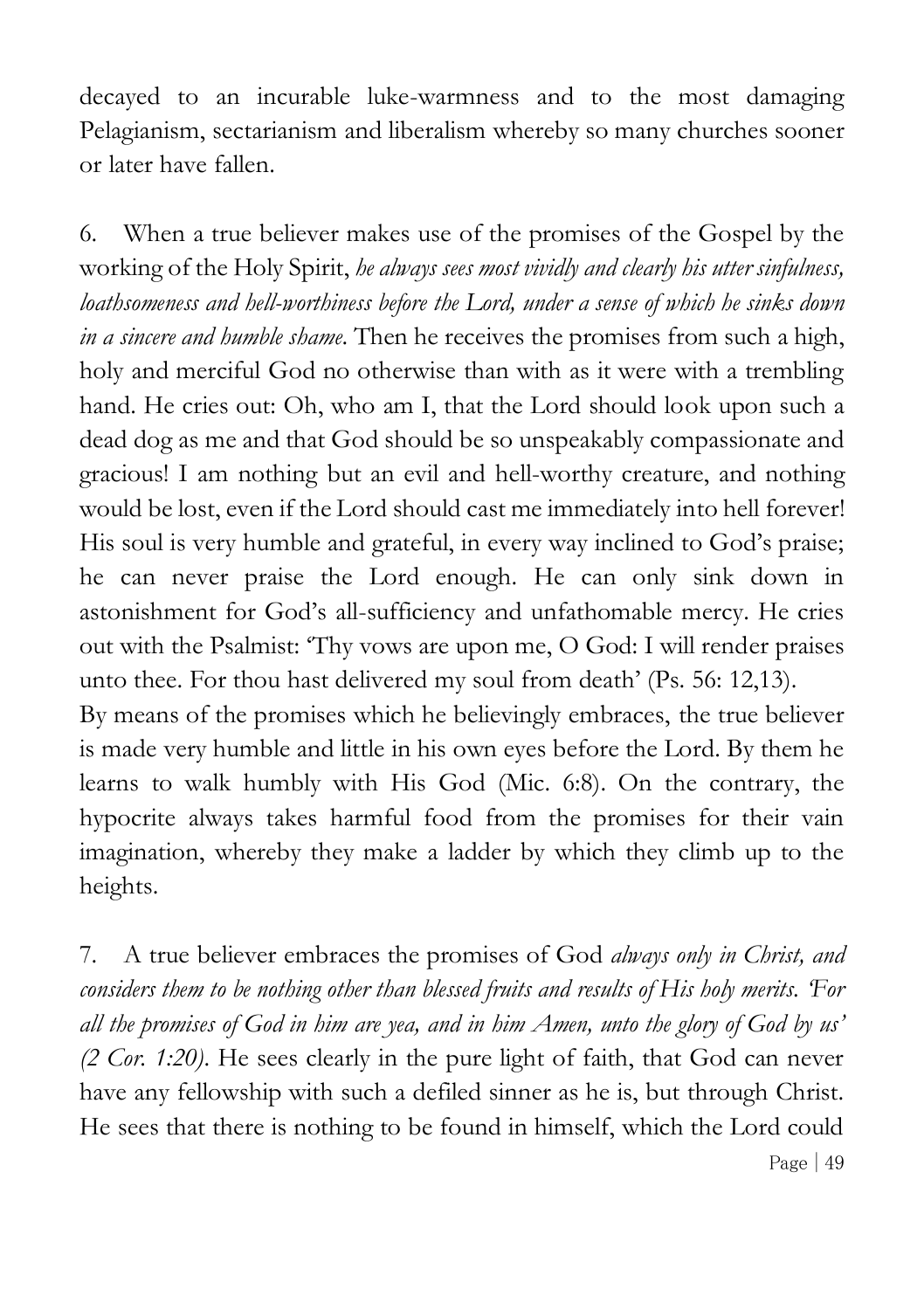look upon or could move Him to hold affection towards him. O no, it is all only pure grace, which Christ by His death has merited and purchased for His true believing people. Such a person shall therefore never believingly receive a promise from God (whether it be more clearly or more covered in their experience) than only from and by the hand of Christ. He has purchased them for him by grace, as the Surety and Mediator between God and the poor, believing sinner. Thus is also the Holy Spirit the Spirit of promise, Who works both faith as well as the grace of the promises in the hearts of the elect, by means of the Gospel. He does this in such a way, that the true believer in embracing the promises, is always (whether it be with clarity or in the foundation) having dealings with the Triune God by faith. In this, they grasp the love of the Father, the grace of the Son, and the power and communion of the Holy Spirit. In this way, they become 'partakers of his promise in Christ by the Gospel' (Eph. 3:6).

But for the hypocrites, in the heart of the matter, it is otherwise. Although they work in this way with their mind, nevertheless their hearts never come to union by faith with the Triune God. Usually, they have dealings with God in general, or with one of the Divine Persons in particular. They never lay much weight in their hearts upon the Divine Trinity, or upon the Mediatorship of Christ, however orthodox they confess, think and speak of these truths.

But a true believer knows no other promises in the Gospel that can give him life, than only those which are painted red in the holy blood of the Lamb, and over which the delightful odour of the precious merits of the Lord Jesus are spread. Only these make everything fragrant.

Page  $| 50$ 8. He who believingly embraces the promises of God with his heart, *he sees and feels in a very lively way his own blindness and powerlessness to ever be able to receive or hold on to any promise of the Gospel, otherwise than by a continual revival and*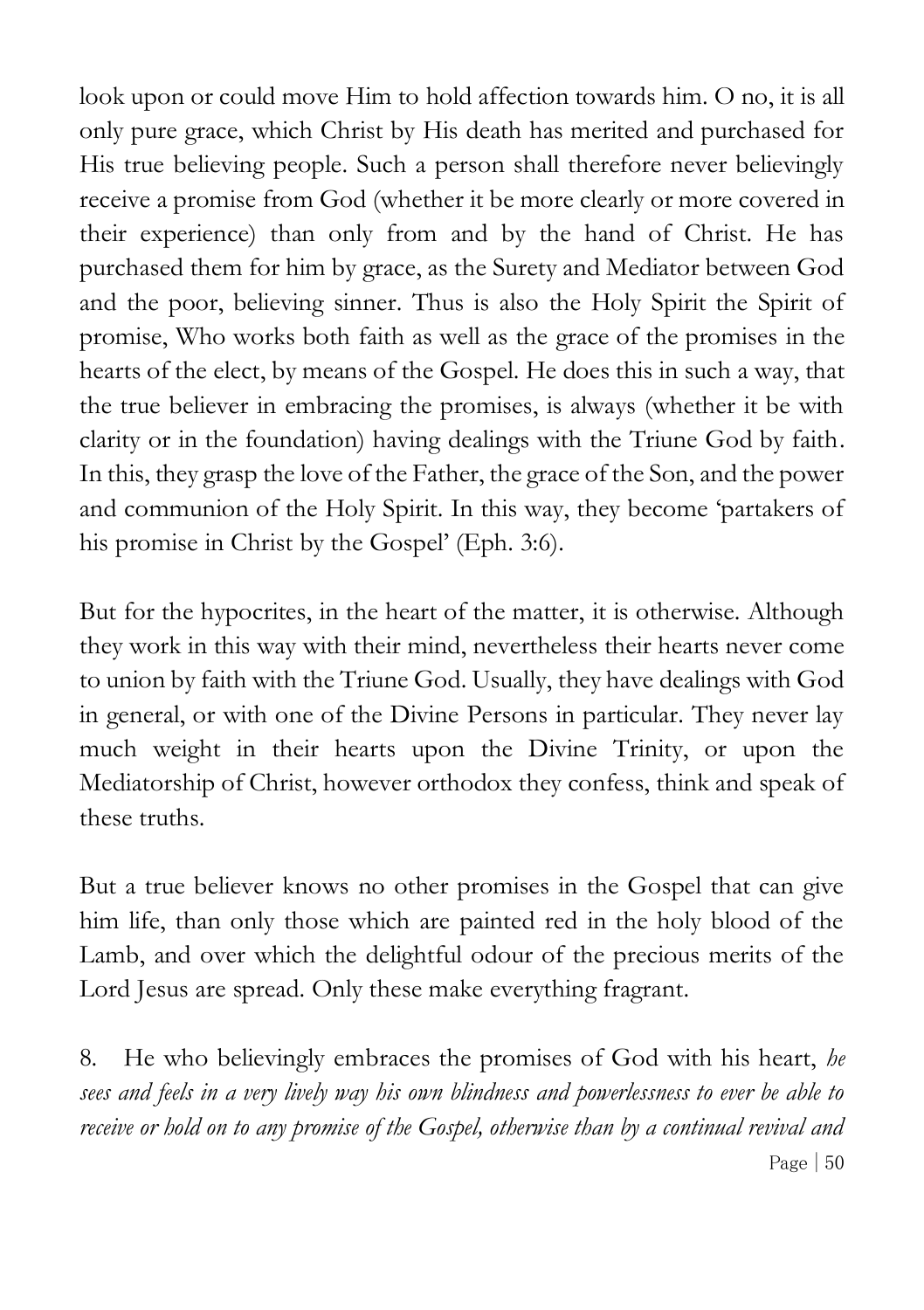*communication of the spiritual light of faith in his soul*. He experiences with painful sorrow the great opposition of his dark and unbelieving flesh which is within him. It refuses to submit to a Divine Gospel, that proclaims only heavenly and soul-sanctifying grace through the blood of a crucified Saviour, but always stands opposed to it with an unyielding enmity. This causes him to groan as a wretched creature, and to constantly look unto the Lord for an eye and a hand of faith, to embrace His precious promises and to hold on to them. For he feels that he continually needs light and the enabling grace of the Spirit. He needs this grace not only to grasp the promises by faith every time, but also to cleave unto the Lord, and to continually wait upon Him in everything, as the God and the Rock of his salvation. For again and again he meets with many mighty hindrances from within and without, that would drive the light of faith out of his heart. In time, all sincere Christians in this way learn their true misery in a very deep way, so that they can do nothing without the Lord Jesus (Joh. 15:5). On the contrary, the temporary believer and the hypocrite in their own manner, can always lay hold on all the promises of the Gospel, if only their mind receives some light from beholding them, and their natural affections are moved and are set in motion by them.

Page | 51 9. He who sincerely and believingly receives the promises of God, *he always obtains from them the power and the strength unto sanctification*. For the promises include nothing else, but pure holy, spiritual and heavenly commodities, which God grants by grace to poor believing sinners through Christ. When the true believer takes these commodities from the hand of God and receives them in his heart, then it cannot be otherwise than they are more and more sanctified, freed from sin, and stirred up and vigorously encouraged unto true godliness and heavenly-mindedness by this heavenly power of God's grace in their heart. Every promise, which we sincerely and believingly embrace and receive, is like a new bond and impetus for our souls, to unite us more unto God by the Spirit and to draw us further off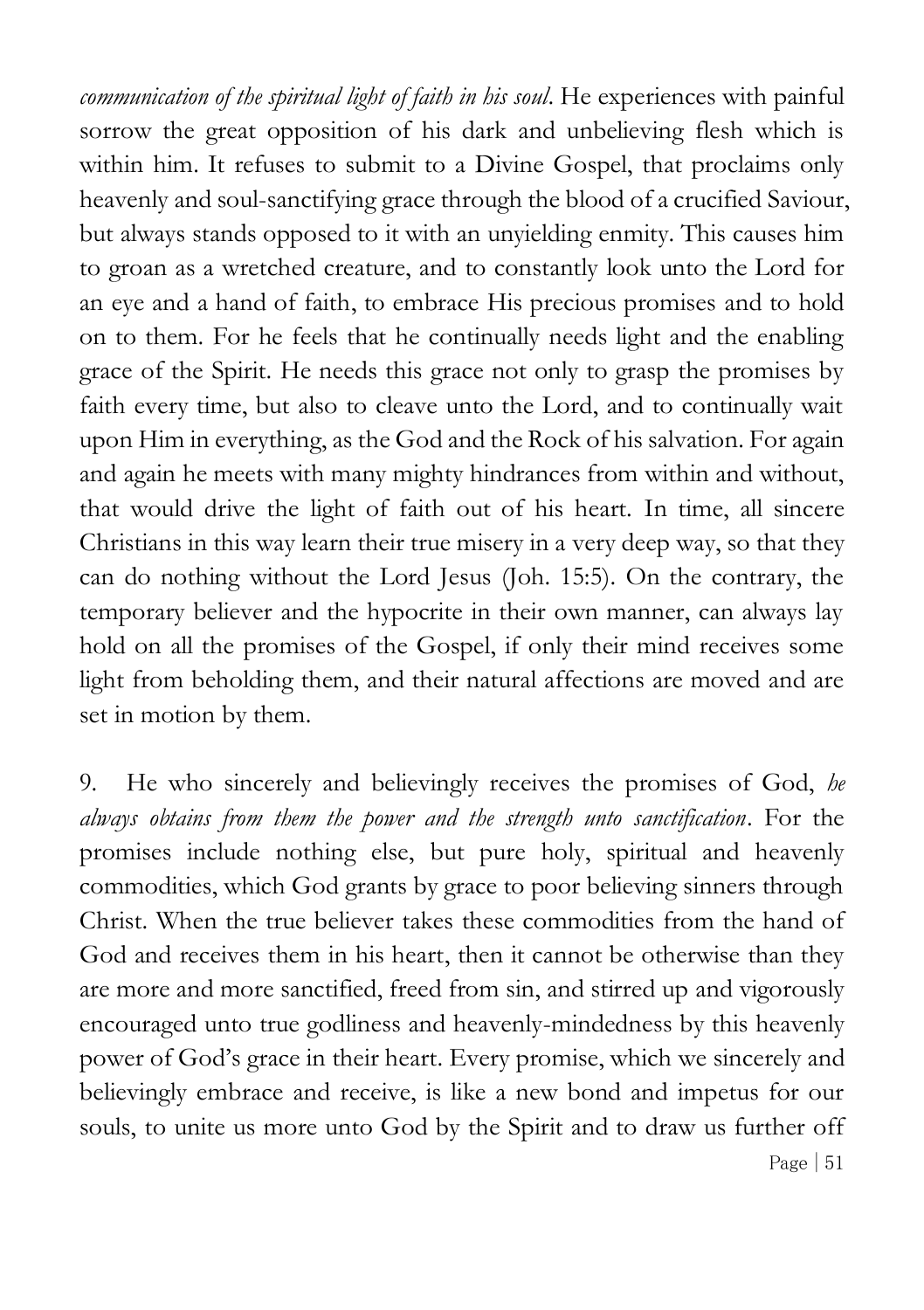from sin and this vain world. For true faith, which only lives and works by the continual nourishment of the Divine promises and by them alone obtains her strength and growth, is after all the only means of our sanctification, whereby our hearts are purified from sin (Acts 15:9). Therefore, those who are the most employed in a life of faith in the promises, are always the most holy and tender Christians; for thereby they abide in Christ and Christ in them (Joh. 15:5). The promises are as it were pathways and apertures to heaven. Those who often believingly enter in and walk in them with their hearts, how can it be otherwise than that they more and more lay aside all vanity and worldly things and approach closer and closer to heaven, and are 'made to sit together in heavenly places in Christ Jesus' (Eph. 2:6). This caused the apostle to say: 'Having therefore these promises, dearly beloved, let us cleanse ourselves from all filthiness of the flesh and spirit, perfecting holiness in the fear of God' (2 Cor. 7:1).

But with the hypocrite it is once again completely otherwise. They always combine two things together, that is they are exercised with the promises and they live in sin. In their hearts they always remain unchanged in their love of sin, however beautiful an appearance of godliness they may display before others. Their hearts remain always much more devoted to the world than to heaven. However much they also take the promises, they nevertheless never receive true power to bring forth spiritual renewal and sanctification of their hearts. We have already pointed this out at length from their own ways.

Herewith we consider this great and weighty matter of the sincere and believing use of the promises of the holy Gospel to be a little expounded, with the help of the Lord, so far as the short scope of this treatise allows. The Lord Jesus Christ, Who sits upon the throne and Who lives for ever and ever, pour out His gracious and merciful blessing upon this little means. May it be beneficial and serviceable to salvation of one of His precious elect